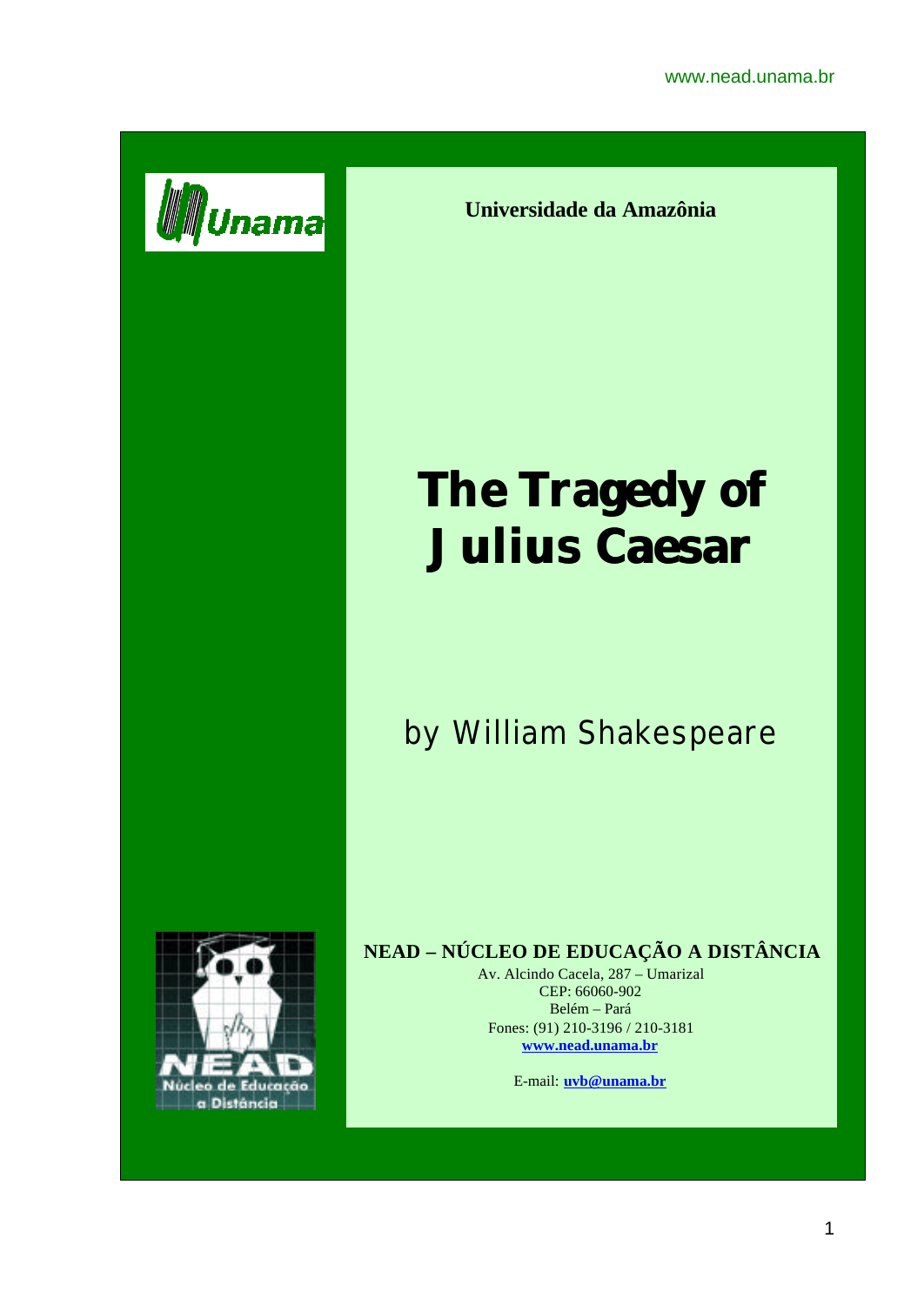#### **The Tragedy of Julius Caesar**

by William Shakespeare **1599**

Dramatis Personae

 Julius Caesar, Roman statesman and general Octavius, Triumvir after Caesar's death, later Augustus Caesar, first emperor of Rome Mark Antony, general and friend of Caesar, a Triumvir after his death Lepidus, third member of the Triumvirate Marcus Brutus, leader of the conspiracy against Caesar Cassius, instigator of the conspiracy Casca, conspirator against Caesar Trebonius, conspirator against Caesar Caius Ligarius, conspirator against Caesar Decius Brutus, conspirator against Caesar Metellus Cimber, conspirator against Caesar Cinna, conspirator against Caesar Calpurnia, wife of Caesar Portia, wife of Brutus Cícero, senator Popilius, senator Popilius Lena, senator Flavius, tribune Marullus, tribune Cato, supportor of Brutus Lucilius, supportor of Brutus Titinius, supportor of Brutus Messala, supportor of Brutus Volumnius, supportor of Brutus Artemidorus, a teacher of rhetoric Cinna, a poet Varro, servant to Brutus Clitus, servant to Brutus Claudio, servant to Brutus Strato, servant to Brutus Lucius, servant to Brutus Dardanius, servant to Brutus Pindarus, servant to Cassius The Ghost of Caesar A Soothsayer A Poet Senators, Citizens, Soldiers, Commoners, Messengers, and Servants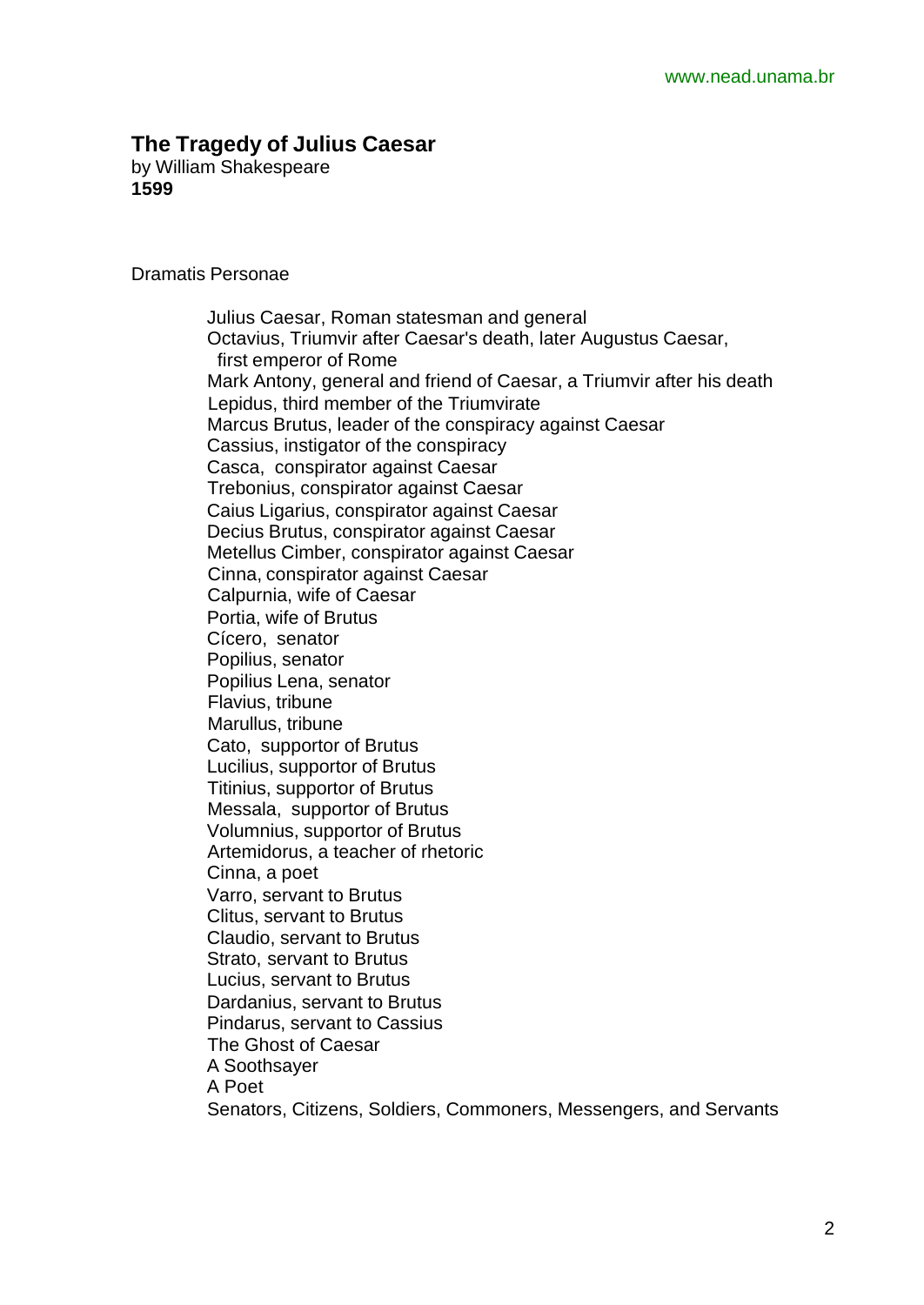SCENE: Rome, the conspirators' camp near Sardis, and the plains of Philippi.

ACT I. SCENE I. Rome. A street.

(Enter Flavius, Marullus, and certain Commoners.)

**Flavius**.— Hence, home, you idle creatures, get you home. Is this a holiday? What, know you not, being mechanical, you ought not walk upon a laboring day without the sign of your profession? Speak, what trade art thou?

**First Commoner**.— Why, sir, a carpenter.

**Marullus**.— Where is thy leather apron and thy rule? What dost thou with thy best apparel on? You, sir, what trade are you?

**Second Commoner.**— Truly, sir, in respect of a fine workman, I am but, as you would say, a cobbler.

**Marullus**.— But what trade art thou? Answer me directly.

**Second Commoner.**— A trade, sir, that, I hope, I may use with a safe conscience, which is indeed, sir, a mender of bad soles.

**Marullus**.— What trade, thou knave? Thou naughty knave, what trade?

**Second Commoner.**— Nay, I beseech you, sir, be not out with me; yet, if you be out, sir, I can mend you.

**Marullus**.— What mean'st thou by that? Mend me, thou saucy fellow!

**Second Commoner**.— Why, sir, cobble you.

**Flavius**.— Thou art a cobbler, art thou?

**Second Commoner.**— Truly, Sir, all that I live by is with the awl; I meddle with no tradesman's matters, nor women's matters, but with awl. I am indeed, sir, a surgeon to old shoes; when they are in great danger, I recover them. As proper men as ever trod upon neat's leather have gone upon my handiwork.

**Flavius**.— But wherefore art not in thy shop today? Why dost thou lead these men about the streets?

**Second Commoner.**— Truly, sir, to wear out their shoes to get myself into more work. But indeed, sir, we make holiday to see Caesar and to rejoice in his triumph.

**Marullus**.— Wherefore rejoice? What conquest brings he home? What tributaries follow him to Rome to grace in captive bonds his chariot wheels? You blocks, you stones, you worse than senseless things! O you hard hearts, you cruel men of Rome, Knew you not Pompey? Many a time and oft have you climb'd up to walls and battlements, to towers and windows, yea, to chimney tops, your infants in your arms, and there have sat the livelong day with patient expectation to see great Pompey pass the streets of Rome. And when you saw his chariot but appear, have you not made an universal shout that Tiber trembled underneath her banks to hear the replication of your sounds made in her concave shores? And do you now put on your best attire? And do you now cull out a holiday? And do you now strew flowers in his way that comes in triumph over Pompey's blood? Be gone! Run to your houses, fall upon your knees, pray to the gods to intermit the plague that needs must light on this ingratitude.

**Flavius**.— Go, go, good countrymen, and, for this fault, assemble all the poor men of your sort, draw them to Tiber banks, and weep your tears Into the channel, till the lowest stream do kiss the most exalted shores of all.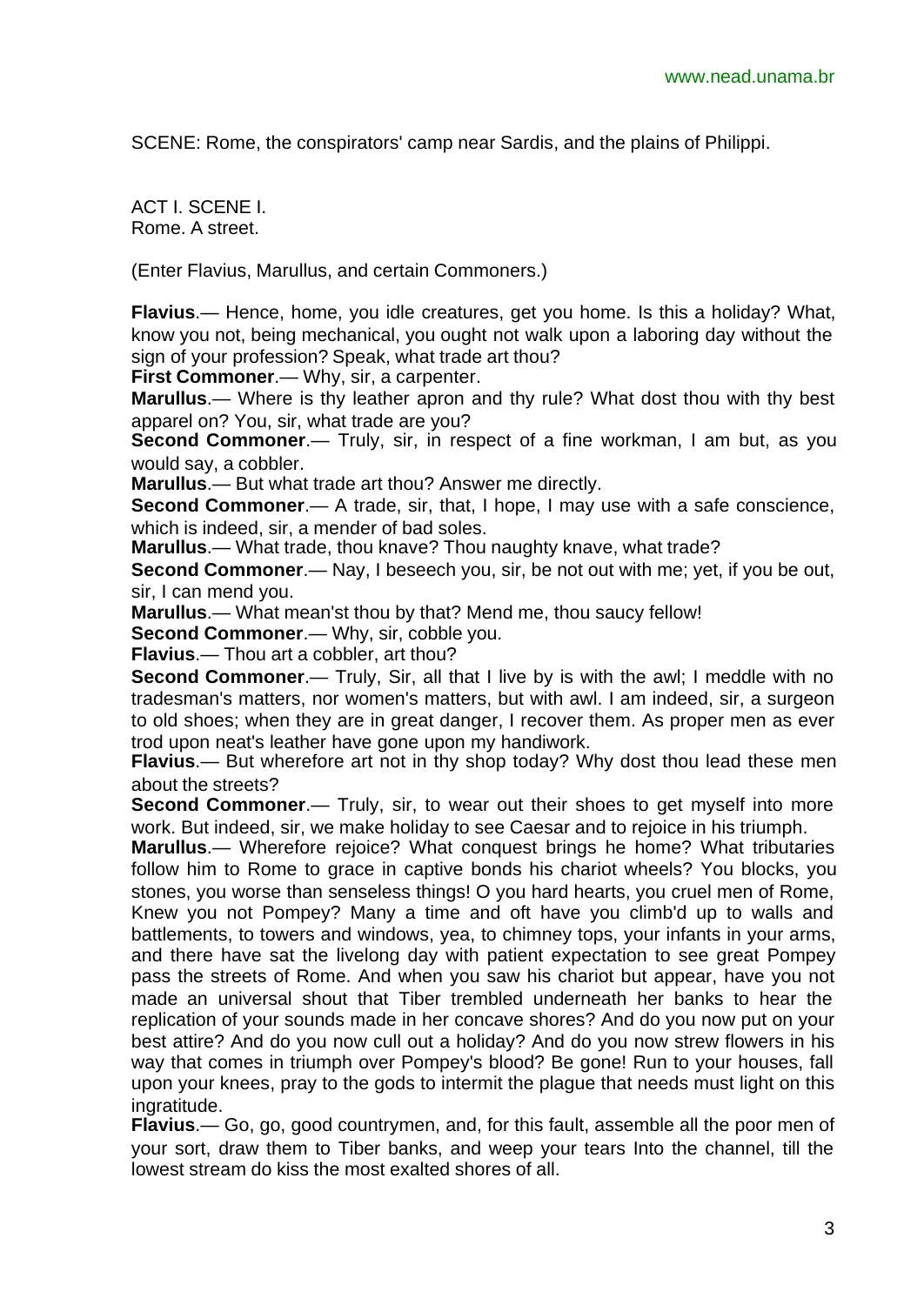(Exeunt all Commoners.)

See whether their basest metal be not moved; they vanish tongue-tied in their guiltiness. go you down that way towards the Capitol; this way will I. Disrobe the images If you do find them deck'd with ceremonies.

**Marullus**.— May we do so? You know it is the feast of Lupercal.

**Flavius**.— It is no matter; let no images be hung with Caesar's trophies. I'll about and drive away the vulgar from the streets; so do you too, where you perceive them thick. These growing feathers pluck'd from Caesar's wing will make him fly an ordinary pitch, who else would soar above the view of men and keep us all in servile fearfulness.

(Exeunt.)

SCENE II. A public place.

Flourish.

(Enter Caesar; Antony, for the course; Calpurnia, Portia, Decius, Cicero, Brutus, Cassius, and Casca; a great crowd follows, among them a Soothsayer).

**Caesar**.— Calpurnia!

**Casca**.— Peace, ho! Caesar speaks. Music ceases.

**Caesar**.— Calpurnia!

**Calpurnia**.— Here, my lord.

**Caesar**.— Stand you directly in Antonio's way, when he doth run his course. Antonio!

**Antony**.— Caesar, my lord?

**Caesar**.— Forget not in your speed, Antonio, to touch Calpurnia, for our elders say the barren, touched in this holy chase, shake off their sterile curse.

**Antony**.— I shall remember. When Caesar says "Do this," it is perform'd.

**Caesar**.— Set on, and leave no ceremony out. Flourish.

**Soothsayer**.— Caesar!

**Caesar**.— Ha! Who calls?

**Casca**.— Bid every noise be still. Peace yet again!

**Caesar**.— Who is it in the press that calls on me? I hear a tongue, shriller than all the music, cry "Caesar." Speak, Caesar is turn'd to hear.

**Soothsayer**.— Beware the ides of March.

**Caesar**.— What man is that?

**Brutus**.— A soothsayer you beware the ides of March.

**Caesar**.— Set him before me let me see his face.

**Cassius**.— Fellow, come from the throng; look upon Caesar.

**Caesar**.— What say'st thou to me now? Speak once again.

**Soothsayer**.— Beware the ides of March.

**Caesar**.— He is a dreamer; let us leave him. Pass. Sennet. Exeunt all but Brutus and Cassius.

**Cassius**.— Will you go see the order of the course?

**Brutus**.— Not I.

**Cassius**.— I pray you, do.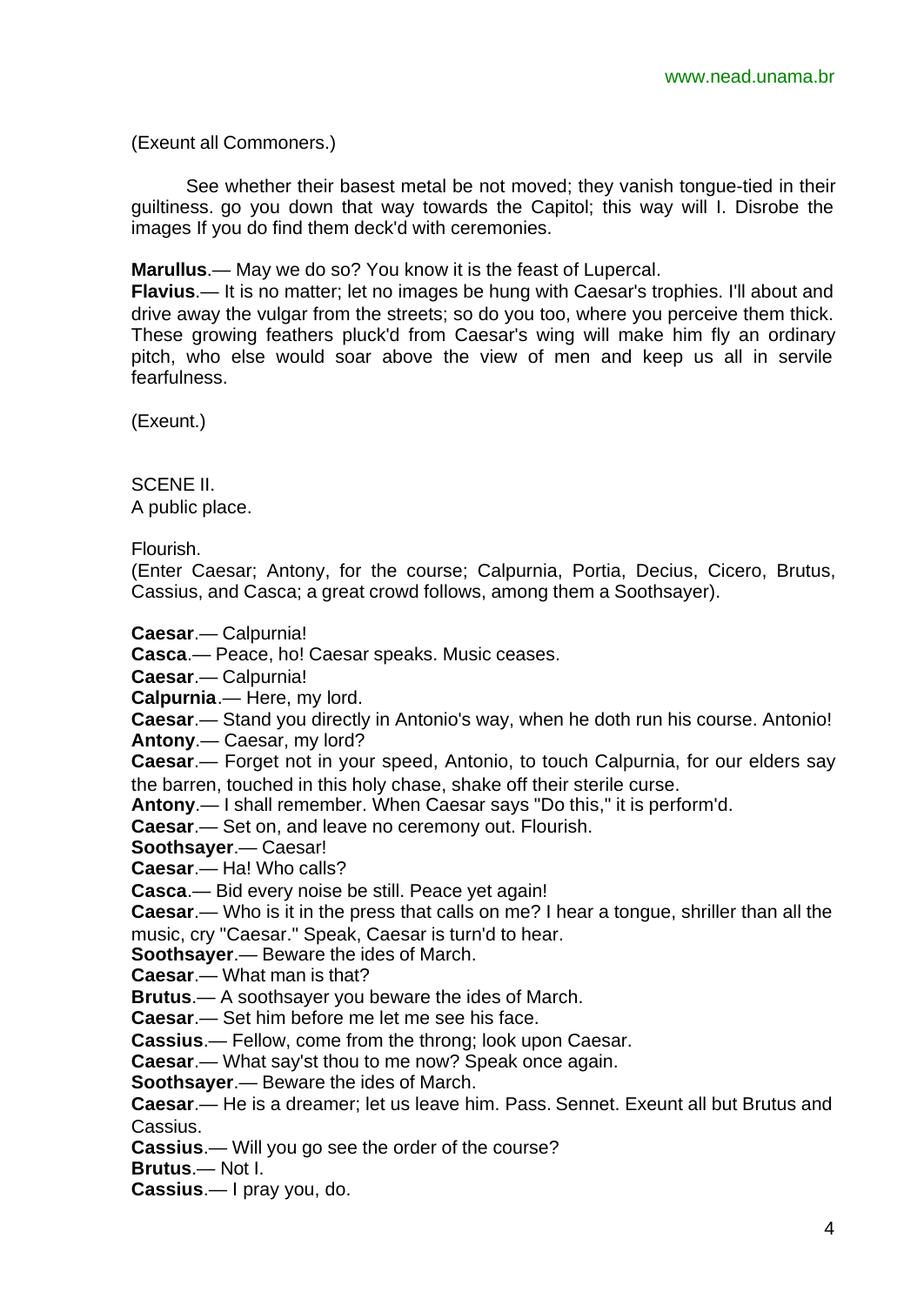**Brutus**.— I am not gamesome; I do lack some part of that quick spirit that is in Antony. let me not hinder, Cassius, your desires; I'll leave you.

**Cassius**.— Brutus, I do observe you now of late; I have not from your eyes that gentleness and show of love as I was wont to have; you bear too stubborn and too strange a hand over your friend that loves you.

**Brutus**.— Cassius, be not deceived; if I have veil'd my look, I turn the trouble of my countenance Merely upon myself. Vexed I am of late with passions of some difference, conceptions only proper to myself, which give some soil perhaps to my behaviors; but let not therefore my good friends be grieved. Among which number, Cassius, be you one. Nor construe any further my neglect than that poor Brutus with himself at war forgets the shows of love to other men.

**Cassius**.— Then, Brutus, I have much mistook your passion, by means whereof this breast of mine hath buried thoughts of great value, worthy cogitations. Tell me, good Brutus, can you see your face?

**Brutus**.— No, Cassius, for the eye sees not itself but by reflection, by some other things.

**Cassius**. — 'Tis just, and it is very much lamented, Brutus, that you have no such mirrors as will turn your hidden worthiness into your eye that you might see your shadow. I have heard where many of the best respect in Rome, except immortal Caesar, speaking of Brutus and groaning underneath this age's yoke, have wish'd that noble Brutus had his eyes.

**Brutus**.— Into what dangers would you lead me, Cassius, that you would have me seek into myself for that which is not in me?

**Cassius**.— Therefore, good Brutus, be prepared to hear, and since you know you cannot see yourself so well as by reflection, I your glass will modestly discover to yourself that of yourself which you yet know not of. and be not jealous on me, gentle Brutus; were I a common laugher, or did use to stale with ordinary oaths my love to every new protester, if you know that I do fawn on men and hug them hard and after scandal them, or if you know that I profess myself in banqueting to all the rout, then hold me dangerous.

(Flourish and shout.)

**Brutus**.— What means this shouting? I do fear the people Choose Caesar for their king.

**Cassius**.— Ay, do you fear it? Then must I think you would not have it so.

**Brutus**.— I would not, Cassius, yet I love him well. But wherefore do you hold me here so long? What is it that you would impart to me? If it be aught toward the general good, set honor in one eye and death i' the other and I will look on both indifferently. For let the gods so speed me as I love the name of honor more than I fear death.

**Cassius**.— I know that virtue to be in you, Brutus, as well as I do know your outward favor. Well, honor is the subject of my story. I cannot tell what you and other men Think of this life, but, for my single self, I had as lief not be as live to be In awe of such a thing as I myself. I was born free as Caesar, so were you; we both have fed as well, and we can both endure the winter's cold as well as he. For once, upon a raw and gusty day, the troubled Tiber chafing with her shores, Caesar said to me, "Darest thou, Cassius, now leap in with me into this angry flood and swim to yonder point?" Upon the word, accoutred as I was, I plunged in and bade him follow. So indeed he did. The torrent roar'd, and we did buffet it with lusty sinews, throwing it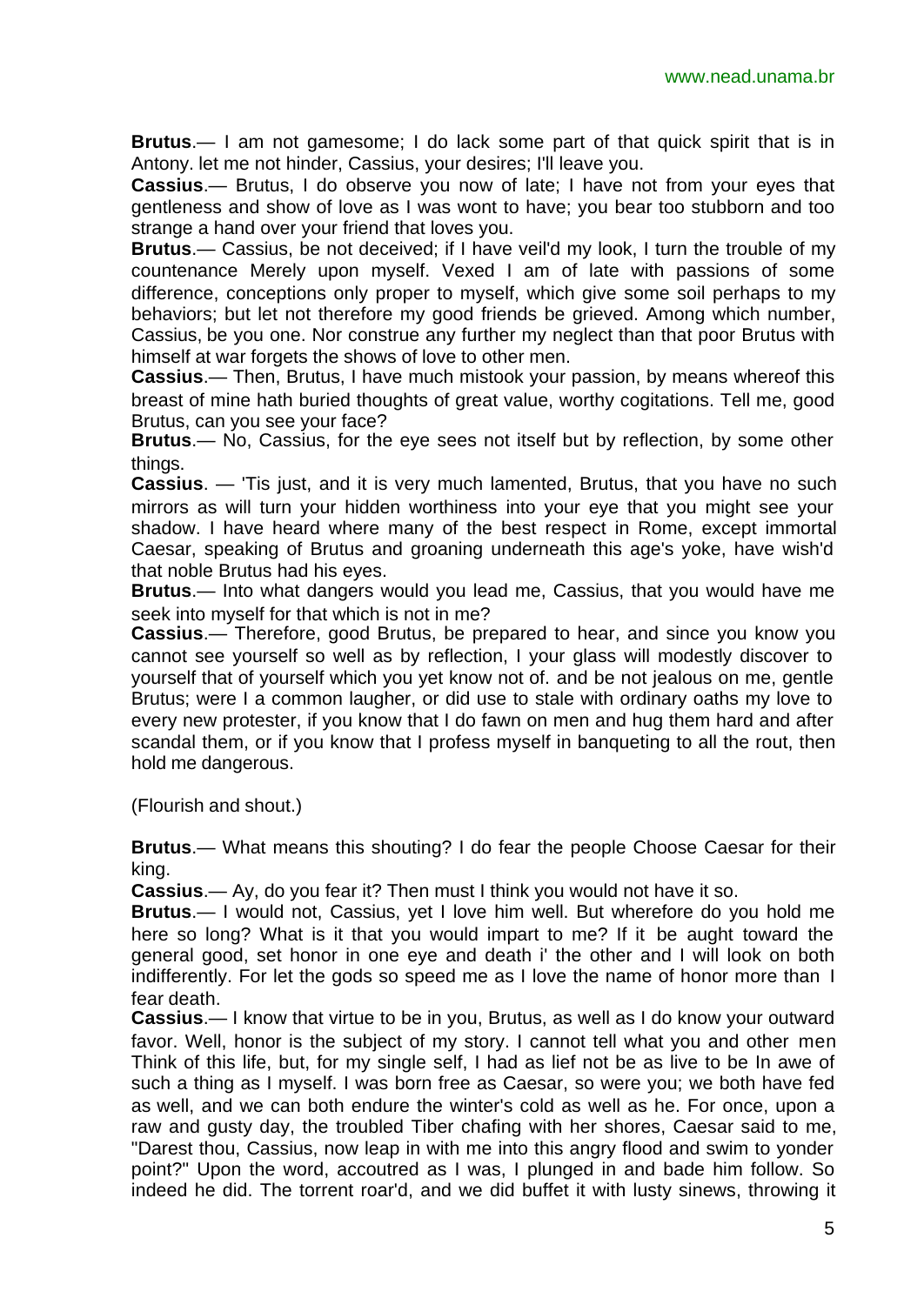aside and stemming it with hearts of controversy. But ere we could arrive the point proposed, Caesar cried, "Help me, Cassius, or I sink! I, as Aeneas our great ancestor did from the flames of Troy upon his shoulder the old Anchises bear, so from the waves of Tiber did I the tired Caesar. And this man Is now become a god, and Cassius is a wretched creature and must bend his body If Caesar carelessly but nod on him. He had a fever when he was in Spain, and when the fit was on him I did mark how he did shake. 'Tis true, this god did shake; his coward lips did from their color fly, and that same eye whose bend doth awe the world did lose his luster. I did hear him groan. Ay, and that tongue of his that bade the Romans mark him and write his speeches in their books, Alas, it cried, "Give me some drink, Titinius," as a sick girl. Ye gods! It doth amaze me a man of such a feeble temper should so get the start of the majestic world and bear the palm alone. Shout. Flourish.

**Brutus**.— Another general shout! I do believe that these applauses are for some new honors that are heap'd on Caesar.

**Cassius**.— Why, man, he doth bestride the narrow world like a Colossus, and we petty men walk under his huge legs and peep about to find ourselves dishonorable graves. Men at some time are masters of their fates: the fault, dear Brutus, is not in our stars, but in ourselves that we are underlings. Brutus and Caesar: what should be in that "Caesar"? Why should that name be sounded more than yours? Write them together, yours is as fair a name; sound them, it doth become the mouth as well; Weigh them, it is as heavy; conjure with 'em, "Brutus" will start a spirit as soon as "Caesar." Now, in the names of all the gods at once, upon what meat doth this our Caesar feed that he is grown so great? Age, thou art shamed! Rome, thou hast lost the breed of noble bloods! When went there by an age since the great flood but it was famed with more than with one man? When could they say till now that talk'd of Rome that her wide walls encompass'd but one man? Now is it Rome indeed, and room enough, when there is in it but one only man. O, you and I have heard our fathers say there was a Brutus once that would have brook'd the eternal devil to keep his state in Rome as easily as a king.

**Brutus**.— That you do love me, I am nothing jealous; what you would work me to, I have some aim. How I have thought of this and of these times, I shall recount hereafter; for this present, I would not, so with love I might entreat you, be any further moved. What you have said I will consider; what you have to say I will with patience hear, and find a time both meet to hear and answer such high things. Till then, my noble friend, chew upon this: Brutus had rather be a villager than to repute himself a son of Rome under these hard conditions as this time Is like to lay upon us.

**Cassius**.— I am glad that my weak words have struck but thus much show of fire from Brutus.

(Re-enter Caesar and his Train.)

**Brutus**.— The games are done, and Caesar is returning.

**Cassius**.— As they pass by, pluck Casca by the sleeve, and he will, after his sour fashion, tell you what hath proceeded worthy note today.

**Brutus**.— I will do so. But, look you, Cassius, the angry spot doth glow on Caesar's brow, and all the rest look like a chidden train: Calpurnia's cheek is pale, and Cicero looks with such ferret and such fiery eyes as we have seen him in the Capitol, being cross'd in conference by some senators.

**Cassius**.— Casca will tell us what the matter is.

**Caesar**.— Antonio!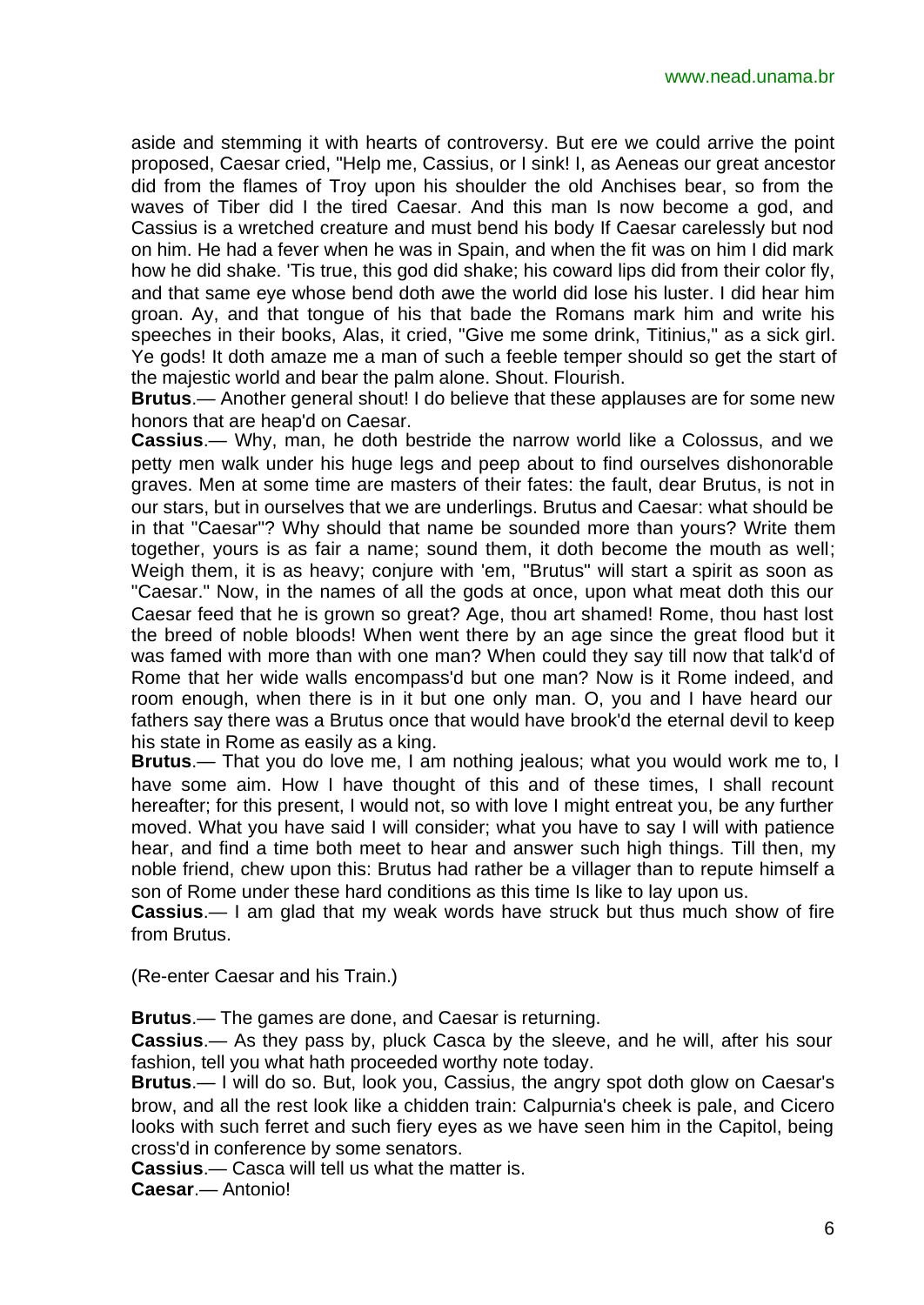**Antony**.— Caesar?

**Caesar**.— Let me have men about me that are fat, Sleek-headed men, and such as sleep o' nights: Yond Cassius has a lean and hungry look; he thinks too much; such men are dangerous.

**Antony**.— Fear him not, Caesar; he's not dangerous; he is a noble Roman and well given.

**Caesar**.— Would he were fatter! But I fear him not, Yet if my name were liable to fear, I do not know the man I should avoid so soon as that spare Cassius. He reads much, he is a great observer, and he looks quite through the deeds of men. He loves no plays, as thou dost, Antony; he hears no music; Seldom he smiles, and smiles in such a sort as if he mock'd himself and scorn'd his spirit that could be moved to smile at anything. Such men as he be never at heart's ease whiles they behold a greater than themselves, and therefore are they very dangerous. I rather tell thee what is to be fear'd than what I fear, for always I am Caesar. Come on my right hand, for this ear is deaf, and tell me truly what thou think'st of him. Sennet. Exeunt Caesar and all his Train but Casca.

**Casca**.— You pull'd me by the cloak; would you speak with me?

**Brutus**.— Ay, Casca, tell us what hath chanced today that Caesar looks so sad.

**Casca**.— Why, you were with him, were you not?

**Brutus**.— I should not then ask Casca what had chanced.

**Casca**.— Why, there was a crown offered him, and being offered him, he put it by with the back of his hand, thus, and then the people fell ashouting.

**Brutus**.— What was the second noise for?

**Casca**.— Why, for that too.

**Cassius**.— They shouted thrice. What was the last cry for?

**Casca**.— Why, for that too.

**Brutus**.— Was the crown offered him thrice?

**Casca**.— Ay, marry, wast, and he put it by thrice, every time gentler than other, and at every putting by mine honest neighbors shouted.

**Cassius**.— Who offered him the crown?

**Casca**.— Why, Antony.

**Brutus**.— Tell us the manner of it, gentle Casca.

**Casca**.— I can as well be hang'd as tell the manner of it. It was mere foolery; I did not mark it. I saw Mark Antony offer him a crown (yet 'twas not a crown neither, 'twas one of these coronets) and, as I told you, he put it by once. But for all that, to my thinking, he would fain have had it. Then he offered it to him again; then he put it by again. But, to my thinking, he was very loath to lay his fingers off it. And then he offered it the third time; he put it the third time by; and still as he refused it, the rabblement hooted and clapped their chopped hands and threw up their sweaty nightcaps and uttered such a deal of stinking breath because Caesar refused the crown that it had almost choked Caesar, for he swounded and fell down at it. And for mine own part, I durst not laugh for fear of opening my lips and receiving the bad air.

**Cassius**.— But, soft, I pray you, what, did Caesars wound?

**Casca**.— He fell down in the marketplace and foamed at mouth and was speechless.

**Brutus**.— 'Tis very like. He hath the falling sickness.

**Cassius**.— No, Caesar hath it not, but you, and I, and honest Casca, we have the falling sickness.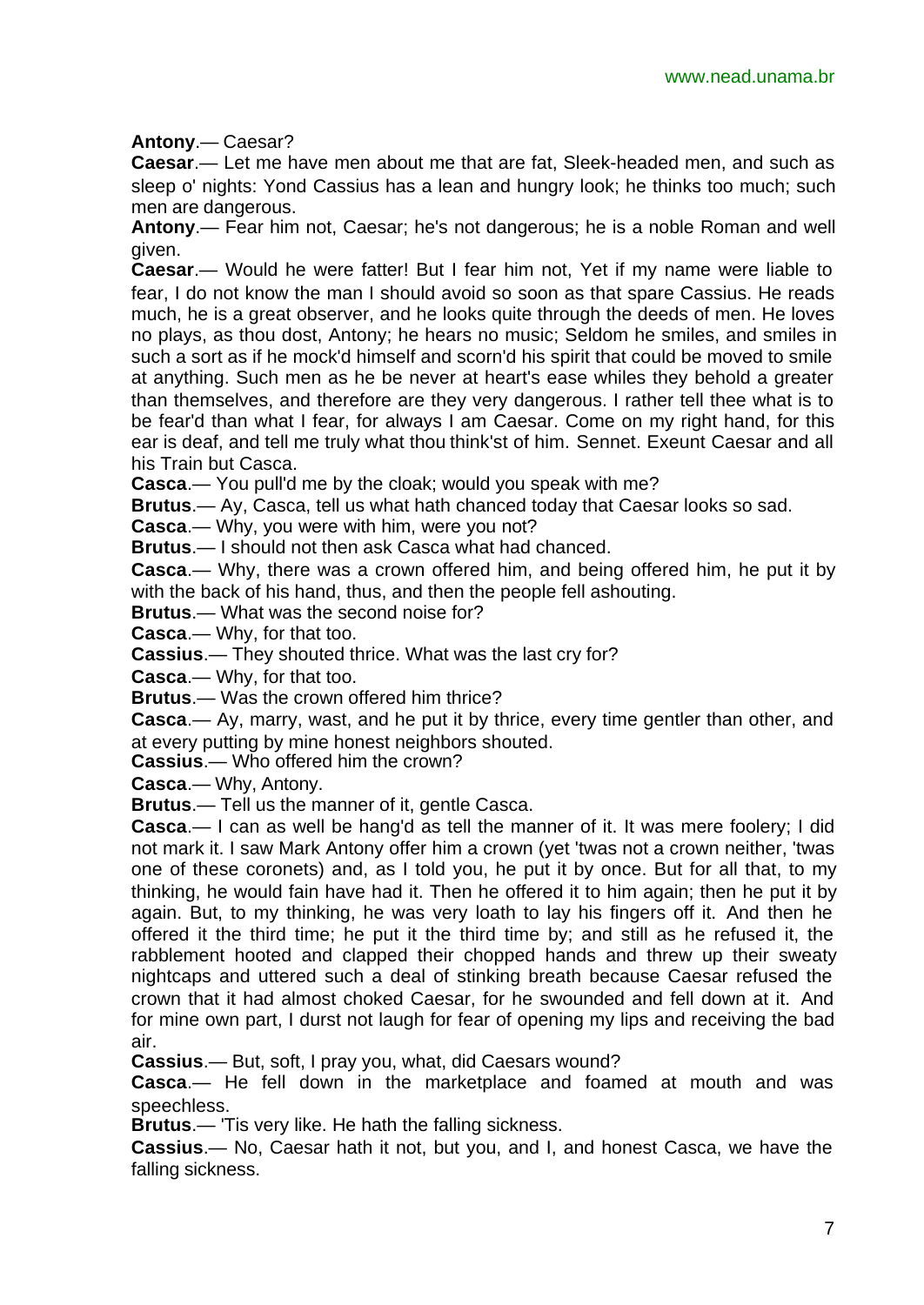**Casca**.— I know not what you mean by that, but I am sure Caesar fell down. If the tagrag people did not clap him and hiss him according as he pleased and displeased them, as they use to do the players in the theatre, I am no true man.

**Brutus**.— What said he when he came unto himself?

**Casca**.— Marry, before he fell down, when he perceived the common herd was glad he refused the crown, he plucked me ope his doublet and offered them his throat to cut. An had been a man of any occupation, if I would not have taken him at a word, I would I might go to hell among the rogues. And so he fell. When he came to himself again, he said, if he had done or said anything amiss, he desired their worships to think it was his infirmity. Three or four wenches where I stood cried, "Alas, good soul!" and forgave him with all their hearts. But there's no heed to be taken of them; if Caesar had stabbed their mothers, they would have done no less.

**Brutus**.— And after that he came, thus sad, away?

**Casca**.— Ay.

**Cassius**.— Did Cicero say anything?

**Casca**.— Ay, he spoke Greek.

**Cassius**.— To what effect?

**Casca**.— Nay, an I tell you that, I'll ne'er look you i' the face again; but those that understood him smiled at one another and shook their heads; but for mine own part, it was Greek to me. I could tell you more news too: Marullus and Flavius, for pulling scarfs off Caesar's images, are put to silence. Fare you well. There was more foolery yet, if could remember it.

**Cassius**.— Will you sup with me tonight, Casca?

**Casca**.— No, I am promised forth.

**Cassius**.— Will you dine with me tomorrow?

**Casca**.— Ay, if I be alive, and your mind hold, and your dinner worth the eating.

**Cassius**.— Good, I will expect you.

**Casca**.— Do so, farewell, both.

(Exit.)

**Brutus**.— What a blunt fellow is this grown to be! He was quick mettle when he went to school.

**Cassius**.— So is he now in execution of any bold or noble enterprise, However he puts on this tardy form. This rudeness is a sauce to his good wit, which gives men stomach to digest his words with better appetite.

**Brutus**.— And so it is. For this time I will leave you. Tomorrow, if you please to speak with me, I will come home to you, or, if you will, come home to me and I will wait for you.

**Cassius**.— I will do so. Till then, think of the world.

#### (Exit Brutus.)

Well, Brutus, thou art noble; yet, I see thy honorable mettle may be wrought from that it is disposed; therefore it is meet that noble minds keep ever with their likes; for who so firm that cannot be seduced? Caesar doth bear me hard, but he loves Brutus. If I were Brutus now and he were Cassius, he should not humor me. I will this night, In several hands, in at his windows throw, as if they came from several citizens, writings, all tending to the great opinion that Rome holds of his name,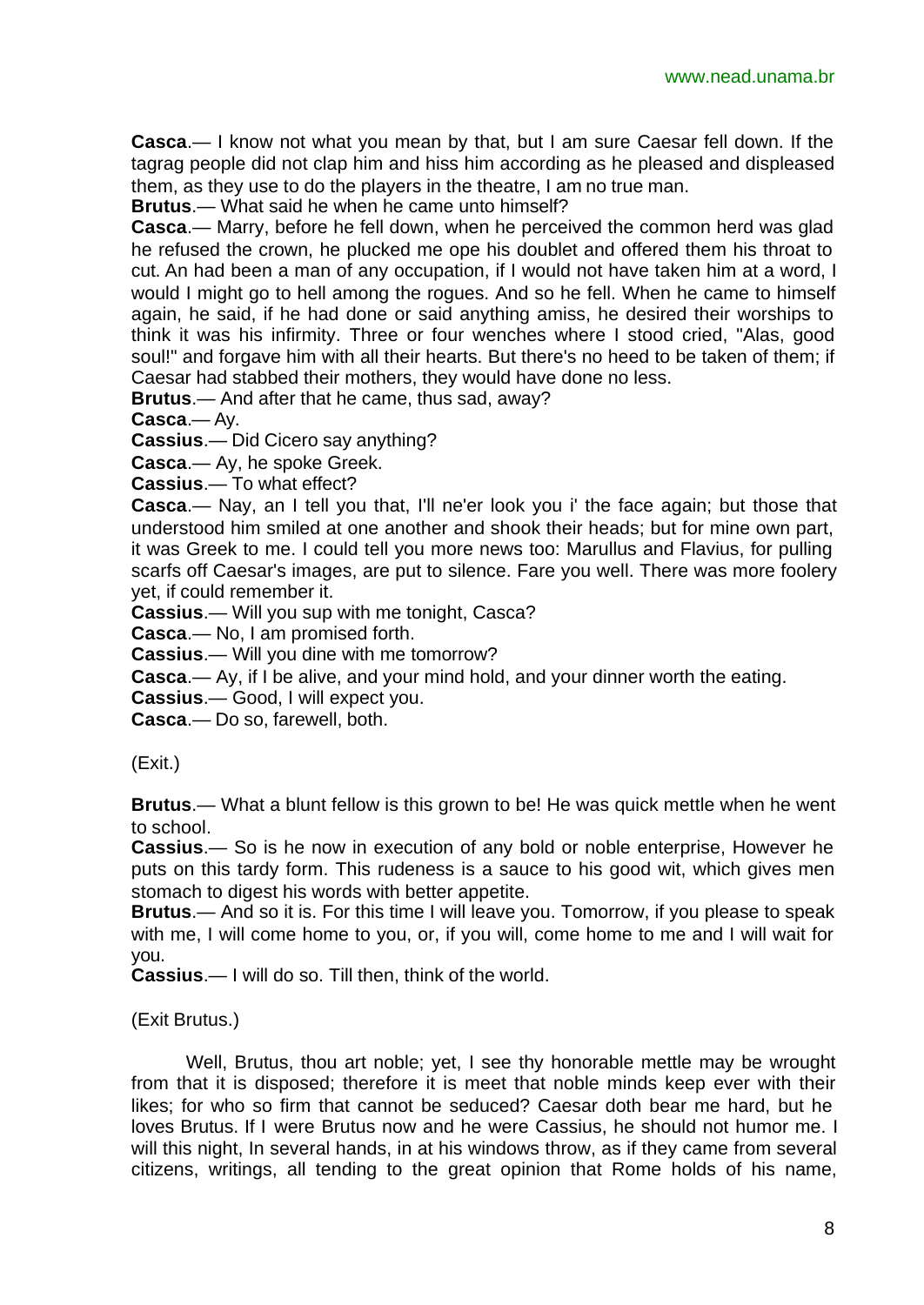wherein obscurely Caesar's ambition shall be glanced at. And after this let Caesar seat him sure; for we will shake him, or worse days endure.

(Exit.)

SCENE III. A street. Thunder and lightning.

(Enter, from opposite sides, Casca, with his sword drawn, and Cicero.)

**Cícero**.— Good even, Casca. Brought you Caesar home? Why are you breathless, and why stare you so?

**Casca**.— Are not you moved, when all the sway of earth shakes like a thing unfirm? O Cicero, I have seen tempests when the scolding winds have rived the knotty oaks, and I have seen the ambitious ocean swell and rage and foam to be exalted with the threatening clouds, but never till tonight, never till now, did I go through a tempest dropping fire. Either there is a civil strife in heaven, or else the world too saucy with the gods Incenses them to send destruction.

**Cícero**.— Why, saw you anything more wonderful?

**Casca**.— A common slave you know him well by sight. Held up his left hand, which did flame and burn like twenty torches join'd, and yet his hand not sensible of fire remain'd unscorch'd. Besides I ha' not since put up my sword. Against the Capitol I met a lion, who glaz'd upon me and went surly by without annoying me. And there were drawn upon a heap a hundred ghastly women transformed with their fear, who swore they saw men all in fire walk up and down the streets. And yesterday the bird of night did sit even at noonday upon the marketplace, howling and shrieking. When these prodigies do so conjointly meet, let not men say "These are their reasons; they are natural": For I believe they are portentous things unto the climate that they point upon.

**Cícero**.— Indeed, it is a strange-disposed time. But men may construe things after their fashion, Clean from the purpose of the things themselves. Comes Caesar to the Capitol tomorrow?

**Casca**.— He doth, for he did bid Antonio send word to you he would be there tomorrow.

**Cícero**.— Good then, Casca. This disturbed sky Is not to walk in.

**Casca**.— Farewell, Cicero.

(Exit Cicero.) (Enter Cassius.)

**Cassius**.— Who's there?

**Casca**.— A Roman.

**Cassius**.— Casca, by your voice.

**Casca**.— Your ear is good. Cassius, what night is this!

**Cassius**.— A very pleasing night to honest men.

**Casca**.— Who ever knew the heavens menace so?

**Cassius**.— Those that have known the earth so full of faults. For my part, I have walk'd about the streets, submitting me unto the perilous night, and thus unbraced, Casca, as you see, have bared my bosom to the thunderstone; and when the cross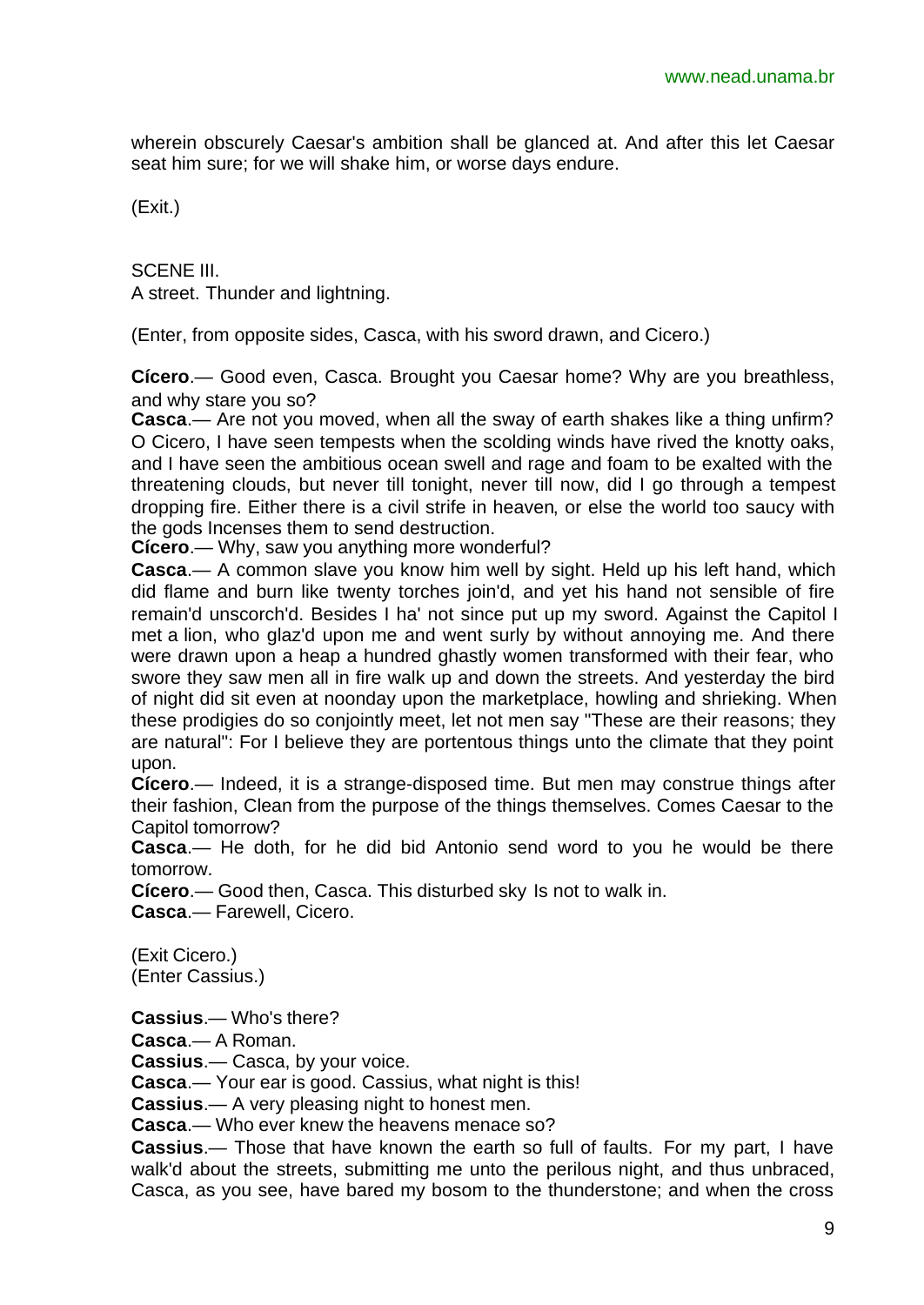blue lightning seem'd to open the breast of heaven, I did present myself even in the aim and very flash of it.

**Casca**.— But wherefore did you so much tempt the heavens? It is the part of men to fear and tremble when the most mighty gods by tokens send such dreadful heralds to astonish us.

**Cassius**.— You are dull, Casca, and those sparks of life that should be in a Roman you do want, or else you use not. You look pale and gaze and put on fear and cast yourself in wonder to see the strange impatience of the heavens. But if you would consider the true cause why all these fires, why all these gliding ghosts, why birds and beasts from quality and kind, why old men, fools, and children calculate, why all these things change from their ordinance, their natures, and preformed faculties to monstrous quality, why, you shall find that heaven hath infused them with these spirits to make them instruments of fear and warning unto some monstrous state. Now could I, Casca, name to thee a man most like this dreadful night, that thunders, lightens, opens graves, and roars as doth the lion in the Capitol, a man no mightier than thyself or me In personal action, yet prodigious grown and fearful, as these strange eruptions are.

**Casca**.— 'Tis Caesar that you mean, is it not, Cassius?

**Cassius**.— Let it be who it is, for Romans now have thews and limbs like to their ancestors. But, woe the while! Our fathers' minds are dead, and we are govern'd with our mothers' spirits; our yoke and sufferance show us womanish.

**Casca**.— Indeed they say the senators tomorrow mean to establish Caesar as a king, and he shall wear his crown by sea and land In every place save here in Italy.

**Cassius**.— I know where I will wear this dagger then: Cassius from bondage will deliver Cassius. Therein, ye gods, you make the weak most strong; therein, ye gods, you tyrants do defeat. Nor stony tower, nor walls of beaten brass, nor airless dungeon, nor strong links of iron can be retentive to the strength of spirit; but life, being weary of these worldly bars, never lacks power to dismiss itself. If I know this, know all the world besides, that part of tyranny that I do bear I can shake off at pleasure. Thunder still.

**Casca**.— So can I. So every bondman in his own hand bears the power to cancel his captivity.

**Cassius**.— And why should Caesar be a tyrant then? Poor man! I know he would not be a wolf but that he sees the Romans are but sheep. He were no lion, were not Romans hinds. Those that with haste will make a mighty fire begin it with weak straws. What trash is Rome, what rubbish, and what offal, when it serves for the base matter to illuminate so vile a thing as Caesar? But, O grief, where hast thou led me? I perhaps speak this before a willing bondman; then I know my answer must be made. But I am arm'd, and dangers are to me indifferent.

**Casca**.— You speak to Casca, and to such a man that is no fleering tell-tale. Hold, my hand. Be factious for redress of all these griefs, and I will set this foot of mine as far as who goes farthest.

**Cassius**.— There's a bargain made. Now know you, Casca, I have moved already some certain of the noblest-minded Romans to undergo with me an enterprise of honorable-dangerous consequence; and I do know by this, they stay for me In Pompey's Porch. For now, this fearful night, there is no stir or walking in the streets, and the complexion of the element In favor's like the work we have in hand, most bloody, fiery, and most terrible.

(Enter Cinna.)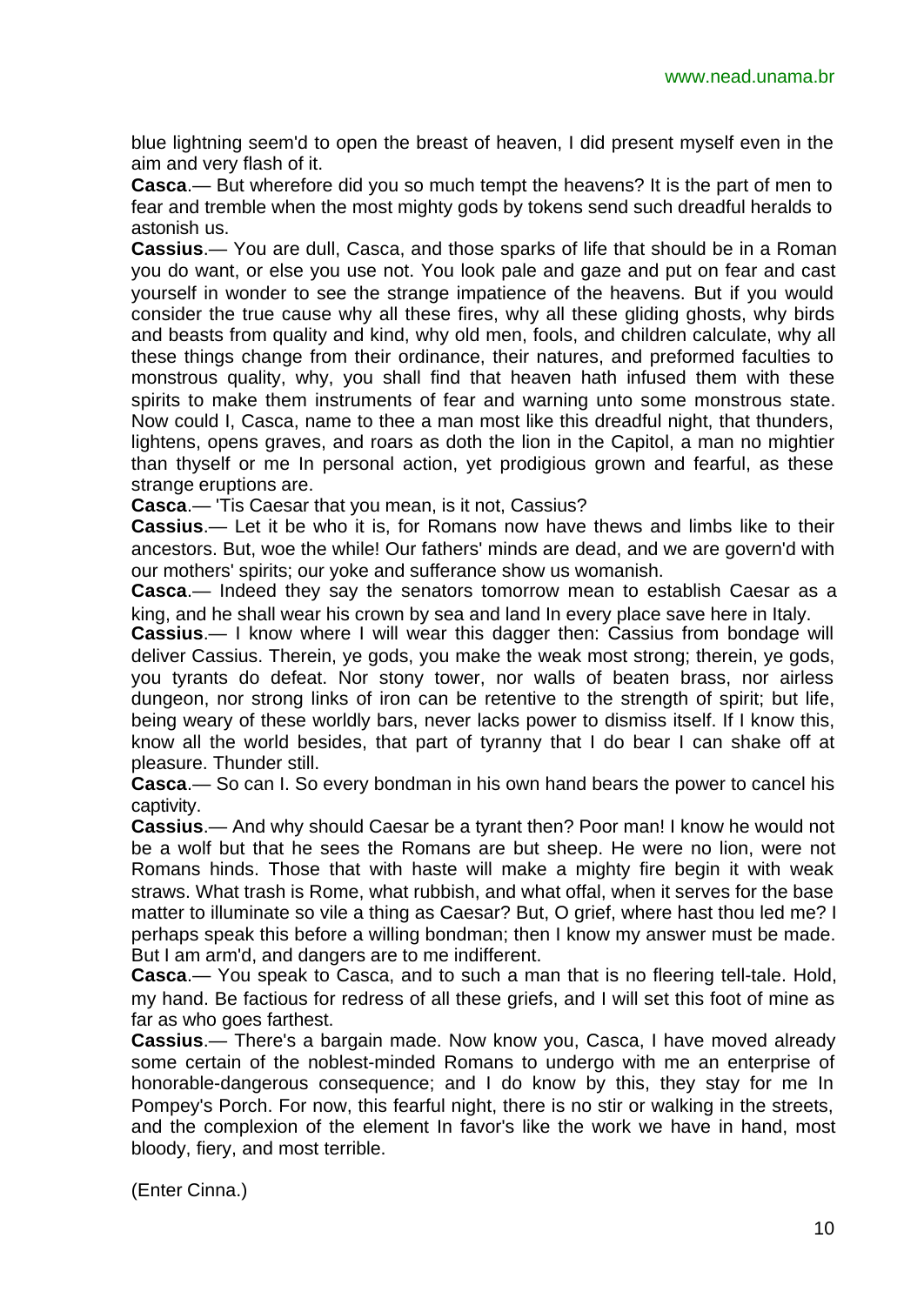**Casca**.— Stand close awhile, for here comes one in haste.

**Cassius**.— 'Tis Cinna, I do know him by his gait; he is a friend. Cinna, where haste you so?

**Cinna**.— To find out you. Who's that? Metellus Cimber?

**Cassius**.— No, it is Casca, one incorporate to our attempts. Am I not stay'd for, Cinna?

**Cinna**.— I am glad on't. What a fearful night is this! There's two or three of us have seen strange sights.

**Cassius**.— Am I not stay'd for? Tell me.

**Cinna**.— Yes, you are. O Cassius, if you could but win the noble Brutus to our party-

**Cassius**.— Be you content. Good Cinna, take this paper, and look you lay it in the praetor's chair, where Brutus may but find it; and throw this In at his window; set this up with wax upon old Brutus' statue. All this done, repair to Pompey's Porch, where you shall find us. Is Decius Brutus and Trebonius there?

**Cinna**.— All but Metellus Cimber, and he's gone to seek you at your house. Well, I will hie and so bestow these papers as you bade me.

**Cassius**.— That done, repair to Pompey's Theatre.

(Exit Cinna.)

Come, Casca, you and I will yet ere day see Brutus at his house. Three parts of him Is ours already, and the man entire upon the next encounter yields him ours.

**Casca**.— O, he sits high in all the people's hearts, and that which would appear offense in us, his countenance, like richest alchemy, will change to virtue and to worthiness.

**Cassius**.— Him and his worth and our great need of him you have right well conceited. Let us go, for it is after midnight, and ere day we will awake him and be sure of him.

(Exeunt.)

ACT II. SCENE I.

(Enter Brutus in his orchard.)

**Brutus**.— What, Lucius, ho! I cannot, by the progress of the stars, give guess how near to day. Lucius, I say! I would it were my fault to sleep so soundly. When, Lucius, when? Awake, I say! What, Lucius!

(Enter Lucius.)

**Lucius**.— Call'd you, my lord?

**Brutus**.— Get me a taper in my study, Lucius. When it is lighted, come and call me here.

**Lucius**.— I will, my lord.

(Exit.)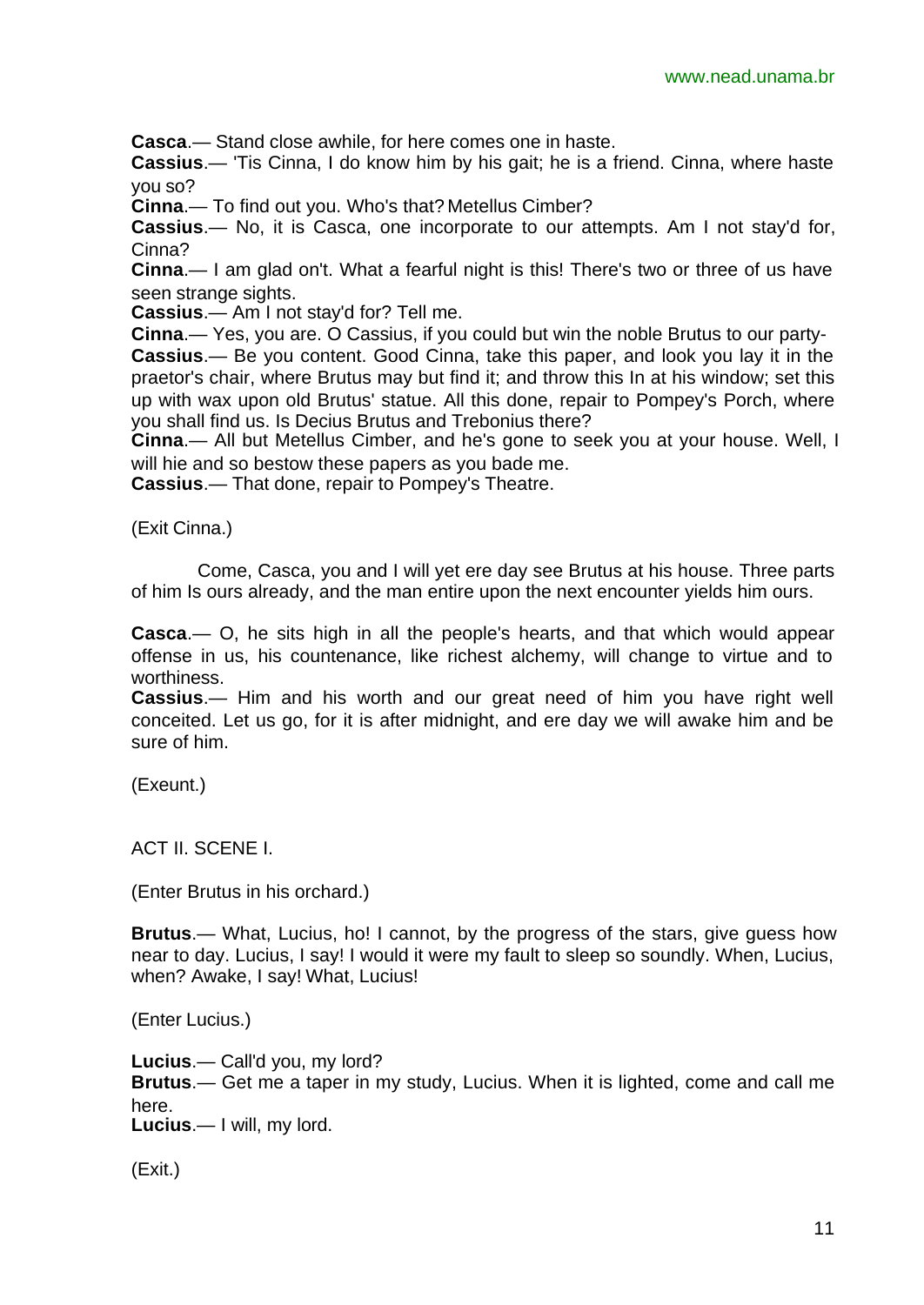**Brutus**.— It must be by his death, and, for my part, I know no personal cause to spurn at him, but for the general. He would be crown'd: how that might change his nature, there's the question. It is the bright day that brings forth the adder and that craves wary walking. Crown him that, and then, I grant, we put a sting in him that at his will he may do danger with. The abuse of greatness is when it disjoins remorse from power, and, to speak truth of Caesar, I have not known when his affections sway'd more than his reason. But 'tis a common proof that lowliness is young ambition's ladder, whereto the climber-upward turns his face; but when he once attains the upmost round, he then unto the ladder turns his back, looks in the clouds, scorning the base degrees by which he did ascend. So Caesar may; then, lest he may, prevent. And, since the quarrel Will bear no color for the thing he is, fashion it thus, that what he is, augmented, would run to these and these extremities; and therefore think him as a serpent's egg which hatch'd would as his kind grow mischievous, and kill him in the shell.

(Re-enter Lucius.)

**Lucius**.— The taper burneth in your closet, sir. Searching the window for a flint I found this paper thus seal'd up, and I am sure It did not lie there when I went to bed. Gives him the letter.

**Brutus**.— Get you to bed again, it is not day. Is not tomorrow, boy, the ides of March?

**Lucius**.— I know not, sir.

**Brutus**.— Look in the calendar and bring me word.

**Lucius**.— I will, sir.

(Exit.)

**Brutus**.— The exhalations whizzing in the air give so much light that I may read by them. Opens the letter and reads."Brutus, thou sleep'st: awake and see thyself! Shall Rome, etc. Speak, strike, redress!" "Brutus, thou sleep'st: awake!" Such instigations have been often dropp'd where I have took them up. "Shall Rome, etc." Thus must I piece it out. Shall Rome stand under one man's awe? What, Rome? My ancestors did from the streets of Rome the Tarquin drive, when he was call'd a king. "Speak, strike, redress!" Am I entreated to speak and strike? O Rome, I make thee promise, If the redress will follow, thou receivest thy full petition at the hand of Brutus!

(Re-enter Lucius.)

**Lucius**.— Sir, March is wasted fifteen days. Knocking within. **Brutus**.— 'Tis good. Go to the gate, somebody knocks.

(Exit Lucius.)

Since Cassius first did whet me against Caesar I have not slept. Between the acting of a dreadful thing and the first motion, all the interim is like a phantasma or a hideous dream; the genius and the mortal instruments are then in council, and the state of man, like to a little kingdom, suffers then the nature of an insurrection.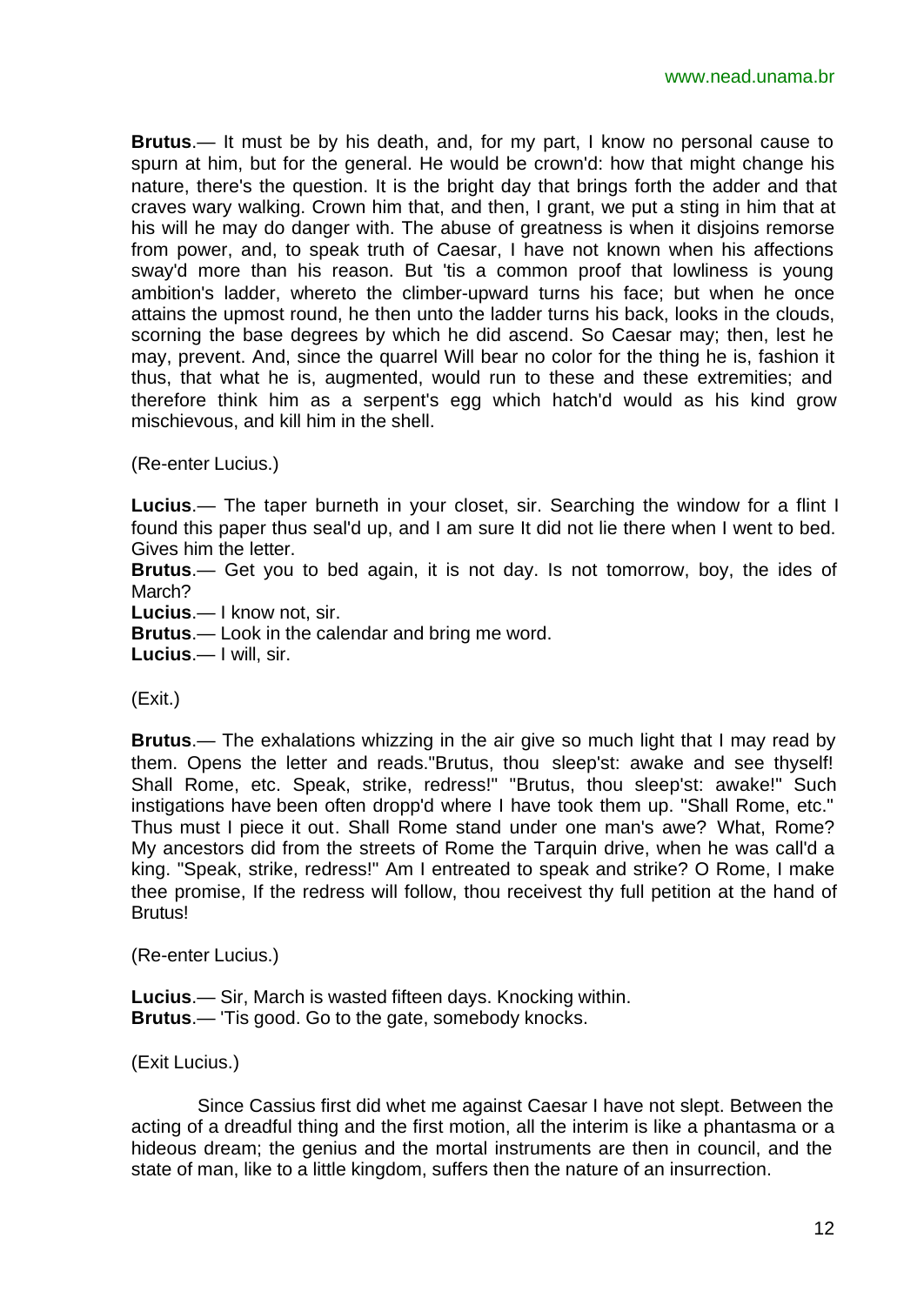(Re-enter Lucius.)

**Lucius**.— Sir, 'tis your brother Cassius at the door, who doth desire to see you.

**Brutus**.— Is he alone?

**Lucius**.— No, sir, there are more with him.

**Brutus**.— Do you know them?

**Lucius**.— No, sir, their hats are pluck'd about their ears, and half their faces buried in their cloaks, that by no means I may discover them by any mark of favor.

**Brutus**.— Let 'em enter.

(Exit Lucius.)

They are the faction. O Conspiracy, Shamest thou to show thy dangerous brow by night, when evils are most free? O, then, by day where wilt thou find a cavern dark enough to mask thy monstrous visage? Seek none, Conspiracy; hide it in smiles and affability; for if thou path, thy native semblance on, not Erebus itself were dim enough to hide thee from prevention.

(Enter the conspirators, Cassius, Casca, Decius, Cinna, Metellus Cimber, and Trebonius).

**Cassius**.— I think we are too bold upon your rest. Good morrow, Brutus, do we trouble you?

**Brutus**.— I have been up this hour, awake all night. Know I these men that come along with you?

**Cassius**.— Yes, every man of them, and no man here but honors you, and every one doth wish you had but that opinion of yourself which every noble Roman bears of you. This is Trebonius.

**Brutus**.— He is welcome hither.

**Cassius**.— This, Decius Brutus.

**Brutus**.— He is welcome too.

**Cassius**.— This, Casca; this, Cinna; and this, Metellus Cimber.

**Brutus**.— They are all welcome. What watchful cares do interpose themselves Betwixt your eyes and night?

**Cassius**.— Shall I entreat a word? They whisper.

**Decius**.— Here lies the east. Doth not the day break here?

**Casca**.— No.

**Cinna**.— O, pardon, sir, it doth, and yongrey lines that fret the clouds are messengers of day.

**Casca**.— You shall confess that you are both deceived. Here, as I point my sword, the sun arises, which is a great way growing on the south, weighing the youthful season of the year. Some two months hence up higher toward the north he first presents his fire, and the high east stands as the Capitol, directly here.

**Brutus**.— Give me your hands all over, one by one.

**Cassius**.— And let us swear our resolution.

**Brutus**.— No, not an oath. If not the face of men, the sufferance of our souls, the time's abuse. If these be motives weak, break off betimes, and every man hence to his idle bed; so let high-sighted tyranny range on till each man drop by lottery. But if these, as I am sure they do, bear fire enough to kindle cowards and to steel with valor the melting spirits of women, then, countrymen, what need we any spur but our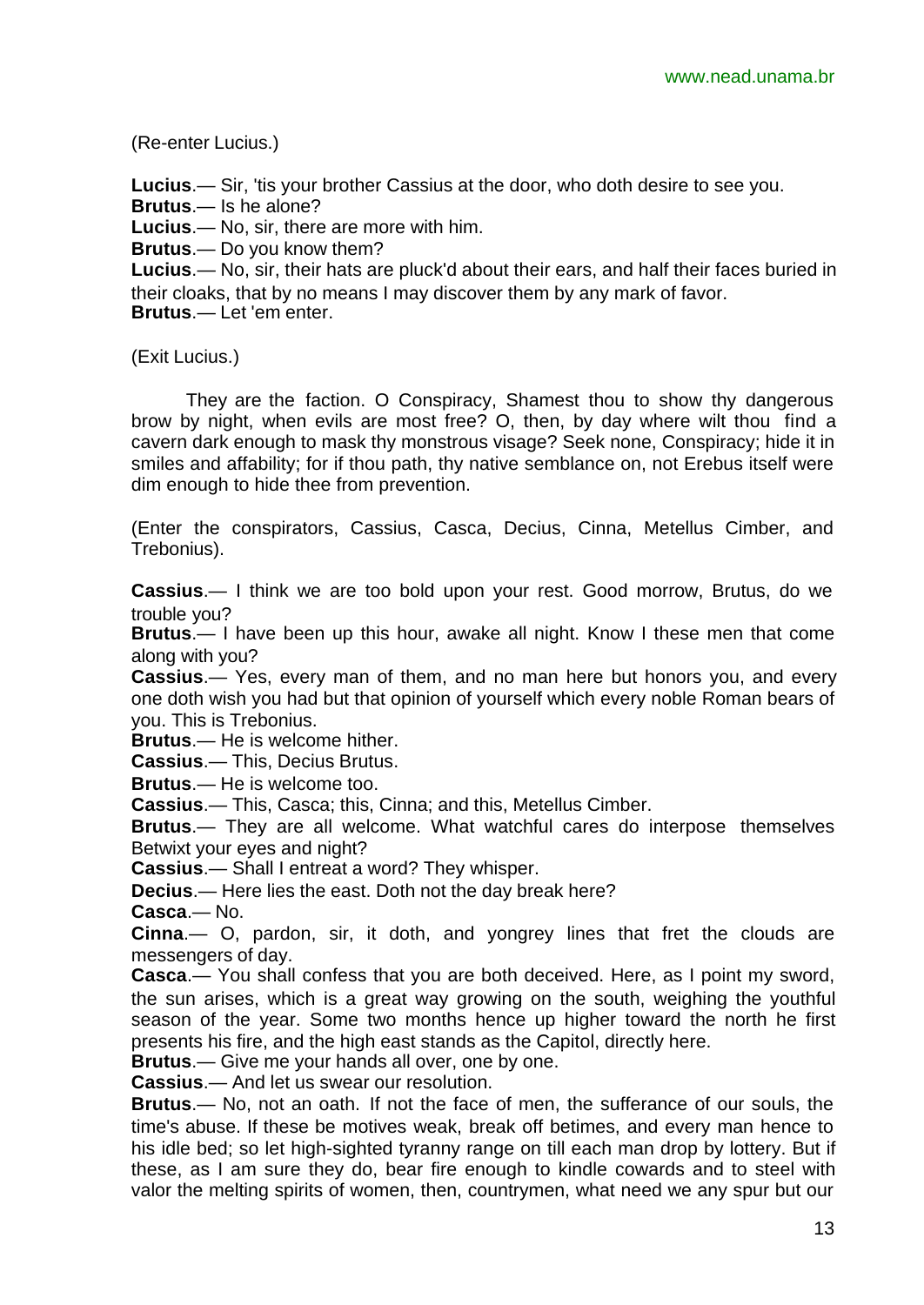own cause to prick us to redress? What other bond than secret Romans that have spoke the word and will not palter? And what other oath than honesty to honesty engaged that this shall be or we will fall for it? Swear priests and cowards and men cautelous, old feeble carrions and such suffering souls that welcome wrongs; unto bad causes swear such creatures as men doubt; but do not stain the even virtue of our enterprise, nor the insuppressive mettle of our spirits, to think that or our cause or our performance did need an oath; when every drop of blood that every Roman bears, and nobly bears, Is guilty of a several bastardy If he do break the smallest particle of any promise that hath pass'd from him.

**Cassius**.— But what of Cicero? Shall we sound him? I think he will stand very strong with us.

**Casca**.— Let us not leave him out.

**Cinna**.— No, by no means.

**Metellus**.— O, let us have him, for his silver hairs will purchase us a good opinion, and buy men's voices to commend our deeds. It shall be said his judgement ruled our hands; our youths and wildness shall no whit appear, but all be buried in his gravity.

**Brutus**.— O, name him not; let us not break with him, for he will never follow anything that other men begin.

**Cassius**.— Then leave him out.

**Casca**.— Indeed he is not fit.

**Decius**.— Shall no man else be touch'd but only Caesar?

**Cassius**.— Decius, well urged. I think it is not meet Mark Antony, so well beloved of Caesar, should outlive Caesar. We shall find of him a shrewd contriver; and you know his means, If he improve them, may well stretch so far as to annoy us all, which to prevent, let Antony and Caesar fall together.

**Brutus**.— Our course will seem too bloody, Caius Cassius, to cut the head off and then hack the limbs like wrath in death and envy afterwards; for Antony is but a limb of Caesar. Let us be sacrificers, but not butchers, Caius. We all stand up against the spirit of Caesar, and in the spirit of men there is no blood. O, that we then could come by Caesar's spirit, and not dismember Caesar! But, alas, Caesar must bleed for it! And, gentle friends, let's kill him boldly, but not wrathfully; let's carve him as a dish fit for the gods, not hew him as a carcass fit for hounds; and let our hearts, as subtle masters do, Stir up their servants to an act of rage and after seem to chide 'em. This shall make our purpose necessary and not envious, which so appearing to the common eyes, we shall be call'd purgers, not murderers. And for Mark Antony, think not of him, for he can do no more than Caesar's arm when Caesar's head is off.

**Cassius**.— Yet I fear him, for in the ingrated love he bears to Caesar-

**Brutus**.— Alas, good Cassius, do not think of him. If he love Caesar, all that he can do Is to himself, take thought and die for Caesar. And that were much he should, for he is given to sports, to wildness, and much company.

**Trebonius**.— There is no fear in him-let him not die, for he will live and laugh at this hereafter. Clock strikes.

**Brutus**.— Peace, count the clock.

**Cassius**.— The clock hath stricken three.

**Trebonius**.— 'Tis time to part.

**Cassius**.— But it is doubtful yet whether Caesar will come forth today or no, for he is superstitious grown of late, quite from the main opinion he held once of fantasy, of dreams, and ceremonies. It may be these apparent prodigies, the unaccustom'd terror of this night, and the persuasion of his augurers May hold him from the Capitol today.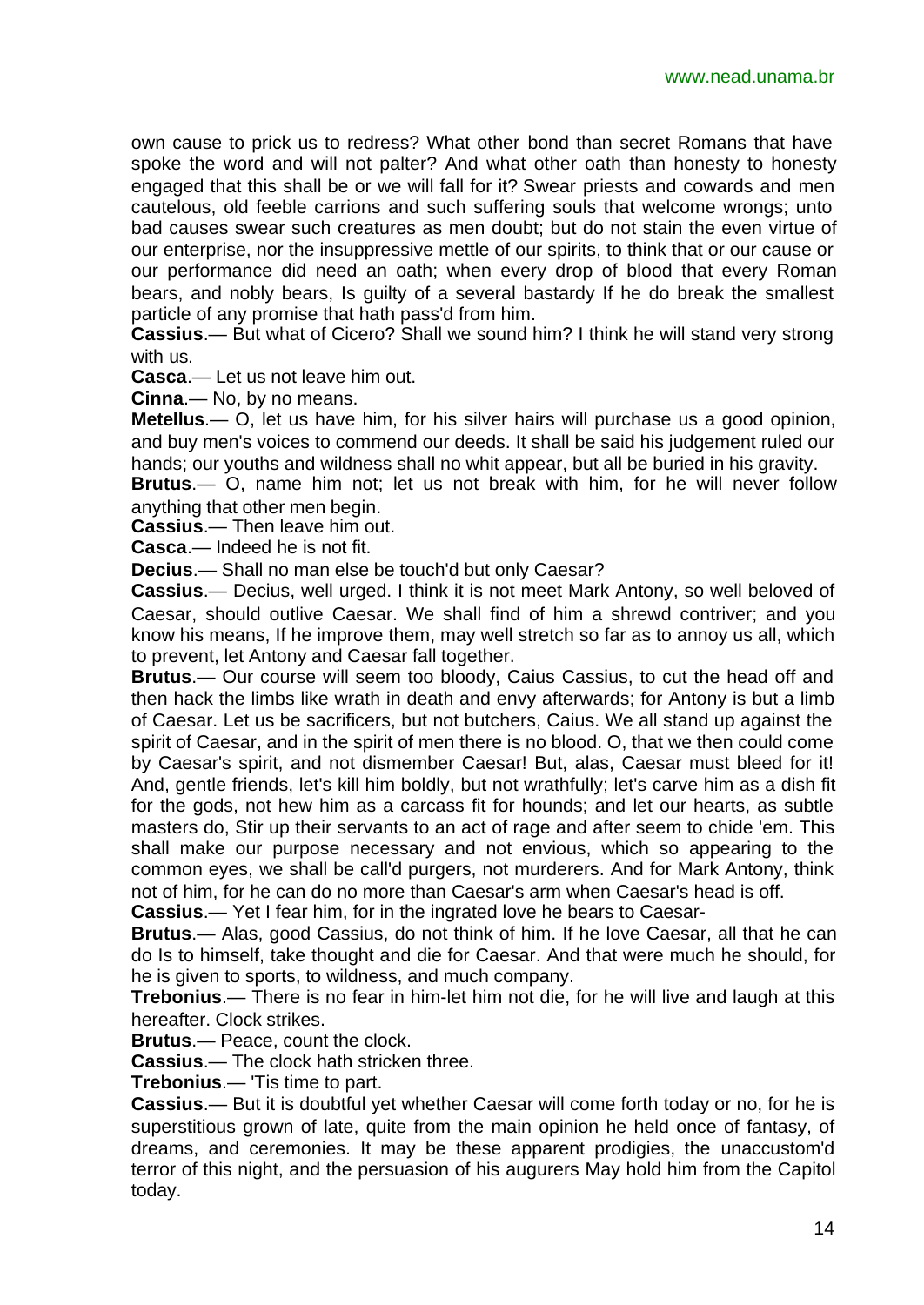**Decius**.— Never fear that. If he be so resolved, I can o'ersway him, for he loves to hear that unicorns may be betray'd with trees, and bears with glasses, elephants with holes, Lions with toils, and men with flatterers; but when I tell him he hates flatterers, he says he does, being then most flattered. Let me work; for I can give his humor the true bent, and I will bring him to the Capitol.

**Cassius**.— Nay, we will all of us be there to fetch him.

**Brutus**.— By the eighth hour. Is that the utter most?

**Cinna**.— Be that the uttermost, and fail not then.

**Metellus**.— Caius Ligarius doth bear Caesar hard, who rated him for speaking well of Pompey. I wonder none of you have thought of him.

**Brutus**.— Now, good Metellus, go along by him. He loves me well, and I have given him reasons; send him but hither, and I'll fashion him.

**Cassius**.— The morning comes upon 's. We'll leave you, Brutus, and, friends, disperse yourselves, but all remember what you have said and show yourselves true Romans.

**Brutus**.— Good gentlemen, look fresh and merrily; let not our looks put on our purposes, but bear it as our Roman actors do, with untired spirits and formal constancy. And so, good morrow to you every one.

#### (Exeunt all but Brutus)

Boy! Lucius! Fast asleep? It is no matter. Enjoy the honey-heavy dew of slumber; thou hast no figures nor no fantasies, which busy care draws in the brains of men; therefore thou sleep'st so sound.

(Enter Portia.)

#### **Portia**.— Brutus, my lord!

**Brutus**.— Portia, what mean you? Wherefore rise you now? It is not for your health thus to commit your weak condition to the raw cold morning.

**Portia.**— Nor for yours neither. Have ungently, Brutus, stole from my bed; and yesternight at supper you suddenly arose and walk'd about, musing and sighing, with your arms across; and when I ask'd you what the matter was, you stared upon me with ungentle looks. I urged you further; then you scratch'd your head, and too impatiently stamp'd with your foot. Yet I insisted, yet you answer'd not, but with an angry waiter of your hand gave sign for me to leave you. So I did, fearing to strengthen that impatience which seem'd too much enkindled, and withal hoping it was but an effect of humor, which sometime hath his hour with every man. It will not let you eat, nor talk, nor sleep, and, could it work so much upon your shape as it hath much prevail'd on your condition, I should not know you, Brutus. Dear my lord, make me acquainted with your cause of grief.

**Brutus**.— I am not well in health, and that is all.

**Portia**.— Brutus is wise, and, were he not in health, he would embrace the means to come by it.

**Brutus**.— Why, so I do. Good Portia, go to bed.

**Portia**.— Is Brutus sick, and is it physical to walk unbraced and suck up the humors of the dank morning? What, is Brutus sick, and will he steal out of his wholesome bed to dare the vile contagion of the night and tempt the rheumy and unpurged air to add unto his sickness? No, my Brutus, you have some sick offense within your mind, which by the right and virtue of my place I ought to know of; and, upon my knees, I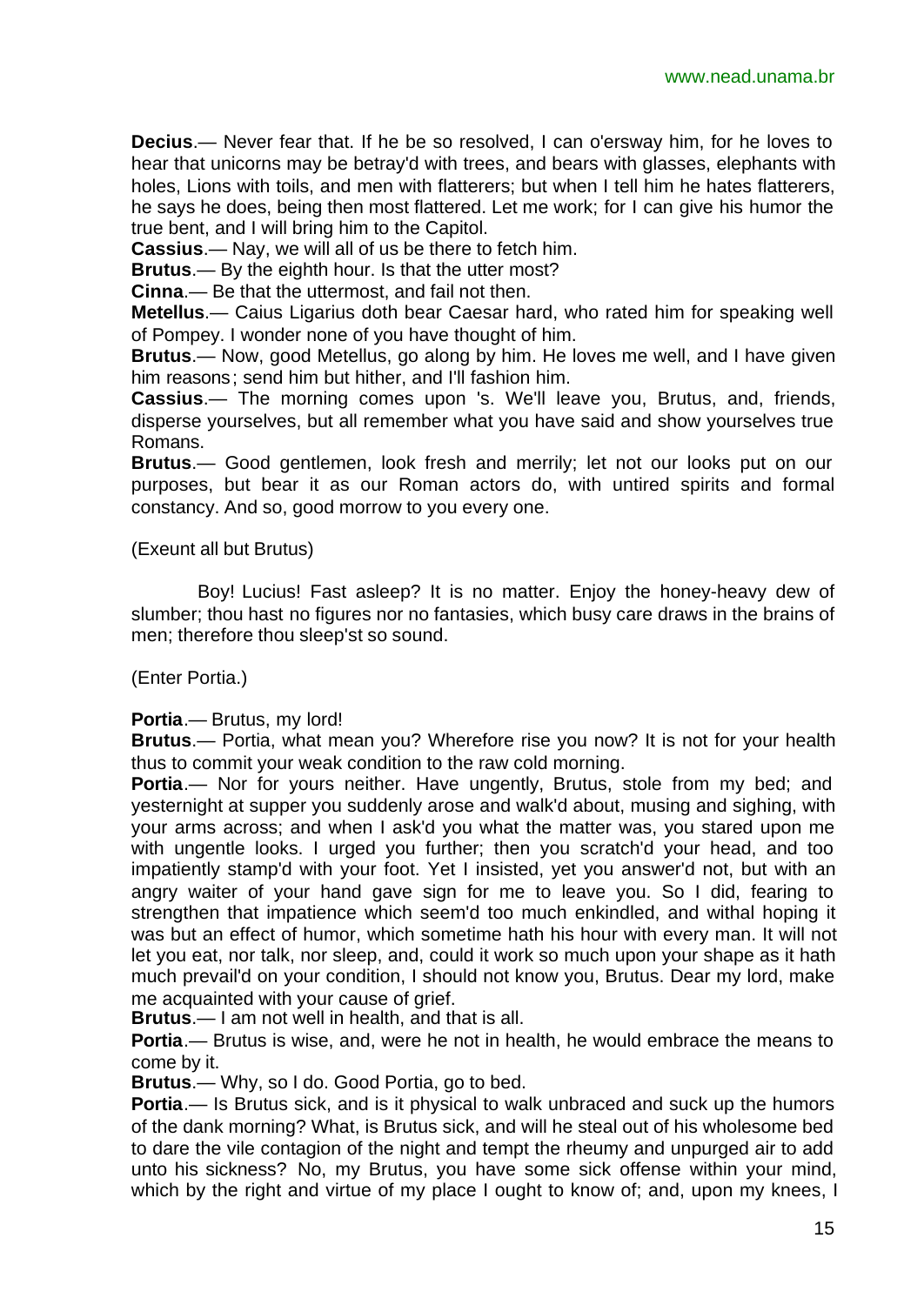charm you, by my once commended beauty, by all your vows of love and that great vow which did incorporate and make us one, that you unfold to me, yourself, your half, why you are heavy and what men tonight have had resort to you; for here have been some six or seven, who did hide their faces even from darkness.

**Brutus**.— Kneel not, gentle Portia.

**Portia**.— I should not need, if you were gentle Brutus. Within the bond of marriage, tell me, Brutus, Is it excepted I should know no secrets that appertain to you? Am I yourself but, as it were, in sort or limitation, to keep with you at meals, comfort your bed, and talk to you sometimes? Dwell I but in the suburbs of your good pleasure? If it be no more, Portia is Brutus' harlot, not his wife.

**Brutus**.— You are my true and honorable wife, as dear to me as are the ruddy drops that visit my sad heart.

**Portia.**— If this were true, then should I know this secret. I grant I am a woman, but withal a woman that Lord Brutus took to wife. I grant I am a woman, but withal a woman well reputed, Cato's daughter. Think you I am no stronger than my sex, being so father'd and so husbanded? Tell me your counsels, I will not disclose 'em. I have made strong proof of my constancy, giving myself a voluntary wound here in the thigh. Can I bear that with patience and not my husband's secrets?

**Brutus**.— O ye gods, render me worthy of this noble wife! Knocking within. Hark, hark, one knocks. Portia, go in awhile, and by and by thy bosom shall partake the secrets of my heart. all my engagements I will construe to thee, all the charactery of my sad brows. Leave me with haste.

[Exit Portia.] Lucius, who's that knocks? (Re-enter Lucius with Ligarius.)

**Lucius**.— Here is a sick man that would speak with you.

**Brutus**.— Caius Ligarius, that Metellus spake of. Boy, stand aside. Caius Ligarius, how?

**Ligarius**.— Vouchsafe good morrow from a feeble tongue.

**Brutus**.— O, what a time have you chose out, brave Caius, to wear a kerchief! Would you were not sick!

**Ligarius**.— I am not sick, if Brutus have in hand Any exploit worthy the name of honor.

**Brutus**.— Such an exploit have I in hand, Ligarius, Had you a healthful ear to hear of it.

**Ligarius**.— By all the gods that Romans bow before, I here discard my sickness! Soul of Rome! Brave son, derived from honorable loins! Thou, like an exorcist, hast conjured up my mortified spirit. Now bid me run, and I will strive with things impossible, Yea, get the better of them. What's to do?

**Brutus**.— A piece of work that will make sick men whole.

**Ligarius**.— But are not some whole that we must make sick?

**Brutus**.— That must we also. What it is, my Caius, I shall unfold to thee, as we are going to whom it must be done.

**Ligarius**.— Set on your foot, and with a heart new-fired I follow you, to do I know not what; but it sufficeth that Brutus leads me on.

**Brutus**.— Follow me then.

(Exeunt.)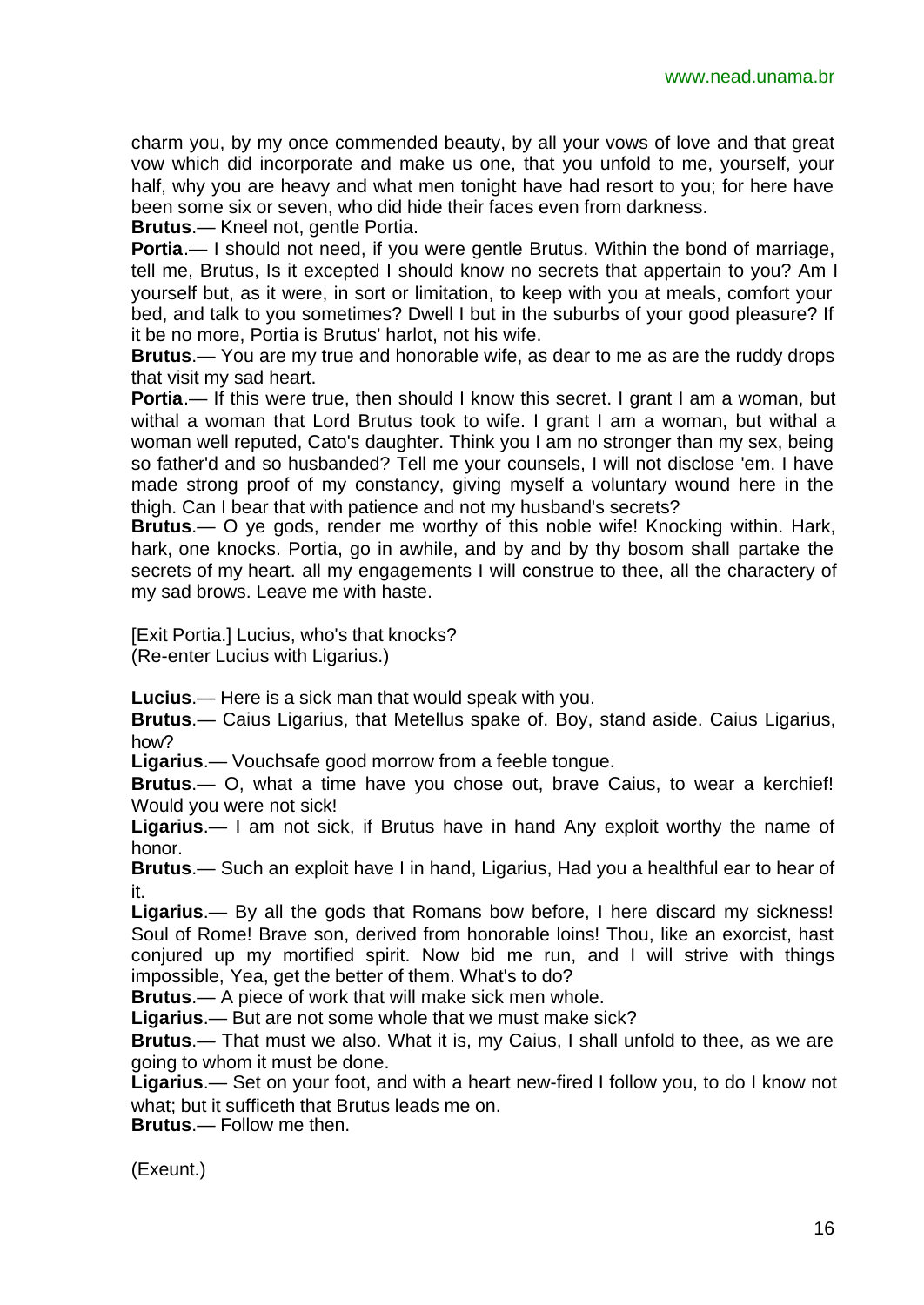SCENE II. Caesar's house. Thunder and lightning.

(Enter Caesar, in his nightgown.)

**Caesar**.— Nor heaven nor earth have been at peace tonight. Thrice hath Calpurnia in her sleep cried out, "Help, ho! They murther Caesar!" Who's within?

(Enter a Servant.)

**Servant**.— My lord?

**Caesar**.— Go bid the priests do present sacrifice, and bring me their opinions of success.

**Servant**.— I will, my lord.

(Exit.) (Enter Calpurnia.)

**Calpurnia**.— What mean you, Caesar? Think you to walk forth? You shall not stir out of your house today.

**Caesar**.— Caesar shall forth: the things that threaten'd me Ne'er look'd but on my back; when they shall see the face of Caesar, they are vanished.

**Calpurnia**.— Caesar, I I stood on ceremonies, Yet now they fright me. There is one within, besides the things that we have heard and seen, recounts most horrid sights seen by the watch. A lioness hath whelped in the streets; and graves have yawn'd, and yielded up their dead; fierce fiery warriors fight upon the clouds, In ranks and squadrons and right form of war, which drizzled blood upon the Capitol; the noise of battle hurtled in the air, horses did neigh and dying men did groan, and ghosts did shriek and squeal about the streets. O Caesar! These things are beyond all use, and I do fear them.

**Caesar**.— What can be avoided whose end is purposed by the mighty gods? Yet Caesar shall go forth, for these predictions are to the world in general as to Caesar.

**Calpurnia**.— When beggars die, there are no comets seen; the heavens themselves blaze forth the death of princes.

**Caesar**.— Cowards die many times before their deaths; the valiant never taste of death but once. Of all the wonders that I yet have heard, It seems to me most strange that men should fear seeing that death, a necessary end, will come when it will come.

(Re-enter Servant.)

What say the augurers?

**Servant.**— They would not have you to stir forth today. Plucking the entrails of an offering forth, they could not find a heart within the beast.

**Caesar**.— The gods do this in shame of cowardice. Caesar should be a beast without a heart If he should stay at home today for fear. No, Caesar shall not. Danger knows full well that Caesar is more dangerous than he. we are two lions litter'd in one day, and I the elder and more terrible. And Caesar shall go forth.

**Calpurnia**.— Alas, my lord, your wisdom is consumed in confidence. Do not go forth today. Call it my fear that keeps you in the house and not your own. We'll send Mark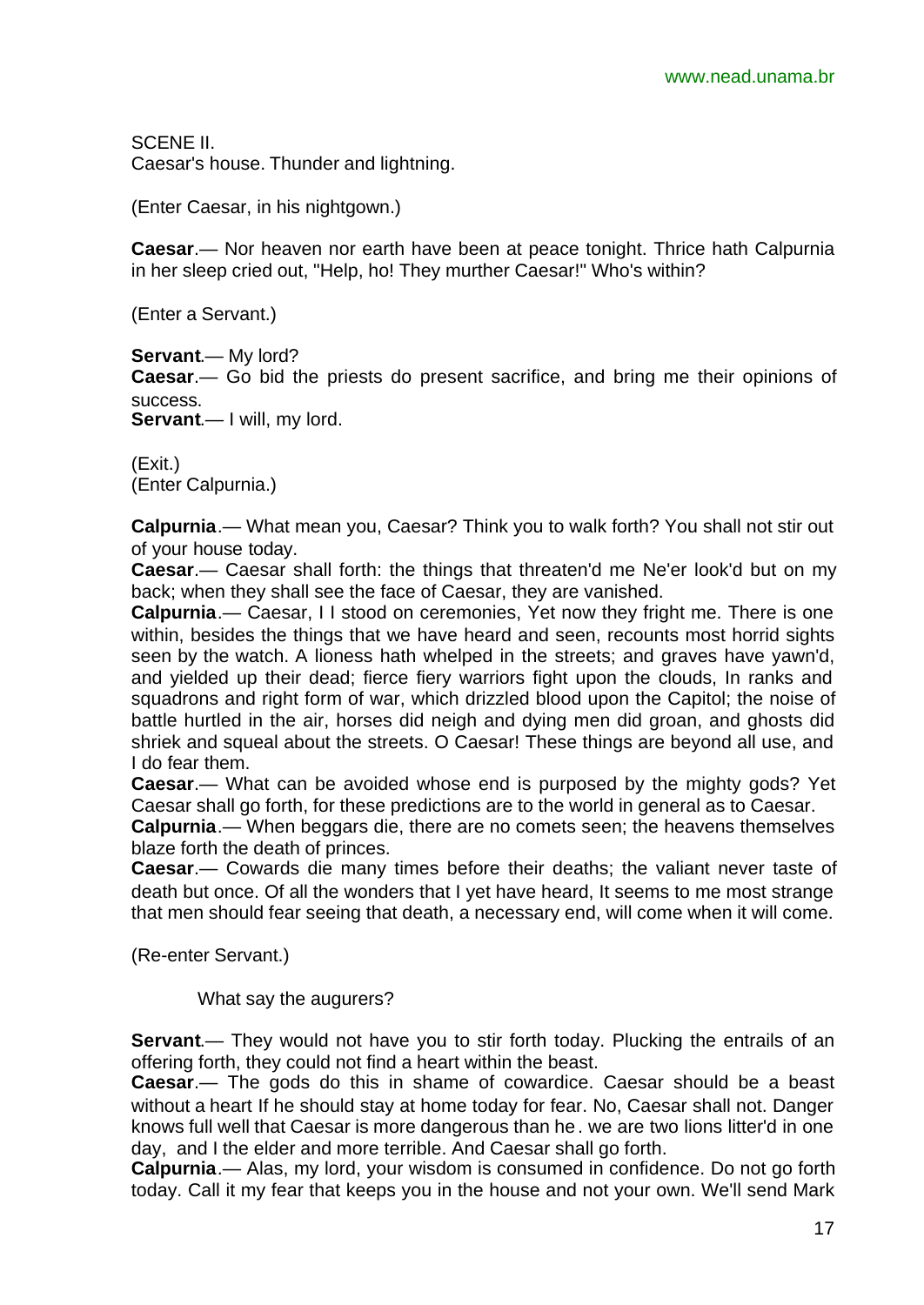Antony to the Senate House, and he shall say you are not well today. Let me, upon my knee, prevail in this.

**Caesar**.— Mark Antony shall say I am not well, and, for thy humor, I will stay at home.

(Enter Decius.)

Here's Decius Brutus, he shall tell them so.

**Decius**.— Caesar, all hail! Good morrow, worthy Caesar! I come to fetch you to the Senate House.

**Caesar**.— And you are come in very happy time to bear my greeting to the senators and tell them that I will not come today. Cannot, is false, and that I dare not, falser: I will not come today. Tell them so. Decius.

**Calpurnia**.— Say he is sick.

**Caesar**.— Shall Caesar send a lie? Have I in conquest stretch'd mine arm so far to be afeard to tell greybeards the truth? Decius, go tell them Caesar will not come.

**Decius**.— Most mighty Caesar, let me know some cause, lest I be laugh'd at when I tell them so.

**Caesar**.— The cause is in my will: I will not come, that is enough to satisfy the Senate. But, for your private satisfaction, because I love you, I will let you know. Calpurnia here, my wife, stays me at home; she dreamt tonight she saw my statue, which, like a fountain with an hundred spouts, did run pure blood, and many lusty Romans came smiling and did bathe their hands in it. And these does she apply for warnings and portents and evils imminent, and on her knee Hath begg'd that I will stay at home today.

**Decius**.— This dream is all amiss interpreted; It was a vision fair and fortunate. Your statue spouting blood in many pipes, In which so many smiling Romans bathed, signifies that from you great Rome shall suck reviving blood, and that great men shall press for tinctures, stains, relics, and cognizance. This by Calpurnia's dream is signified.

**Caesar**.— And this way have you well expounded it.

**Decius**.— I have, when you have heard what I can say. And know it now, the Senate have concluded to give this day a crown to mighty Caesar. If you shall send them word you will not come, their minds may change. Besides, it were a mock apt to be render'd, for someone to say "Break up the Senate till another time, when Caesar's wife shall meet with better dreams." If Caesar hide himself, shall they not whisper "Lo, Caesar is afraid"? Pardon me, Caesar, for my dear dear love to your proceeding bids me tell you this, and reason to my love is liable.

**Caesar**.— How foolish do your fears seem now, Calpurnia! I am ashamed I did yield to them. Give me my robe, for I will go.

(Enter Publius, Brutus, Ligarius, Metellus, Casca, Trebonius, and Cinna.)

And look where Publius is come to fetch me.

**Publius**.— Good morrow,Caesar.

**Caesar**.— Welcome, Publius. What, Brutus, are you stirr'd so early too? Good morrow, Casca. Caius Ligarius, Caesar was ne'er so much your enemy as that same ague which hath made you lean. What is't o'clock?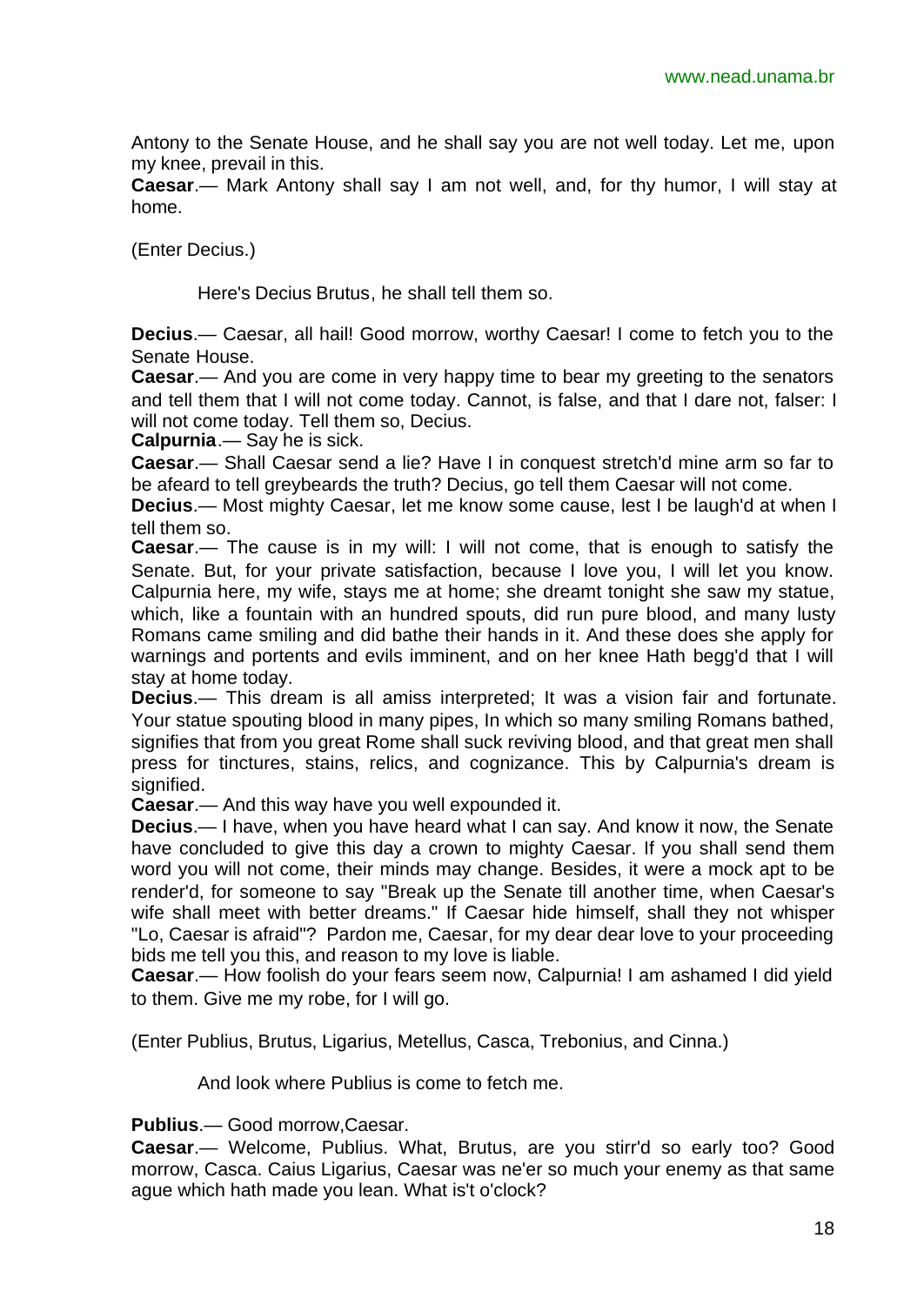**Brutus**.— Caesar, 'tis strucken eight. **Caesar**.— I thank you for your pains and courtesy.

(Enter Antony.)

See, Antony, that revels long o' nights, Is notwithstanding up. Good morrow, Antony.

**Antony**.— So to most noble Caesar.

**Caesar**.— Bid them prepare within. I am to blame to be thus waited for. Now, Cinna; now, Metellus; what, Trebonius, I have an hour's talk in store for you; remember that you call on me today; be near me, that I may remember you.

**Trebonius**.— Caesar, I will. [Aside.] And so near will I be that your best friends shall wish I had been further.

**Caesar**.— Good friends, go in and taste some wine with me, and we like friends will straightway go together.

**Brutus**. [Aside.] — That every like is not the same, O Caesar, the heart of Brutus yearns to think upon!

(Exeunt.)

SCENE III. A street near the Capitol.

(Enter Artemidorus, reading paper.)

**Artemidorus**.— "Caesar, beware of Brutus; take heed of Cassius; come not near Casca; have an eye to Cinna; trust not Trebonius; mark well Metellus Cimber; Decius Brutus loves thee not; thou hast wronged Caius Ligarius. There is but one mind in all these men, and it is bent against Caesar. If thou beest not immortal, look about you. Security gives way to conspiracy. The mighty gods defend thee! Thy lover, Artemidorus." Here will I stand till Caesar pass along, and as a suitor will I give him this. My heart laments that virtue cannot live out of the teeth of emulation. If thou read this, O Caesar, thou mayest live; If not, the Fates with traitors do contrive.

(Exit.)

SCENE IV. Another part of the same street, before the house of Brutus.

(Enter Portia and Lucius.)

**Portia**.— I prithee, boy, run to the Senate House; Stay not to answer me, but get thee gone. Why dost thou stay?

**Lucius**.— To know my errand, madam.

**Portia.**— I would have had thee there, and here again, ere I can tell thee what thou shouldst do there. O constancy, be strong upon my side! Set a huge mountain 'tween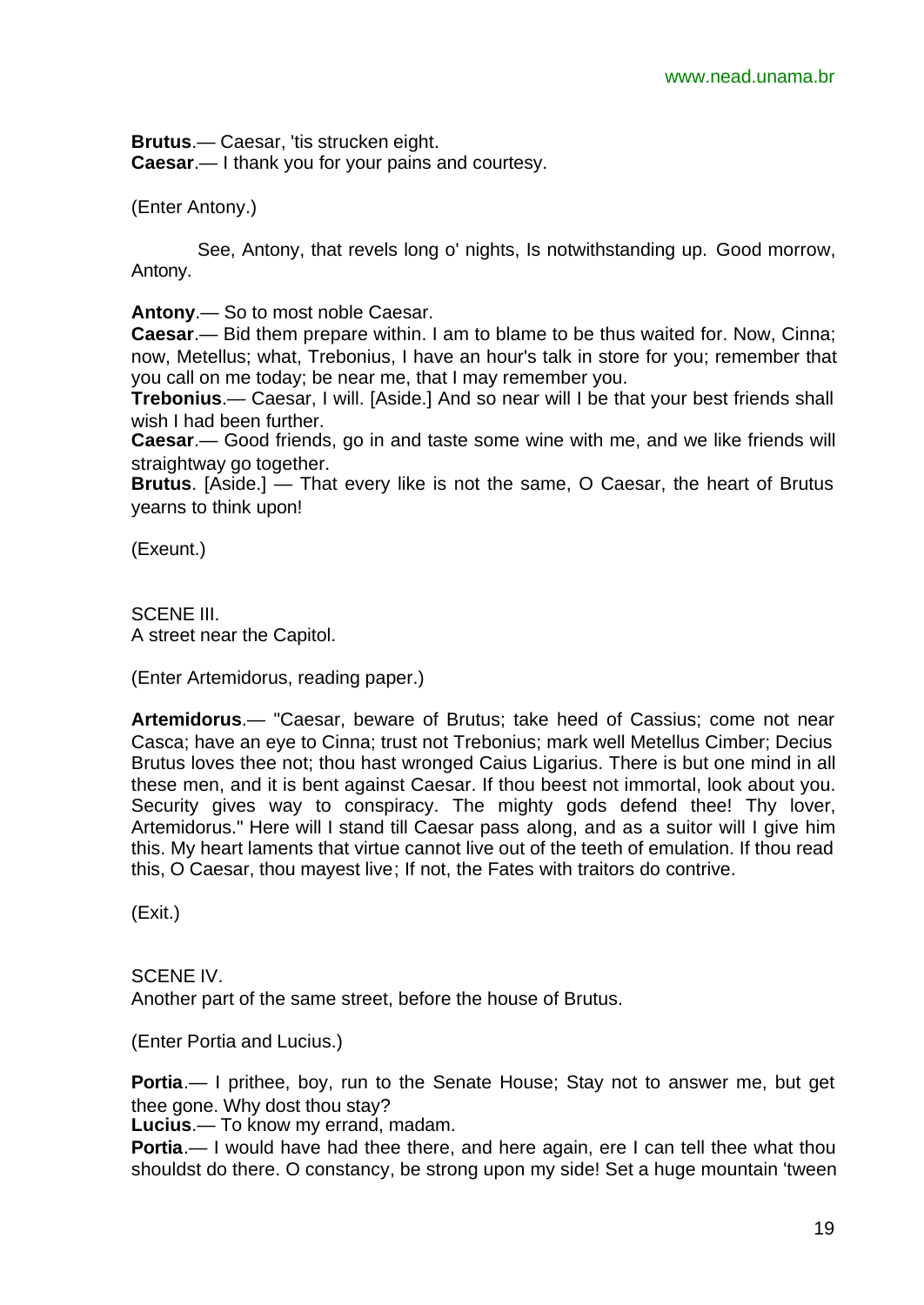my heart and tongue! I have a man's mind, but a woman's might. How hard it is for women to keep counsel! art thou here yet?

**Lucius**.— Madam, what should I do? Run to the Capitol, and nothing else? And so return to you, and nothing else?

**Portia**.— Yes, bring me word, boy, if thy lord look well, for he went sickly forth; and take good note what Caesar doth, what suitors press to him. Hark, boy, what noise is that?

**Lucius**.— I hear none, madam.

**Portia.**— Prithee, listen well. I heard a bustling rumor like a fray, and the wind brings it from the Capitol.

**Lucius**.— Sooth, madam, I hear nothing.

(Enter the Soothsayer.)

**Portia**.— Come hither, fellow; which way hast thou been?

**Soothsayer**.— At mine own house, good lady.

**Portia**.— What is't o'clock?

**Soothsayer**.— About the ninth hour, lady.

**Portia**.— Is Caesar yet gone to the Capitol?

**Soothsayer**.— Madam, not yet. I go to take my stand to see him pass on to the Capitol.

**Portia**.— Thou hast some suit to Caesar, hast thou not?

**Soothsayer**.— That I have, lady. If it will please Caesar to be so good to Caesar as to hear me, I shall beseech him to befriend himself.

**Portia**.— Why, know'st thou any harm's intended towards him?

**Soothsayer**.— None that I know will be, much that I fear may chance. Good morrow to you. Here the street is narrow, the throng that follows Caesar at the heels, of senators, of praetors, common suitors, will crowd a feeble man almost to death. I'll get me to a place more void and there speak to great Caesar as he comes along.

(Exit.)

**Portia**.— I must go in. Ay me, how weak a thing the heart of woman is! O Brutus, the heavens speed thee in thine enterprise! Sure, the boy heard me. Brutus hath a suit that Caesar will not grant. O, I grow faint. Run, Lucius, and commend me to my lord; say I am merry. Come to me again, and bring me word what he doth say to thee.

(Exeunt severally.)

ACT III. SCENE I. Rome. Before the Capitol; the Senate sitting above. A crowd of people, among them Artemidorus and the Soothsayer.

(Flourish. Enter Caesar, Brutus, Cassius, Casca, Decius, Metellus, Trebonius, Cinna, Antony, Lepidus, Popilius, Publius, and others).

**Caesar**.— The ides of March are come. **Soothsayer**.— Ay, Caesar, but not gone. A Hail, Caesar! Read this schedule.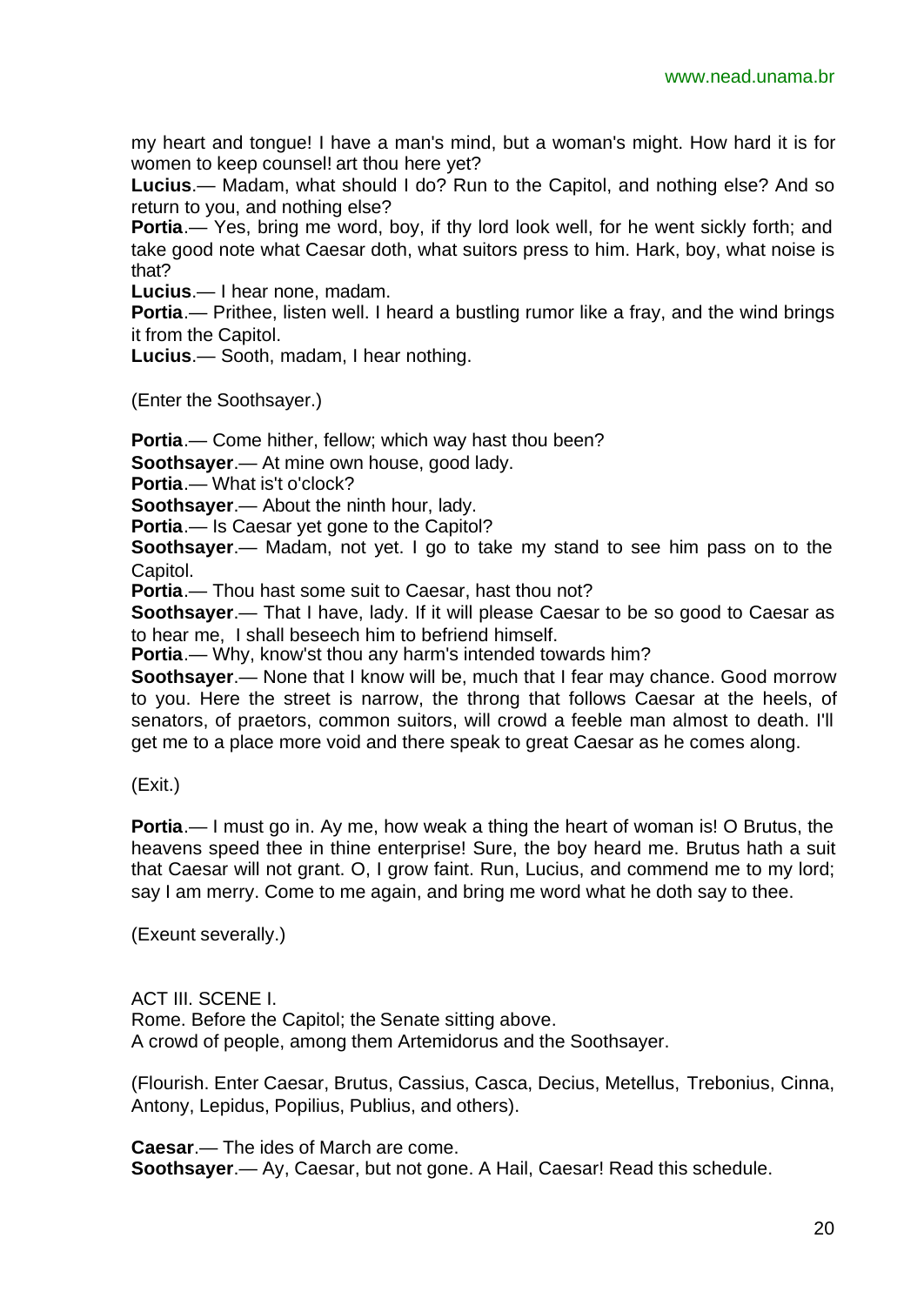**Decius**.— Trebonius doth desire you to o'er read, at your best leisure, this his humble suit.

**Artemidorus**.— O Caesar, read mine first, for mine's a suit that touches Caesar nearer. Read it, great Caesar.

**Caesar**.— What touches us ourself shall be last served.

**Artemidorus**.— Delay not, Caesar; read it instantly.

**Caesar**.— What, is the fellow mad?

**Publius**.— Sirrah, give place.

**Cassius**.— What, urge you your petitions in the street? Come to the Capitol. Caesar goes up to the Senate House, the rest follow.

**Popilius**.— I wish your enterprise today may thrive.

**Cassius**.— What enterprise, Popilius?

**Popilius**.— Fare you well. Advances to Caesar.

**Brutus**.— What said Popilius Lena?

**Cassius**.— He wish'd today our enterprise might thrive. I fear our purpose is discovered.

**Brutus**.— Look, how he makes to Caesar. Mark him.

**Cassius**.— Casca, be sudden, for we fear prevention. Brutus, what shall be done? If this be known, Cassius or Caesar never shall turn back, for I will slay myself.

**Brutus**.— Cassius, be constant. Popilius Lena speaks not of our purposes; for, look, he smiles, and Caesar doth not change.

**Cassius**.— Trebonius knows his time, for, look you, Brutus, he draws Mark Antony out of the way.

(Exeunt Antony and Trebonius.)

**Decius**.— Where is Metellus Cimber? Let him and presently prefer his suit to Caesar.

**Brutus**.— He is address'd; press near and second him.

**Cinna**.— Casca, you are the first that rears your hand.

**Caesar**.— Are we all ready? What is now amiss that Caesar and his Senate must redress?

**Metellus**.— Most high, most mighty, and most puissant Caesar, Metellus Cimber throws before thy seat an humble heart. Kneels.

**Caesar**.— I must prevent thee, Cimber. These couchings and these lowly courtesies might fire the blood of ordinary men and turn preordinance and first decree Into the law of children. Be not fond to think that Caesar bears such rebel blood that will be thaw'd from the true quality with that which melteth fools. I mean sweet words, Lowcrooked court'sies, and base spaniel-fawning. Thy brother by decree is banished. If thou dost bend and pray and fawn for him, I spurn thee like a cur out of my way. Know, Caesar doth not wrong, nor without cause will he be satisfied.

**Metellus**.— Is there no voice more worthy than my own, to sound more sweetly in great Caesar's ear for the repealing of my banish'd brother?

**Brutus**.— I kiss thy hand, but not in flattery, Caesar, desiring thee that Publius Cimber may have an immediate freedom of repeal.

**Caesar**.— What, Brutus?

**Cassius**.— Pardon, Caesar! Caesar, pardon! As low as to thy foot doth Cassius fall To beg enfranchisement for Publius Cimber.

**Caesar**.— I could be well moved, if I were as you; If I could pray to move, prayers would move me; but I am constant as the northern star, of whose true-fix'd and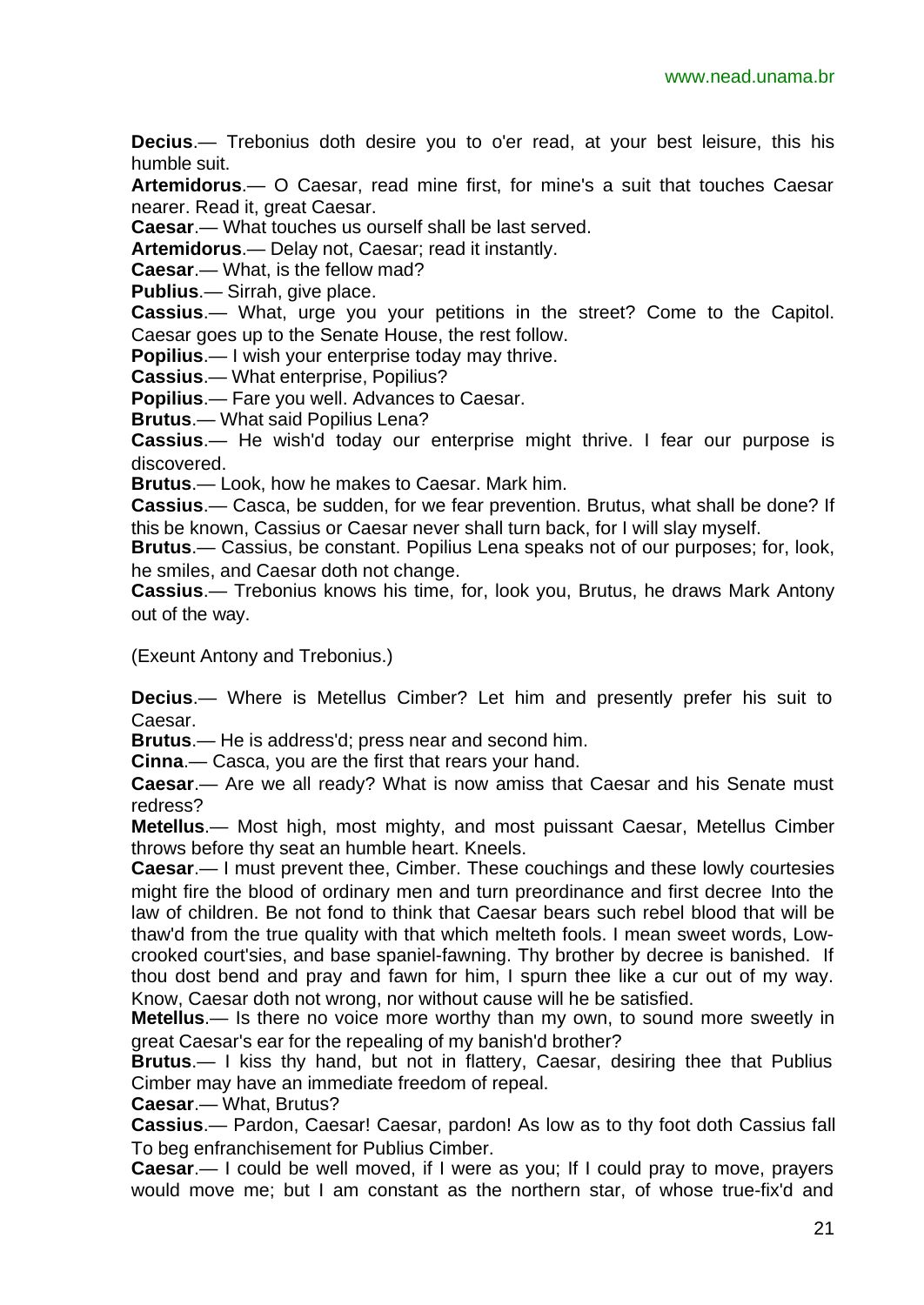resting quality there is no fellow in the firmament. The skies are painted with unnumber'd sparks; they are all fire and every one doth shine; but there's but one in all doth hold his place. So in the world, 'tis furnish'd well with men, and men are flesh and blood, and apprehensive; Yet in the number I do know but one that unassailable holds on his rank, unshaked of motion; and that I am he, let me a little show it, even in this; that I was constant Cimber should be banish'd, and constant do remain to keep him so.

**Cinna**.— O Caesar.

**Caesar**.— Hence! Wilt thou lift up Olympus?

**Decius**.— Great Caesar-

**Caesar**.— Doth not Brutus bootless kneel?

**Casca**.— Speak, hands, for me! Casca first, then the other Conspirators and Marcus Brutus stab Caesar.

**Caesar**.— Et tu, Brute? Then fall, Caesar! Dies.

**Cinna**.— Liberty! Freedom! Tyranny is dead! Run hence, proclaim, cry it about the streets.

**Cassius**.— Some to the common pulpits and cry out "Liberty, freedom, and enfranchisement!"

**Brutus**.— People and senators, be not affrighted, Fly not, stand still; ambition's debt is paid.

**Casca**.— Go to the pulpit, Brutus.

**Decius**.— And Cassius too.

**Brutus**.— Where's Publius?

**Cinna**.— Here, quite confounded with this mutiny.

**Metellus**.— Stand fast together, lest some friend of Caesar's should chance.

**Brutus**.— Talk not of standing. Publius, good cheer, there is no harm intended to your person, nor to no Roman else. So tell them, Publius.

**Cassius**.— And leave us, Publius, lest that the people rushing on us should do your age some mischief.

**Brutus**.— Do so, and let no man abide this deed but we the doers.

(Re-enter Trebonius.)

**Cassius**.— Where is Antony?

**Trebonius**.— Fled to his house amazed. Men, wives, and children stare, cry out, and run as it were doomsday.

**Brutus**.— Fates, we will know your pleasures. That we shall die, we know; 'tis but the time and drawing days out that men stand upon.

**Cassius**.— Why, he that cuts off twenty years of life cuts off so many years of fearing death.

**Brutus**.— Grant that, and then is death a benefit; so are we Caesar's friends that have abridged his time of fearing death. Stoop, Romans, stoop, and let us bathe our hands in Caesar's blood up to the elbows, and besmear our swords; then walk we forth, even to the marketplace, and waving our red weapons o'er our heads, let's all cry, "Peace, freedom, and liberty!"

**Cassius**.— Stoop then, and wash. How many ages hence shall this our lofty scene be acted over In states unborn and accents yet unknown!

**Brutus**.— How many times shall Caesar bleed in sport, that now on Pompey's basis lies along no worthier than the dust!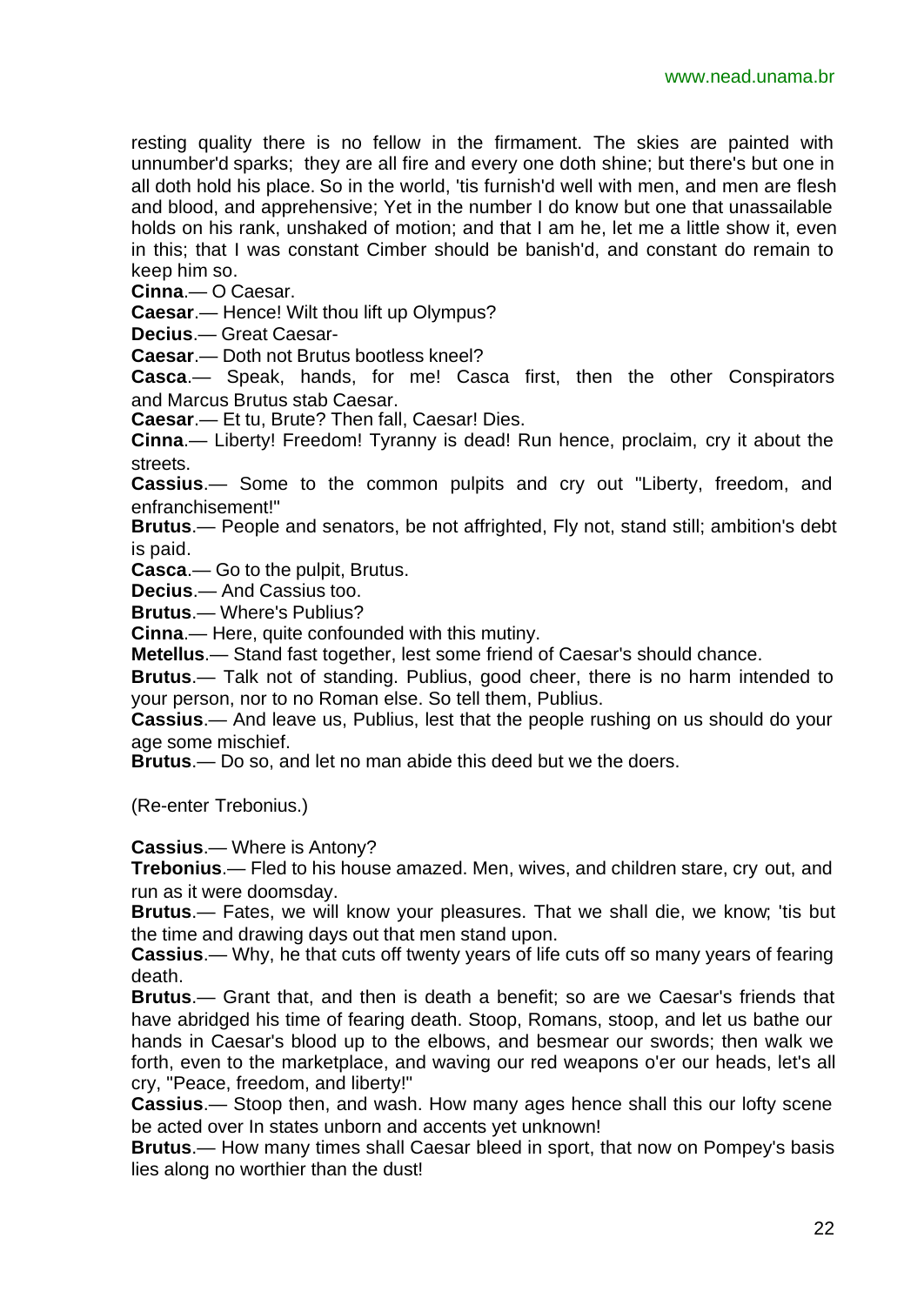**Cassius**.— So oft as that shall be, so often shall the knot of us be call'd the men that gave their country liberty.

**Decius**.— What, shall we forth?

**Cassius**.— Ay, every man away. Brutus shall lead, and we will grace his heels with the most boldest and best hearts of Rome.

(Enter a Servant.)

**Brutus**.— Soft, who comes here? A friend of Antony's.

**Servant**.— Thus, Brutus, did my master bid me kneel, thus did Mark Antony bid me fall down, and, being prostrate, thus he bade me say Brutus is noble, wise, valiant, and honest; Caesar was mighty, bold, royal, and loving. Say I love Brutus and I honor him; say I fear'd Caesar, honor'd him, and loved him. If Brutus will vouchsafe that Antony may safely come to him and be resolved how Caesar hath deserved to lie in death, Mark Antony shall not love Caesar dead so well as Brutus living, but will follow the fortunes and affairs of noble Brutus thorough the hazards of this untrod state with all true faith. So says my master Antony.

**Brutus**.— Thy master is a wise and valiant Roman; I never thought him worse. Tell him, so please him come unto this place, he shall be satisfied and, by my honor, depart untouch'd.

**Servant**.— I'll fetch him presently.

(Exit.)

**Brutus**.— I know that we shall have him well to friend.

**Cassius**.— I wish we may, but yet have I a mind that fears him much, and my misgiving still Falls shrewdly to the purpose.

(Re-enter Antony.)

**Brutus**.— But here comes Antony. Welcome, Mark Antony.

**Antony**.— O mighty Caesar! Dost thou lie so low? Are all thy conquests, glories, triumphs, spoils, Shrunk to this little measure? Fare thee well. I know not, gentlemen, what you intend, who else must be let blood, who else is rank. If I myself, there is no hour so fit as Caesar's death's hour, nor no instrument of half that worth as those your swords, made rich with the most noble blood of all this world. I do beseech ye, if you bear me hard, now, whilst your purpled hands do reek and smoke, Fulfill your pleasure. Live a thousand years, I shall not find myself so apt to die; no place will please me so, no means of death, as here by Caesar, and by you cut off, the choice and master spirits of this age.

**Brutus**.— O Antony, beg not your death of us! Though now we must appear bloody and cruel, as, by our hands and this our present act you see we do, yet see you but our hands and this the bleeding business they have done. Our hearts you see not; they are pitiful; and pity to the general wrong of Rome. As fire drives out fire, so pity pity. Hath done this deed on Caesar. For your part, to you our swords have leaden points, Mark Antony; our arms in strength of malice, and our hearts of brothers' temper, do receive you in with all kind love, good thoughts, and reverence.

**Cassius**.— Your voice shall be as strong as any man's In the disposing of new dignities.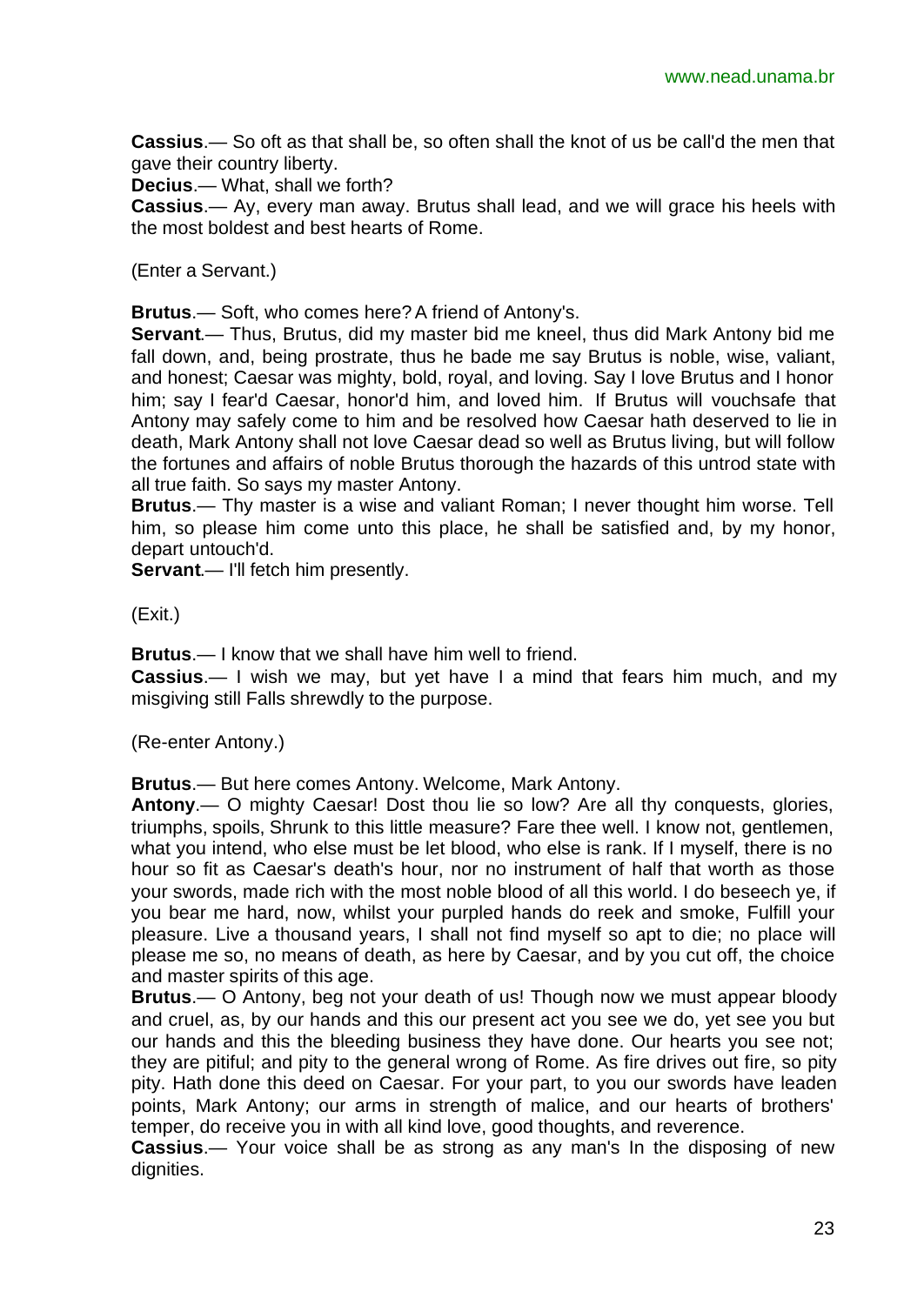**Brutus**.— Only be patient till we have appeased the multitude, beside themselves with fear, and then we will deliver you the cause why I, that did love Caesar when I struck him, have thus proceeded.

**Antony**.— I doubt not of your wisdom. Let each man render me his bloody hand. First, Marcus Brutus, will I shake with you; Next, Caius Cassius, do I take your hand; now, Decius Brutus, yours; now yours, Metellus; yours, Cinna; and, my valiant Casca, yours; though last, not least in love, yours, good Trebonius. Gentlemen all alas, what shall I say? My credit now stands on such slippery ground, that one of two bad ways you must conceit me, Either a coward or a flatterer. That I did love thee, Caesar, O, 'tis true! If then thy spirit look upon us now, hall it not grieve thee dearer than thy death to see thy Antony making his peace, shaking the bloody fingers of thy foes, most noble! In the presence of thy corse? Had I as many eyes as thou hast wounds, weeping as fast as they stream forth thy blood, It would become me better than to close In terms of friendship with thine enemies. Pardon me, Julius! Here wast thou bay'd, brave hart, here didst thou fall, and here thy hunters stand, sign'd in thy spoil, and crimson'd in thy Lethe. O world, thou wast the forest to this hart, and this, indeed, O world, the heart of thee. how like a deer strucken by many princes dost thou here lie!

**Cassius**.— Mark Antony.

**Antony**.— Pardon me, Caius Cassius. The enemies of Caesar shall say this: then, in a friend, it is cold modesty.

**Cassius**.— I blame you not for praising Caesar so; but what compact mean you to have with us? Will you be prick'd in number of our friends, or shall we on, and not depend on you?

**Antony**.— Therefore I took your hands, but was indeed sway'd from the point by looking down on Caesar. Friends am I with you all and love you all, upon this hope that you shall give me reasons why and wherein Caesar was dangerous.

**Brutus**.— Or else were this a savage spectacle. Our reasons are so full of good regard that were you, Antony, the son of Caesar, you should be satisfied.

**Antony**.— That's all I seek; and am moreover suitor that I may produce his body to the marketplace, and in the pulpit, as becomes a friend, speak in the order of his funeral.

**Brutus**.— You shall, Mark Antony.

**Cassius**.— Brutus, a word with you. [Aside to Brutus.] You know not what you do. Do not consent that Antony speak in his funeral. Know you how much the people may be moved by that which he will utter?

**Brutus**.— By your pardon, I will myself into the pulpit first, and show the reason of our Caesar's death. What Antony shall speak, I will protest he speaks by leave and by permission, and that we are contented Caesar shall have all true rites and lawful ceremonies. It shall advantage more than do us wrong.

**Cassius**.— I know not what may fall; I like it not.

**Brutus**.— Mark Antony, here, take you Caesar's body. You shall not in your funeral speech blame us, but speak all good you can devise of Caesar, and say you do't by our permission, else shall you not have any hand at all about his funeral. And you shall speak In the same pulpit whereto I am going, after my speech is ended.

**Antony**.— Be it so, I do desire no more.

**Brutus**.— Prepare the body then, and follow us.

(Exeunt all but Antony.)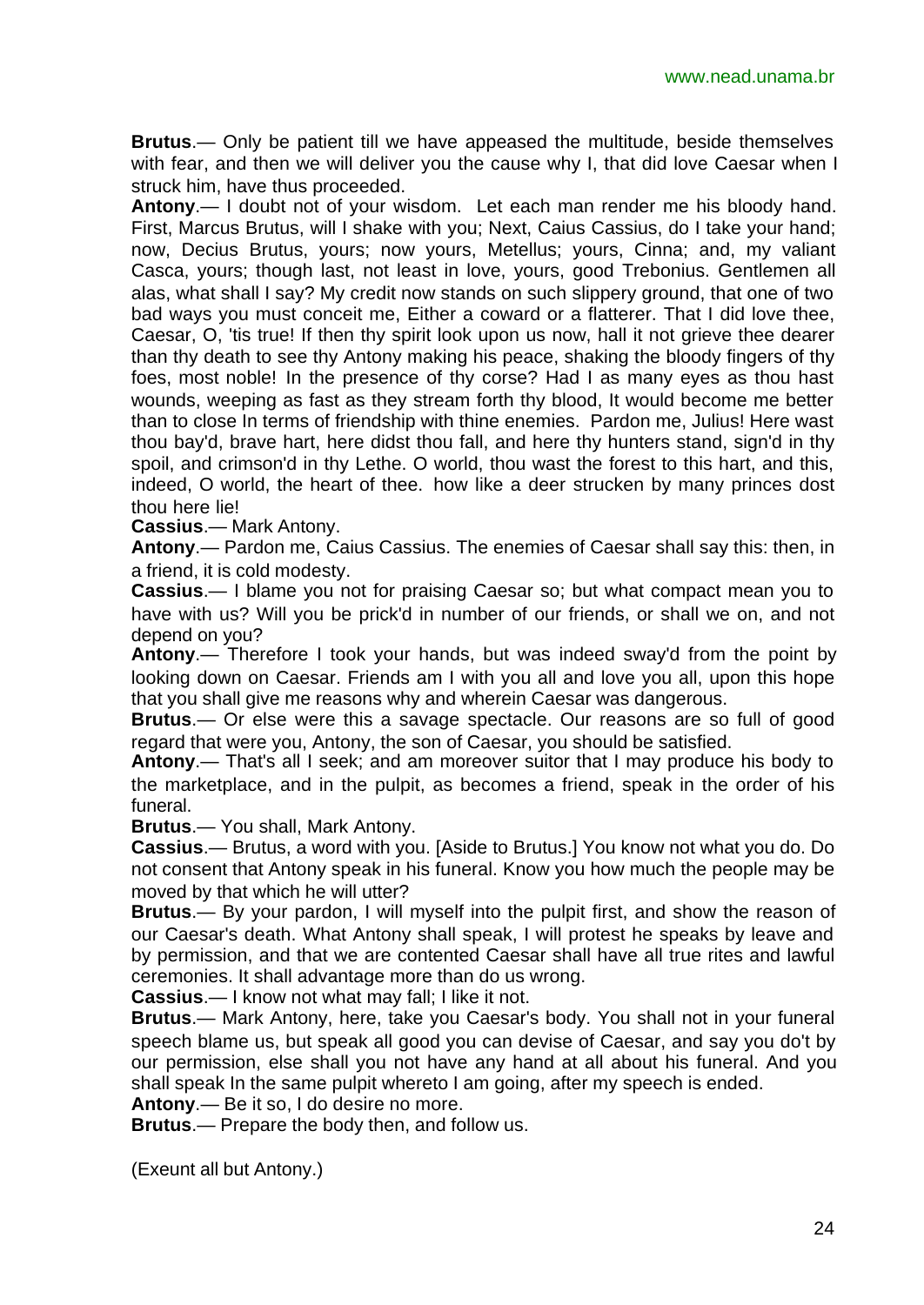**Antony**.— O, pardon me, thou bleeding piece of earth, that I am meek and gentle with these butchers! Thou art the ruins of the noblest man that ever lived in the tide of times. Woe to the hand that shed this costly blood! Over thy wounds now do I prophesy (which like dumb mouths do ope their ruby lips to beg the voice and utterance of my tongue) a curse shall light upon the limbs of men; domestic fury and fierce civil strife shall cumber all the parts of Italy; blood and destruction shall be so in use, and dreadful objects so familiar, that mothers shall but smile when they behold their infants quarter'd with the hands of war; all pity choked with custom of fell deeds, and Caesar's spirit ranging for revenge, with Ate by his side come hot from hell, sShall in these confines with a monarch's voice cry "Havoc!" and let slip the dogs of war, that this foul deed shall smell above the earth with carrion men, groaning for burial.

(Enter a Servant.)

You serve Octavius Caesar, do you not?

**Servant**.— I do, Mark Antony.

**Antony**.— Caesar did write for him to come to Rome.

**Servant**.— He did receive his letters, and is coming, and bid me say to you by word of mouth. O Caesar! Sees the body.

**Antony**.— Thy heart is big; get thee apart and weep. Passion, I see, is catching, for mine eyes, seeing those beads of sorrow stand in thine, began to water. Is thy master coming?

**Servant.**— He lies tonight within seven leagues of Rome.

**Antony**.— Post back with speed and tell him what hath chanced. Here is a mourning Rome, a dangerous Rome, no Rome of safety for Octavius yet; Hie hence, and tell him so. Yet stay awhile, thou shalt not back till I have borne this corse Into the marketplace. There shall I try, In my oration, how the people take the cruel issue of these bloody men, according to the which thou shalt discourse to young Octavius of the state of things. Lend me your hand.

(Exeunt with Caesar's body.)

SCENE II. The Forum.

(Enter Brutus and Cassius, and a throng of Citizens.)

**Citizens**.— We will be satisfied! Let us be satisfied!

**Brutus**.— Then follow me and give me audience, friends. Cassius, go you into the other street and part the numbers. those that will hear me speak, let 'em stay here; those that will follow Cassius, go with him; and public reasons shall be rendered of Caesar's death.

**First Citizen**.— I will hear Brutus speak.

**Second Citizen**.— I will hear Cassius and compare their reasons, when severally we hear them rendered.

(Exit Cassius, with some Citizens. Brutus goes into the pulpit.)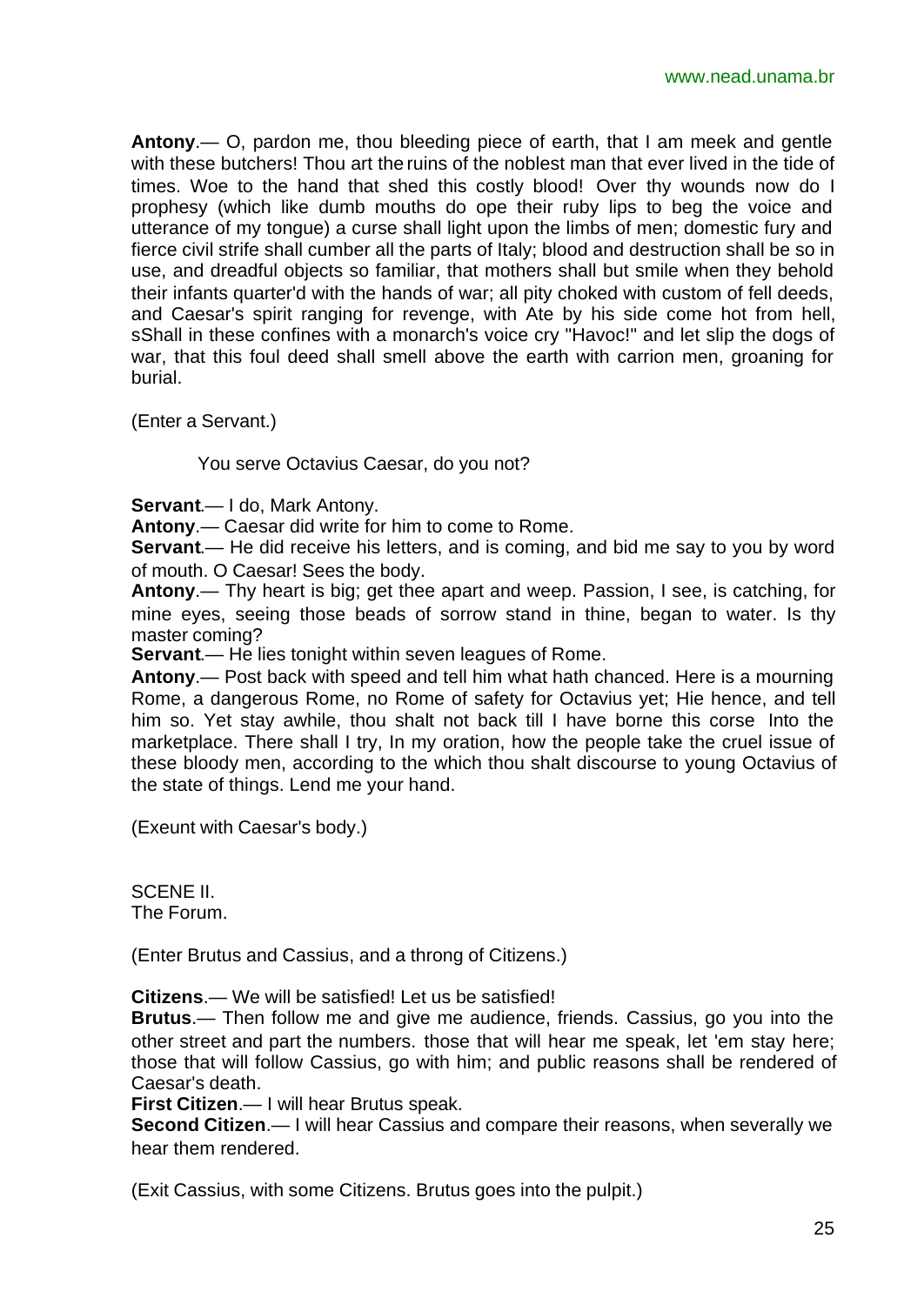#### **Third Citizen**.— The noble Brutus is ascended. Silence!

**Brutus**.— Be patient till the last. Romans, countrymen, and lovers! Hear me for my cause, and be silent, that you may hear. Believe me for mine honor, and have respect to mine honor, that you may believe. Censure me in your wisdom, and awake your senses, that you may the better judge. If there be any in this assembly, any dear friend of Caesar's, to him I say that Brutus' love to Caesar was no less than his. If then that friend demand why Brutus rose against Caesar, this is my answer: Not that I loved Caesar less, but that I loved Rome more. Had you rather Caesar were living and die all slaves, than that Caesar were dead to live all freemen? As Caesar loved me, I weep for him; as he was fortunate, I rejoice at it; as he was valiant, I honor him; but as he was ambitious, I slew him. There is tears for his love, joy for his fortune, honor for his valor, and death for his ambition. Who is here so base that would be a bondman? If any, speak, for him have I offended. Who is here so rude that would not be a Roman? If any, speak, for him have I offended. Who is here so vile that will not love his country? If any, speak, for him have I offended. I pause for a reply. **All**.— None, Brutus, none.

**Brutus**.— Then none have I offended. I have done no more to Caesar than you shall do to Brutus. The question of his death is enrolled in the Capitol, his glory not extenuated, wherein he was worthy, nor his offenses enforced, for which he suffered death.

(Enter Antony and others, with Caesar's body.)

Here comes his body, mourned by Mark Antony, who, though he had no hand in his death, shall receive the benefit of his dying, a place in the commonwealth, as which of you shall not? With this I depart that, as I slew my best lover for the good of Rome, I have the same dagger for myself, when it shall please my country to need my death.

**All**.— Live, Brutus, live, live!

**First Citizen**.— Bring him with triumph home unto his house.

**Second Citizen**.— Give him a statue with his ancestors.

**Third Citizen**.— Let him be Caesar.

**Fourth Citizen**.— Caesar's better parts shall be crown'd in Brutus.

**First Citizen**.— We'll bring him to his house with shouts and clamors.

**Brutus**.— My countrymen.

**Second Citizen**.— Peace! Silence! Brutus speaks.

**First Citizen**.— Peace, ho!

**Brutus**.— Good countrymen, let me depart alone, and, for my sake, stay here with Antony. Do grace to Caesar's corse, and grace his speech tending to Caesar's glories, which Mark Antony, by our permission, is allow'd to make. I do entreat you, not a man depart, save I alone, till Antony have spoke.

#### (Exit.)

**First Citizen**.— Stay, ho, and let us hear Mark Antony.

**Third Citizen**.— Let him go up into the public chair; we'll hear him. Noble Antony, go up.

**Antony**.— For Brutus' sake, I am beholding to you. Goes into the pulpit.

**Fourth Citizen**.— What does he say of Brutus?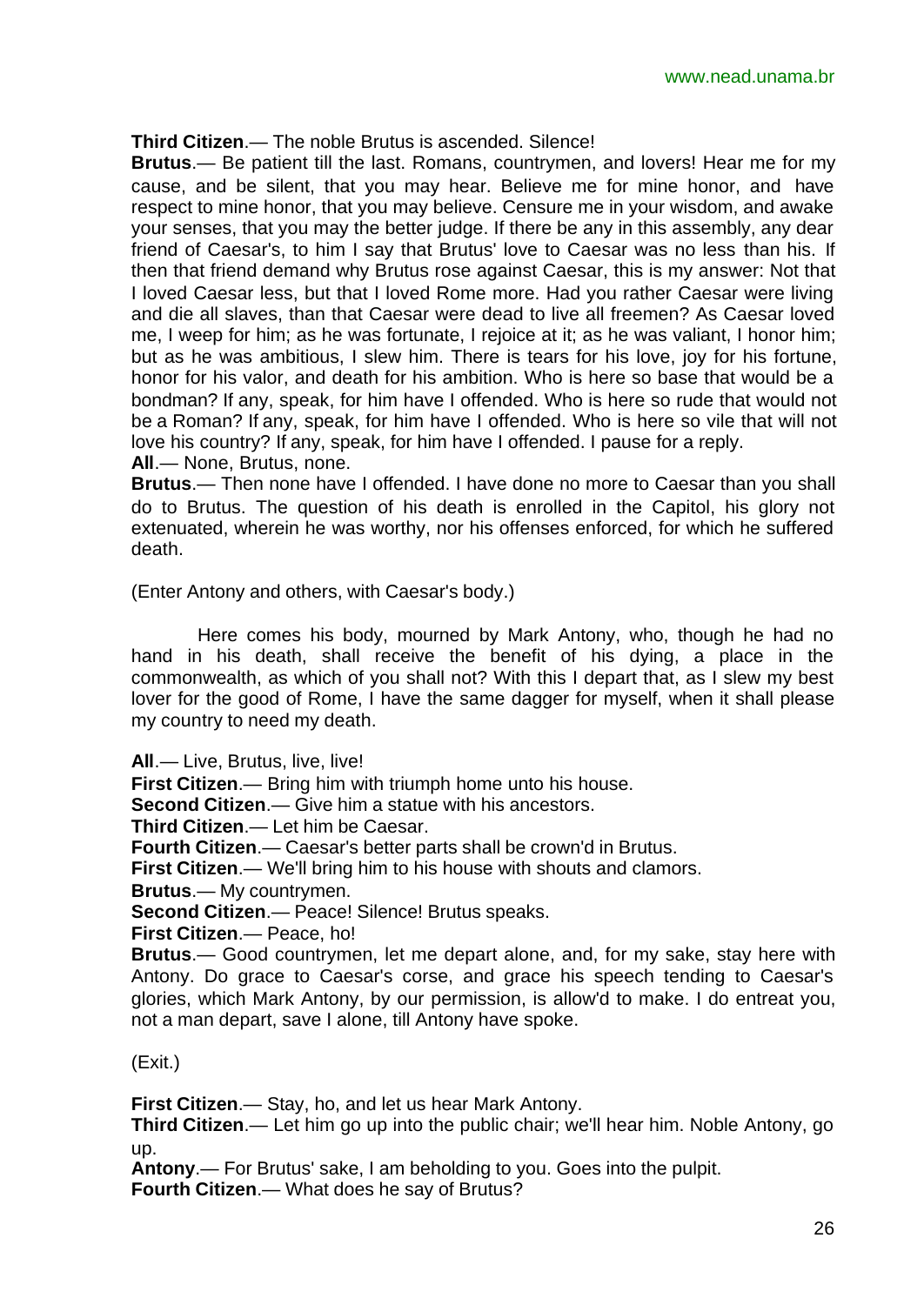**Third Citizen**.— He says, for Brutus' sake,he finds himself beholding to us all.

**Fourth Citizen**.— 'Twere best he speak no harm of Brutus here.

**First Citizen**.— This Caesar was a tyrant.

**Third Citizen**.— Nay, that's certain. We are blest that Rome is rid of him.

**Second Citizen.**— Peace! Let us hear what Antony can say.

**Antony**.— You gentle Romans.

**All**—. Peace, ho! Let us hear him.

**Antony**.— Friends, Romans, countrymen, lend me your ears! I come to bury Caesar, not to praise him. The evil that men do lives after them, the good is oft interred with their bones; so let it be with Caesar. The noble Brutus Hath told you Caesar was ambitious; If it were so, it was a grievous fault, and grievously hath Caesar answer'd it. Here, under leave of Brutus and the rest. For Brutus is an honorable man; so are they all, all honorable men. Come I to speak in Caesar's funeral. He was my friend, faithful and just to me; but Brutus says he was ambitious, and Brutus is an honorable man. He hath brought many captives home to Rome, whose ransoms did the general coffers fill. Did this in Caesar seem ambitious? When that the poor have cried, Caesar hath wept; ambition should be made of sterner stuff: Yet Brutus says he was ambitious, and Brutus is an honorable man. You all did see that on the Lupercal I thrice presented him a kingly crown, which he did thrice refuse. Was this ambition? Yet Brutus says he was ambitious, and sure he is an honorable man. I speak not to disprove what Brutus spoke, but here I am to speak what I do know. You all did love him once, not without cause; what cause withholds you then to mourn for him? O judgement, thou art fled to brutish beasts, and men have lost their reason. Bear with me; my heart is in the coffin there with Caesar, and I must pause till it come back to me.

**First Citizen**.— Methinks there is much reason in his sayings.

**Second Citizen.—** If thou consider rightly of the matter, Caesar has had great wrong.

**Third Citizen**.— Has he, masters? I fear there will a worse come in his place.

**Fourth Citizen**.— Mark'd ye his words? He would not take the crown; therefore 'tis certain he was not ambitious.

**First Citizen**.— If it be found so, some will dear abide it.

**Second Citizen**.— Poor soul, his eyes are red as fire with weeping.

**Third Citizen**.— There's not a nobler man in Rome than Antony.

**Fourth Citizen**.— Now mark him, he begins again to speak.

**Antony**.— But yesterday the word of Caesar might have stood against the world. Now lies he there, and none so poor to do him reverence. O masters! If I were disposed to stir your hearts and minds to mutiny and rage, I should do Brutus wrong and Cassius wrong, who, you all know, are honorable men. I will not do them wrong; I rather choose to wrong the dead, to wrong myself and you, than I will wrong such honorable men. But here's a parchment with the seal of Caesar; I found it in his closet, 'tis his will. Let but the commons hear this testament. Which, pardon me, I do not mean to read. And they would go and kiss dead Caesar's wounds and dip their napkins in his sacred blood, Yea, beg a hair of him for memory, and, dying, mention it within their wills, bequeathing it as a rich legacy unto their issue.

**Fourth Citizen**.— We'll hear the will. Read it, Mark Antony.

**All**.— The will, the will! We will hear Caesar's will.

**Antony**.— Have patience, gentle friends, I must not read it; It is not meet you know how Caesar loved you. You are not wood, you are not stones, but men; and, being men, hearing the will of Caesar, It will inflame you, it will make you mad. 'Tis good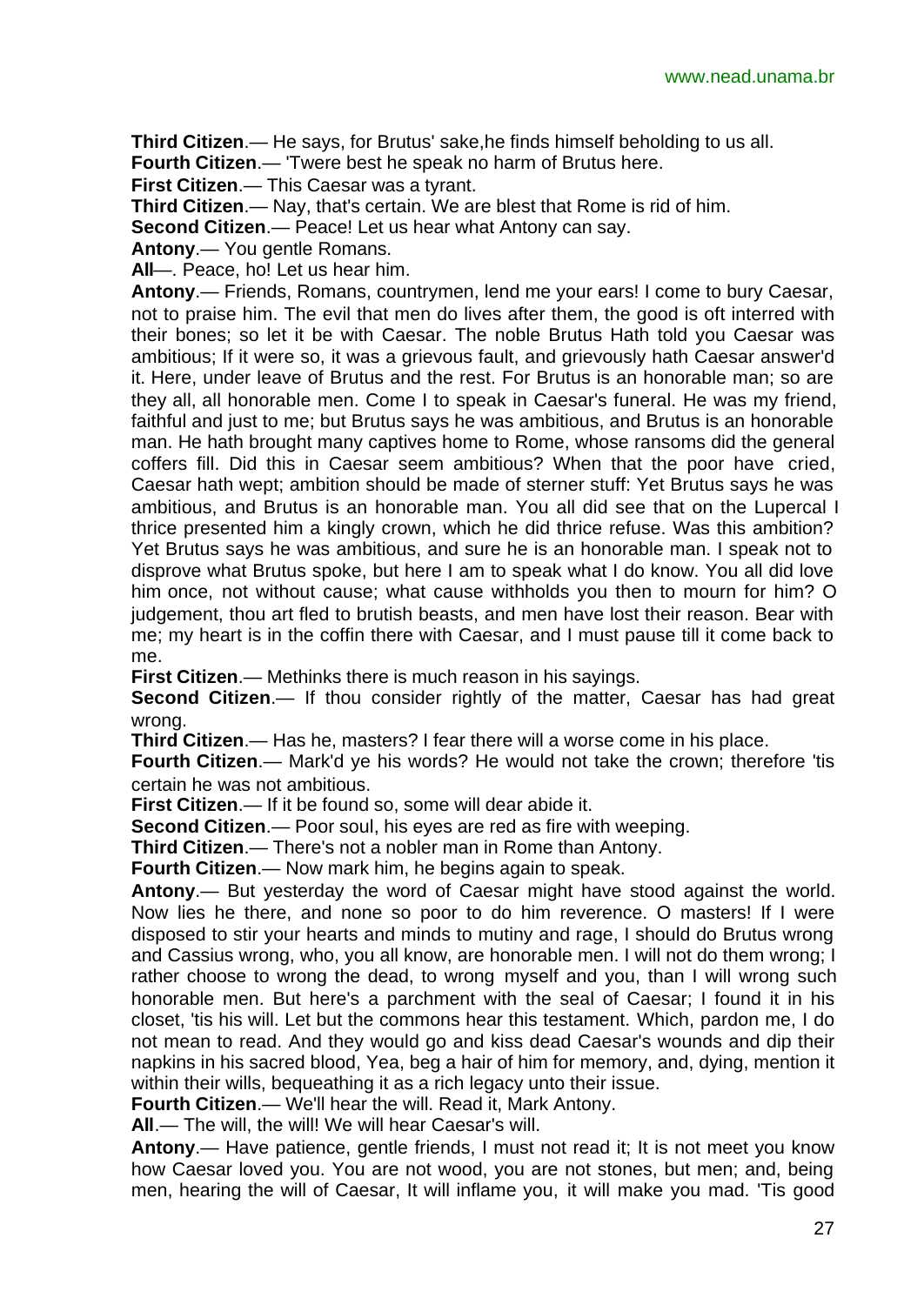you know not that you are his heirs, for if you should, O, what would come of it! **Fourth Citizen.**— Read the will; we'll hear it, Antony. You shall read us the will, Caesar's will.

**Antony**.— Will you be patient? Will you stay awhile? I have o'ershot myself to tell you of it. I fear I wrong the honorable men whose daggers have stabb'd Caesar; I do fear it.

**Fourth Citizen**.— They were traitors. Honorable men!

**All**.— The will! The testament!

**Second Citizen.**— They were villains, murtherers. The will! Read the will!

**Antony**.— You will compel me then to read the will? Then make a ring about the corse of Caesar, and let me show you him that made the will. Shall I descend? And will you give me leave?

**All**.— Come down.

**Second Citizen**.— Descend. He comes down from the pulpit.

**Third Citizen**.— You shall have leave.

**Fourth Citizen**.— A ring, stand round.

**First Citizen**.— Stand from the hearse, stand from the body.

**Second Citizen**.— Room for Antony, most noble Antony.

**Antony**.— Nay, press not so upon me, stand far off.

**All**.— Stand back; room, bear back!

**Antony**.— If you have tears, prepare to shed them now. You all do know this mantle. I remember the first time ever Caesar put it on; 'Twas on a summer's evening, in his tent, that day he overcame the Nervii. Look, in this place ran Cassius' dagger through; see what a rent the envious Casca made; through this the well-beloved Brutus stabb'd; and as he pluck'd his cursed steel away, mark how the blood of Caesar follow'd it, as rushing out of doors, to be resolved If Brutus so unkindly knock'd, or no; for Brutus, as you know, was Caesar's angel. Judge, O you gods, how dearly Caesar loved him! This was the most unkindest cut of all; for when the noble Caesar saw him stab, Ingratitude, more strong than traitors' arms, quite vanquish'd him. Then burst his mighty heart, and, in his mantle muffling up his face, even at the base of Pompey's statue, which all the while ran blood, great Caesar fell. O, what a fall was there, my countrymen! Then I, and you, and all of us fell down, whilst bloody treason flourish'd over us. O, now you weep, and I perceive you feel The dint of pity. These are gracious drops. Kind souls, what weep you when you but behold our Caesar's vesture wounded? Look you here, here is himself, marr'd, as you see, with traitors.

**First Citizen**.— O piteous spectacle!

**Second Citizen**.— O noble Caesar!

**Third Citizen**.— O woeful day!

**Fourth Citizen**.— O traitors villains!

**First Citizen**.— O most bloody sight!

**Second Citizen**.— We will be revenged.

**All**.— Revenge! About! Seek! Burn! Fire! Kill! Slay! Let not a traitor live!

**Antony**.— Stay, countrymen.

**First Citizen**.— Peace there! Hear the noble Antony.

**Second Citizen**.— We'll hear him, we'll follow him, we'll die with him.

**Antony**.— Good friends, sweet friends, let me not stir you up to such a sudden flood of mutiny. They that have done this deed are honorable. What private griefs they have, alas, I know not, that made them do it. They are wise and honorable, and will, no doubt, with reasons answer you. I come not, friends, to steal away your hearts. I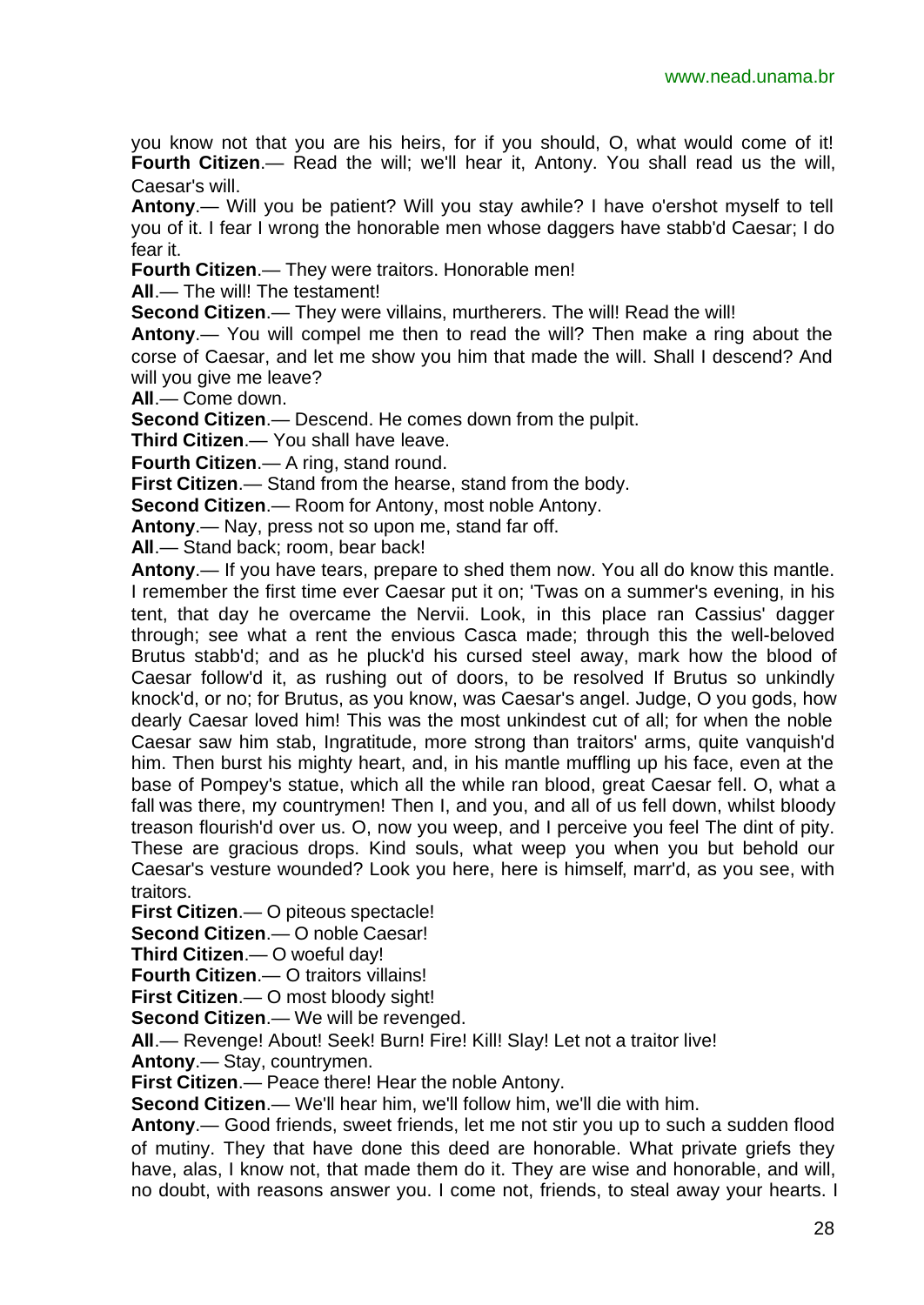am no orator, as Brutus is; but, as you know me all, a plain blunt man, that love my friend, and that they know full well that gave me public leave to speak of him. For I have neither wit, nor words, nor worth, action, nor utterance, nor the power of speech, to stir men's blood. I only speak right on; I tell you that which you yourselves do know; show you sweet Caesar's wounds, poor dumb mouths, and bid them speak for me. But were I Brutus, and Brutus Antony, there were an Antony Would ruffle up your spirits and put a tongue In every wound of Caesar that should move the stones of Rome to rise and mutiny.

**All**.— We'll mutiny.

**First Citizen**.— We'll burn the house of Brutus.

**Third Citizen**.— Away, then! Come, seek the conspirators.

**Antony**.— Yet hear me, countrymen; yet hear me speak.

**All**.— Peace, ho! Hear Antony, most noble Antony!

**Antony**.— Why, friends, you go to do you know not what. Wherein hath Caesar thus deserved your loves? Alas, you know not; I must tell you then. You have forgot the will I told you of.

**All**.— Most true, the will! Let's stay and hear the will.

**Antony**.— Here is the will, and under Caesar's seal. To every Roman citizen he gives, to every several man, seventy-five drachmas.

**Second Citizen**.— Most noble Caesar! We'll revenge his death.

**Third Citizen**.— O royal Caesar!

**Antony**.— Hear me with patience.

**All**.— Peace, ho!

**Antony**.— Moreover, he hath left you all his walks, his private arbors, and newplanted orchards, on this side Tiber; he hath left them you, And to your heirs forever common pleasures, to walk abroad and recreate yourselves. Here was a Caesar! When comes such another?

**First Citizen**.— Never, never. Come, away, away! We'll burn his body in the holy place and with the brands fire the traitors' houses. Take up the body.

**Second Citizen**.— Go fetch fire.

**Third Citizen**.— Pluck down benches.

**Fourth Citizen**.— Pluck down forms, windows, anything.

(Exeunt Citizens with the body.)

**Antony**.— Now let it work. Mischief, thou art afoot, take thou what course thou wilt.

(Enter a Servant.)

How now, fellow?

**Servant**.— Sir, Octavius is already come to Rome.

**Antony**.— Where is he?

**Servant**.— He and Lepidus are at Caesar's house.

**Antony**.— And thither will I straight to visit him. He comes upon a wish. Fortune is merry, and in this mood will give us anything.

**Servant**.— I heard him say Brutus and Cassius are rid like madmen through the gates of Rome.

**Antony**.— Be like they had some notice of the people, how I had moved them. Bring me to Octavius.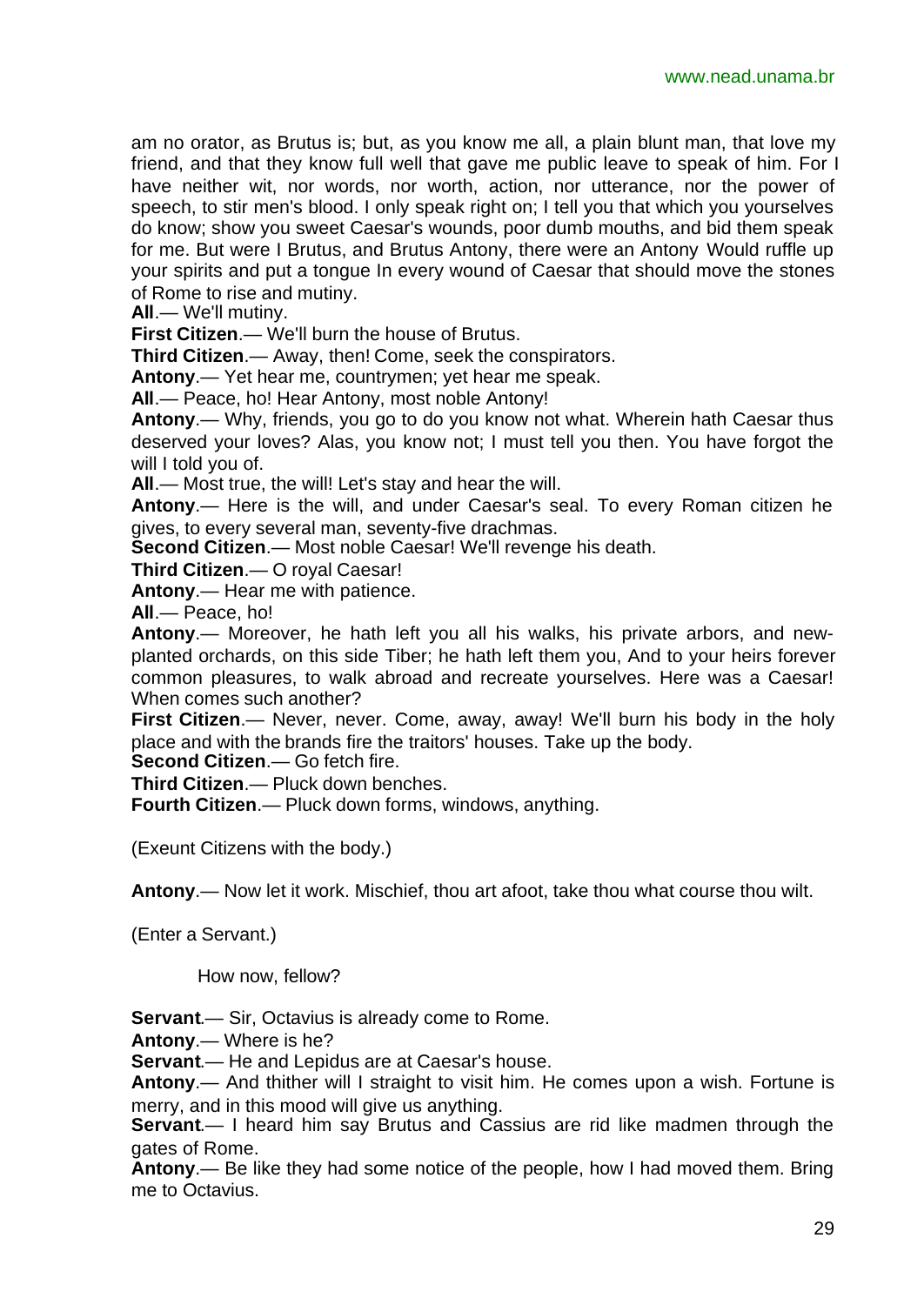(Exeunt.)

SCENE III. A street.

(Enter Cinna the poet.)

**Cinna**.— I dreamt tonight that I did feast with Caesar, and things unluckily charge my fantasy. I have no will to wander forth of doors, Yet something leads me forth.

(Enter Citizens.)

**First Citizen**.— What is your name? **Second Citizen**.— Whither are you going? **Third Citizen**.— Where do you dwell? **Fourth Citizen**.— Are you a married man or a bachelor? **Second Citizen**.— Answer every man directly. **First Citizen**.— Ay, and briefly. **Fourth Citizen**.— Ay, and wisely. **Third Citizen**.— Ay, and truly, you were best. **Cinna**.— What is my name? Whither am I going? Where do I dwell? Am I a married man or a bachelor? Then, to answer every man directly and briefly, wisely and truly: wisely I say, I am a bachelor. **Second Citizen**.— That's as much as to say they are fools that marry. You'll bear me a bang for that, I fear. Proceed directly. **Cinna**.— Directly, I am going to Caesar's funeral. **First Citizen**.— As a friend or an enemy? **Cinna**.— As a friend. **Second Citizen**.— That matter is answered directly. **Fourth Citizen**.— For your dwelling, briefly. **Cinna**.— Briefly, I dwell by the Capitol. **Third Citizen**.— Your name, sir, truly. **Cinna**.— Truly, my name is Cinna. **First Citizen**.— Tear him to pieces, he's a conspirator. **Cinna**.— I am Cinna the poet, I am Cinna the poet. **Fourth Citizen**.— Tear him for his bad verses, tear him for his bad verses. **Cinna**.— I am not Cinna the conspirator. **Fourth Citizen**.— It is no matter, his name's Cinna. Pluck but his name out of his heart, and turn him going. **Third Citizen**.— Tear him, tear him! Come, brands, ho, firebrands. To Brutus', to Cassius'; burn all. Some to Decius' house, and some to Casca's, some to Ligarius'. Away, go!

(Exeunt.)

ACT IV. SCENE I.

A house in Rome. Antony, Octavius, and Lepidus, seated at a table.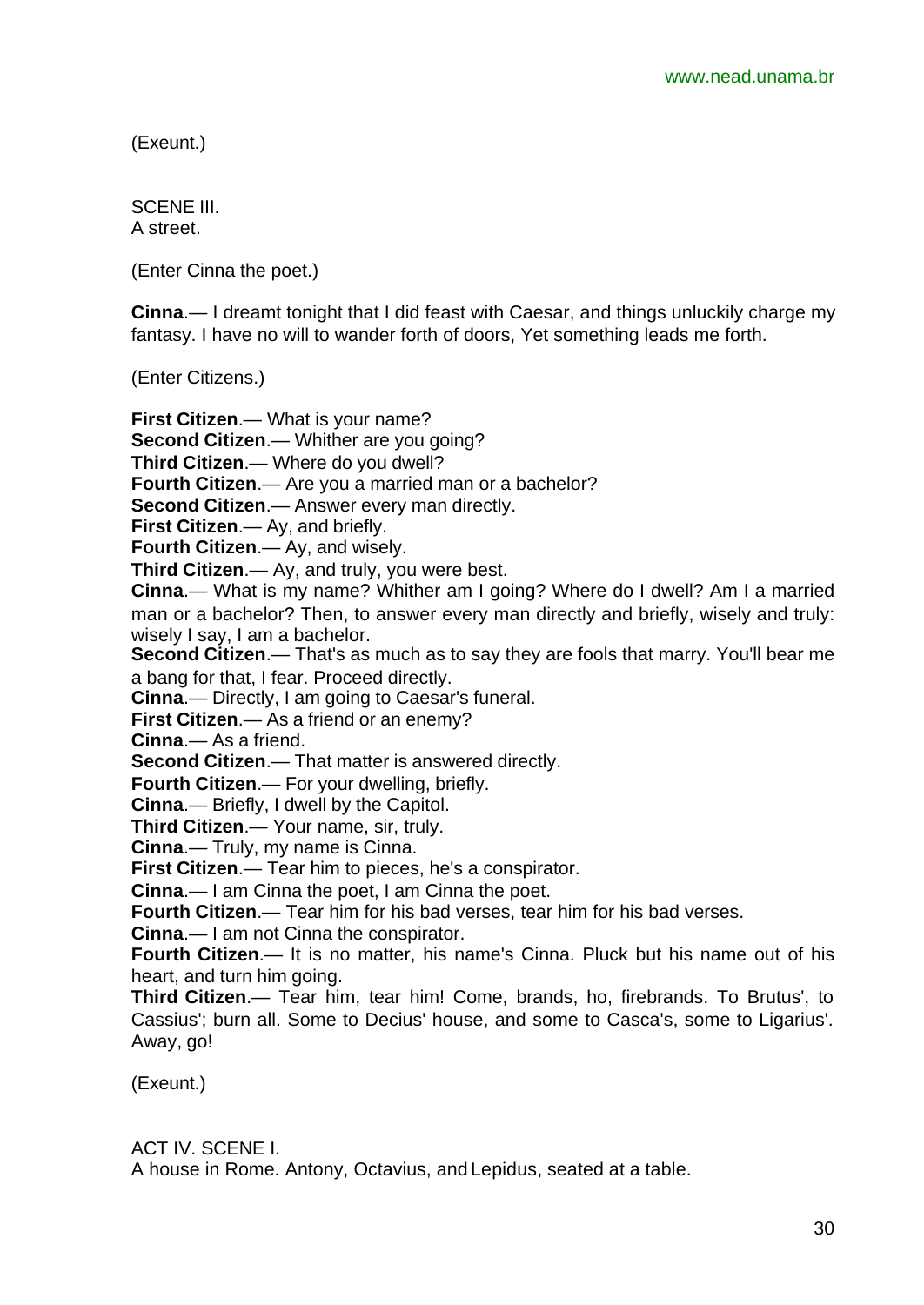**Antony**.— These many then shall die, their names are prick'd.

**Octavius**.— Your brother too must die; consent you, Lepidus?

**Lepidus**.— I do consent.

**Octavius**.— Prick him down, Antony.

**Lepidus**.— Upon condition Publius shall not live, who is your sister's son, Mark Antony.

**Antony**.— He shall not live; look, with a spot I damn him. But, Lepidus, go you to Caesar's house, fetch the will hither, and we shall determine how to cut off some charge in legacies.

**Lepidus**.— What, shall I find you here?

**Octavius**.— Or here, or at the Capitol.

(Exit Lepidus.)

**Antony**.— This is a slight unmeritable man, Meet to be sent on errands. Is it fit, the three-fold world divided, he should stand one of the three to share it?

**Octavius**.— So you thought him, and took his voice who should be prick'd to die In our black sentence and proscription.

**Antony**.— Octavius, I have seen more days than you, and though we lay these honors on this man to ease ourselves of divers slanderous loads, he shall but bear them as the ass bears gold, to groan and sweat under the business, Either led or driven, as we point the way; and having brought our treasure where we will, then take we down his load and turn him off, like to the empty ass, to shake his ears and graze in commons.

**Octavius**.— You may do your will, but he's a tried and valiant soldier.

**Antony**.— So is my horse, Octavius, and for that I do appoint him store of provender. It is a creature that I teach to fight, to wind, to stop, to run directly on, his corporal motion govern'd by my spirit. And, in some taste, is Lepidus but so: He must be taught, and train'd, and bid go forth; a barren-spirited fellow, one that feeds on objects, arts, and imitations, which, out of use and staled by other men, begin his fashion. Do not talk of him but as a property. And now, Octavius, listen great things. Brutus and Cassius are levying powers; we must straight make head; therefore let our alliance be combined, our best friends made, our means stretch'd; and let us presently go sit in council, how covert matters may be best disclosed, and open perils surest answered.

**Octavius**.— Let us do so, for we are at the stake, and bay'd about with many enemies; and some that smile have in their hearts, I fear, millions of mischiefs. Exeunt.

SCENE II.

Camp near Sardis. Before Brutus' tent. Drum.

(Enter Brutus, Lucilius, Lucius, and Soldiers; Titinius and Pindarus meet them.)

**Brutus**.— Stand, ho!

**Lucilius**.— Give the word, ho, and stand.

**Brutus**.— What now, Lucilius, is Cassius near?

**Lucilius**.— He is at hand, and Pindarus is come to do you salutation from his master.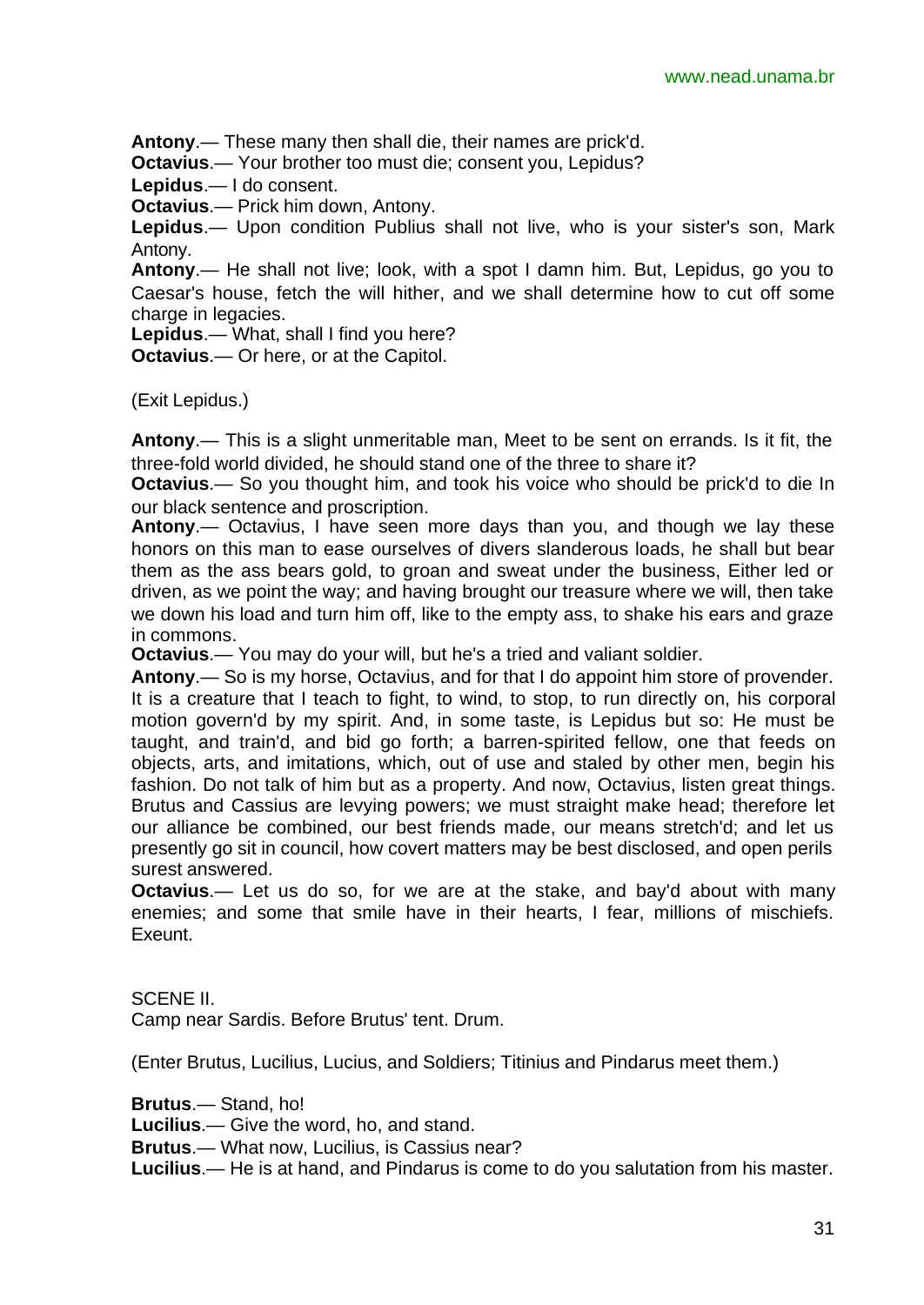**Brutus**.— He greets me well. Your master, Pindarus, In his own change, or by ill officers, Hath given me some worthy cause to wish things done undone; but if he be at hand, I shall be satisfied.

**Pindarus**.— I do not doubt but that my noble master will appear such as he is, full of regard and honor.

**Brutus**.— He is not doubted. A word, Lucilius, how he received you. Let me be resolved.

**Lucilius**.— With courtesy and with respect enough, but not with such familiar instances, nor with such free and friendly conference, as he hath used of old.

**Brutus**.— Thou hast described a hot friend cooling. Ever note, Lucilius, when love begins to sicken and decay It useth an enforced ceremony. There are no tricks in plain and simple faith; but hollow men, like horses hot at hand, make gallant show and promise of their mettle; but when they should endure the bloody spur, they fall their crests and like deceitful jades sink in the trial. Comes his army on?

**Lucilius**.— They meant his night in Sard is to be quarter'd; the greater part, the horse in general, are come with Cassius. Low march within.

**Brutus**.— Hark, he is arrived. March gently on to meet him.

(Enter Cassius and his Powers.)

**Cassius**.— Stand, ho!

**Brutus**.— Stand, ho! Speak the word along.

**First Soldier**.— Stand!

**Second Soldier**.— Stand!

Third **Soldier**.— Stand!

**Cassius**.— Most noble brother, you have done me wrong.

**Brutus**.— Judge me, you gods! Wrong I mine enemies? And, if not so, how should I wrong a brother?

**Cassius**.— Brutus, this sober form of yours hides wrongs, and when you do them-

**Brutus**.— Cassius, be content, speak your griefs softly, I do know you well. Before the eyes of both our armies here, which should perceive nothing but love from us, let us not wrangle. Bid them move away; then in my tent, Cassius, enlarge your griefs, and I will give you audience.

**Cassius**.— Pindarus, bid our commanders lead their charges off a little from this ground.

**Brutus**.— Lucilius, do you the like, and let no man come to our tent till we have done our conference. Let Lucius and Titinius guard our door.

(Exeunt.)

SCENE III. Brutus' tent.

(Enter Brutus and Cassius.)

**Cassius**.— That you have wrong'd me doth appear in this: you have condemn'd and noted Lucius Pella for taking bribes here of the Sardians, wherein my letters, praying on his side, because I knew the man, were slighted off. **Brutus**.— You wrong'd yourself to write in such a case.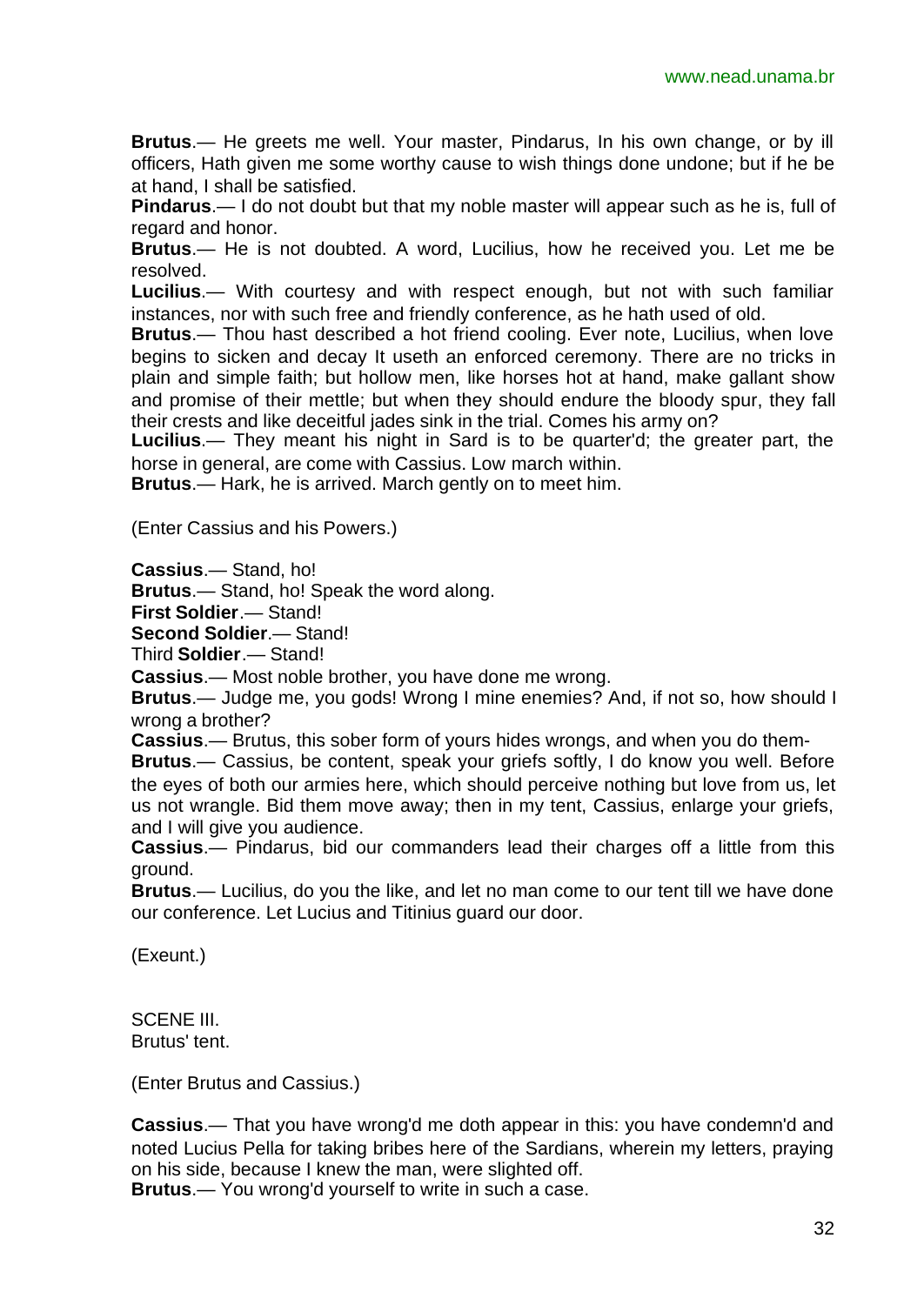**Cassius**.— In such a time as this it is not meet that every nice offense should bear his comment.

**Brutus**.— Let me tell you, Cassius, you yourself are much condemn'd to have an itching palm, to sell and mart your offices for gold to undeservers.

**Cassius**.— I an itching palm? You know that you are Brutus that speaks this, or, by the gods, this speech were else your last.

**Brutus**.— The name of Cassius honors this corruption, and chastisement doth therefore hide his head.

**Cassius**.— Chastisement?

**Brutus**.— Remember March, the ides of March remember. Did not great Julius bleed for justice' sake? What villain touch'd his body, that did stab, and not for justice? What, shall one of us, that struck the foremost man of all this world but for supporting robbers, shall we now contaminate our fingers with base bribes and sell the mighty space of our large honors for so much trash as may be grasped thus? I had rather be a dog, and bay the moon, than such a Roman.

**Cassius**.— Brutus, bait not me, I'll not endure it. You forget yourself to hedge me in. I am a soldier, I, older in practice, abler than yourself to make conditions.

**Brutus**.— Go to, you are not, Cassius.

**Cassius**.— I am.

**Brutus**.— I say you are not.

**Cassius**.— Urge me no more, I shall forget myself; have mind upon your health, tempt me no farther.

**Brutus**.— Away, slight man!

**Cassius**.— Is't possible?

**Brutus**.— Hear me, for I will speak. Must I give way and room to your rash choler? Shall I be frighted when a madman stares?

**Cassius**.— O gods, ye gods! Must I endure all this?

**Brutus**.— All this? Ay, more. Fret till your proud heart break. Go show your slaves how choleric you are, and make your bondmen tremble. Must I bouge? Must I observe you? Must I stand and crouch under your testy humor? By the gods, you shall digest the venom of your spleen, though it do split you, for, from this day forth, I'll use you for my mirth, yea, for my laughter, when you are waspish.

**Cassius**.— Is it come to this?

**Brutus**.— You say you are a better soldier: Let it appear so, make your vaunting true, and it shall please me well. For mine own part, I shall be glad to learn of noble men. .

**Cassius**.— You wrong me every way, you wrong me, Brutus. I said, an elder soldier, not a better. Did I say "better"?

**Brutus**.— If you did, I care not.

**Cassius**.— When Caesar lived, he durst not thus have moved me.

**Brutus**.— Peace, peace! You durst not so have tempted him.

**Cassius**.— I durst not?

**Brutus**.— No.

**Cassius**.— What, durst not tempt him?

**Brutus**.— For your life you durst not.

**Cassius**.— Do not presume too much upon my love; I may do that I shall be sorry for.

**Brutus**.— You have done that you should be sorry for. There is no terror, Cassius, in your threats, for I am arm'd so strong in honesty, that they pass by me as the idle wind which I respect not. I did send to you for certain sums of gold, which you denied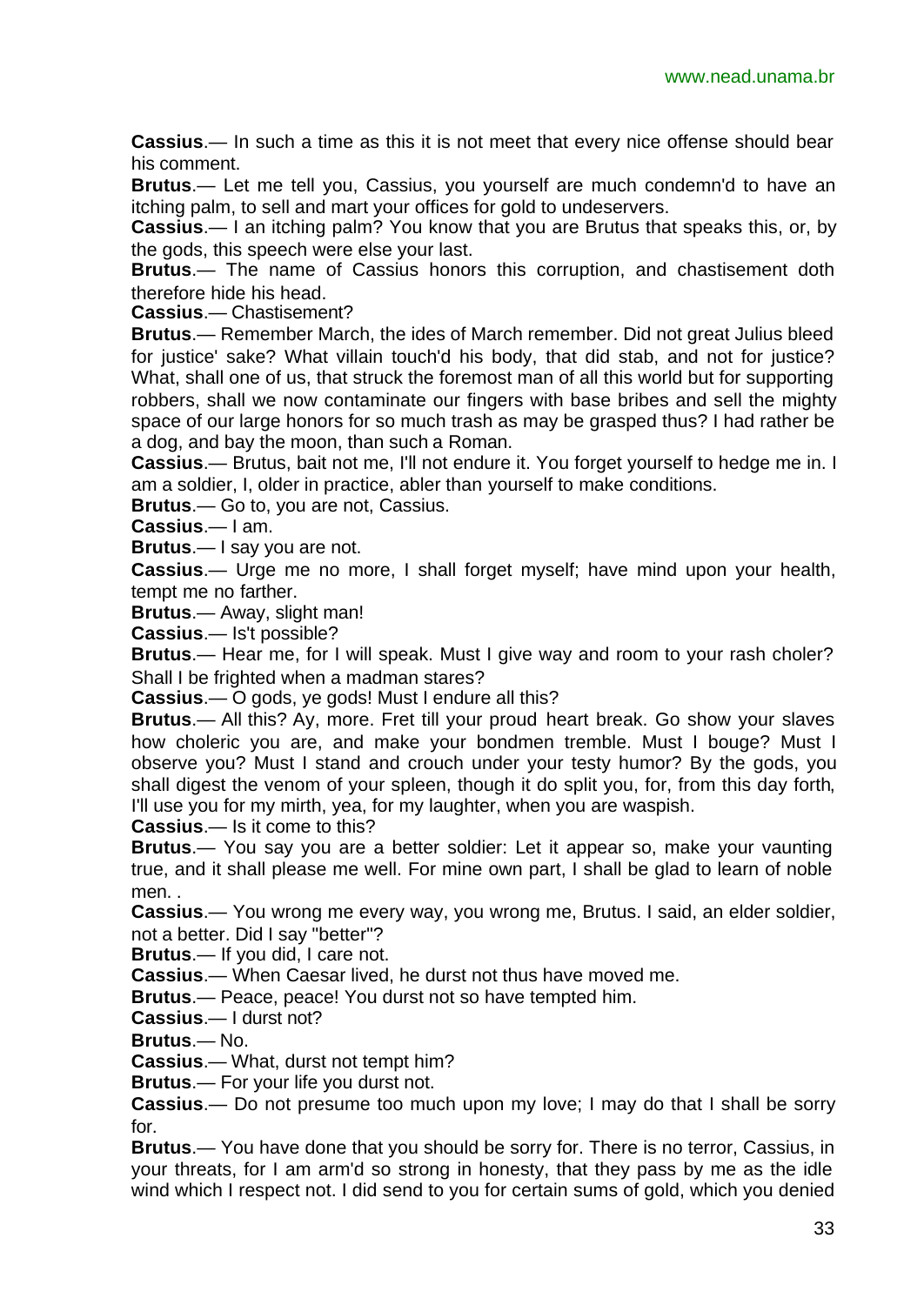me, for I can raise no money by vile means. By heaven, I had rather coin my heart and drop my blood for drachmas than to wring from the hard hands of peasants their vile trash by any indirection. I did send to you for gold to pay my legions, which you denied me. Was that done like Cassius? Should I have answer'd Caius Cassius so? When Marcus Brutus grows so covetous to lock such rascal counters from his friends, be ready, gods, with all your thunderbolts, dash him to pieces!

**Cassius**.— I denied you not.

**Brutus**.— You did.

**Cassius**.— I did not. He was but a fool that brought my answer back. Brutus hath rived my heart. A friend should bear his friend's infirmities, but Brutus makes mine greater than they are.

**Brutus**.— I do not, till you practise them on me.

**Cassius**.— You love me not.

**Brutus**.— I do not like your faults.

**Cassius**.— A friendly eye could never see such faults.

**Brutus**.— A flatterer's would not, though they do appear as huge as high Olympus.

**Cassius**.— Come, Antony, and young Octavius, come, revenge yourselves alone on Cassius, for Cassius is aweary of the world: hated by one he loves; braved by his brother; check'd like a bondman; all his faults observed, set in a notebook, learn'd and conn'd by rote, to cast into my teeth. O, I could weep my spirit from mine eyes! There is my dagger, and here my naked breast; within, a heart dearer than Pluto's mine, richer than gold. If that thou best a Roman, take it forth; I, that denied thee gold, will give my heart. Strike, as thou didst at Caesar, for I know, when thou didst hate him worst, thou lovedst him better than ever thou lovedst Cassius.

**Brutus**.— Sheathe your dagger. Be angry when you will, it shall have scope; Do what you will, dishonor shall be humor. O Cassius, you are yoked with a lamb, that carries anger as the flint bears fire, who, much enforced, shows a hasty spark and straight is cold again.

**Cassius**.— Hath Cassius lived to be but mirth and laughter to his Brutus, when grief and blood ill-temper'd vexeth him?

**Brutus**.— When I spoke that, I was ill-temper'd too.

**Cassius**.— Do you confess so much? Give me your hand.

**Brutus**.— And my heart too.

**Cassius**.— O Brutus!

**Brutus**.— What's the matter?

**Cassius**.— Have not you love enough to bear with me when that rash humor which my mother gave me makes me forgetful?

**Brutus**.— Yes, Cassius, and from henceforth, when you are overearnest with your Brutus, he'll think your mother chides, and leave you so.

**Poet**. [Within.] Let me go in to see the generals. There is some grudge between 'em, 'tis not meet they be alone.

**Lucilius**. [Within.] — You shall not come to them.

**Poet**. [Within.] — Nothing but death shall stay me.

(Enter Poet, followed by Lucilius, Titinius, and Lucius.)

**Cassius**.— How now, what's the matter?

**Poet**.— For shame, you generals! What do you mean? Love, and be friends, as two such men should be; for I have seen more years, I'm sure, than ye. **Cassius**.— Ha, ha! How vilely doth this cynic rhyme!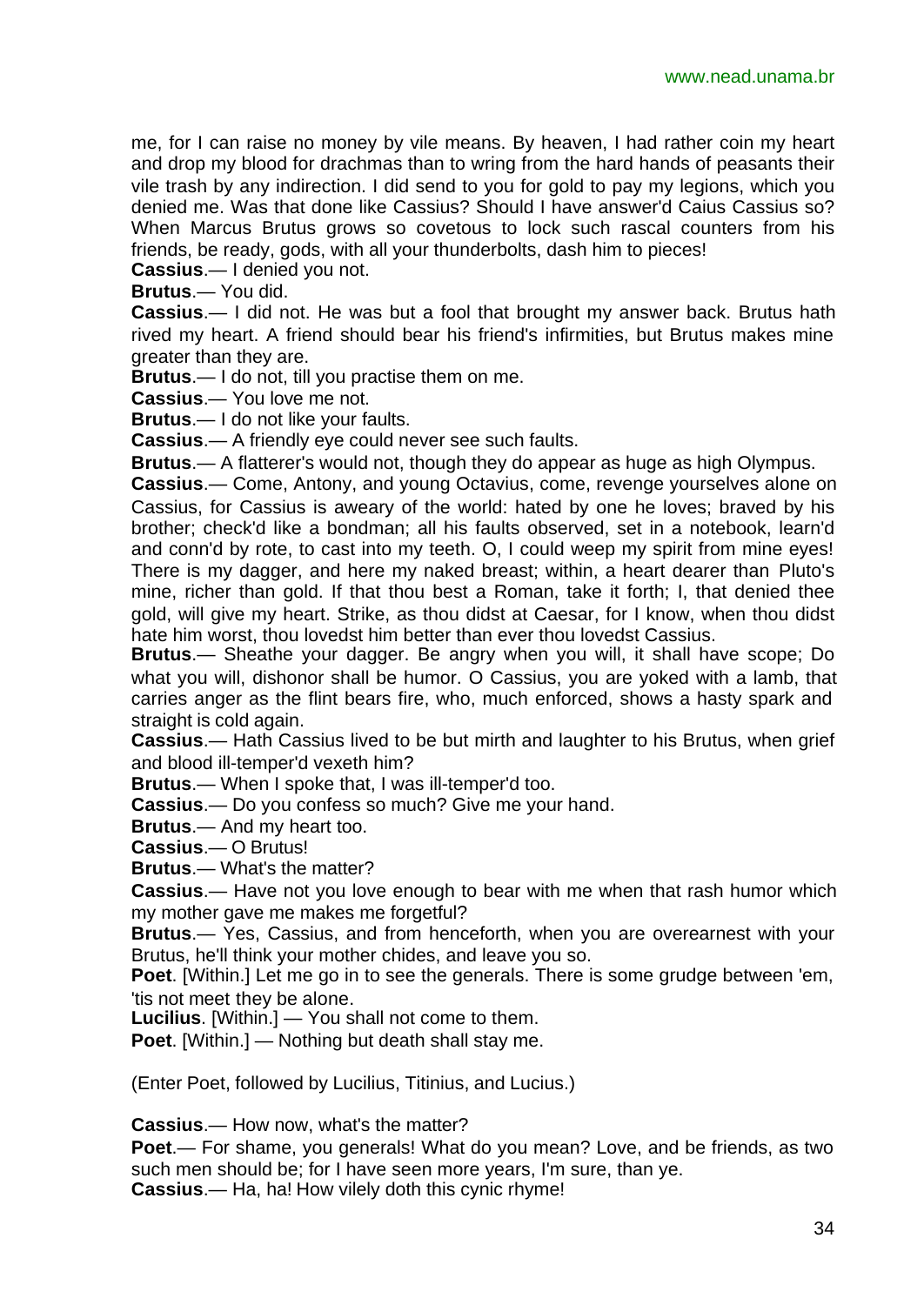**Brutus**.— Get you hence, sirrah; saucy fellow, hence! **Cassius**.— Bear with him, Brutus; 'tis his fashion. **Brutus**.— I'll know his humor when he knows his time. What should the wars do with these jigging fools? Companion, hence! **Cassius**.— Away, away, be gone!

(Exit Poet.)

**Brutus**.— Lucilius and Titinius, bid the commanders prepare to lodge their companies tonight.

**Cassius**.— And come yourselves and bring Messala with you Immediately to us.

(Exeunt Lucilius and Titinius.)

**Brutus**.— Lucius, a bowl of wine!

(Exit Lucius.)

**Cassius**.— I did not think you could have been so angry.

**Brutus**.— O Cassius, I am sick of many griefs.

**Cassius**.— Of your philosophy you make no use, If you give place to accidental evils.

**Brutus**.— No man bears sorrow better. Portia is dead.

**Cassius**.— Ha? Portia?

**Brutus**.— She is dead.

**Cassius**.— How 'scaped killing when I cross'd you so? O insupportable and touching loss! Upon what sickness?

**Brutus**.— Impatient of my absence, and grief that young Octavius with Mark Antony have made themselves so strong for with her death that tidings came with this she fell distract, and (her attendants absent) swallow'd fire.

**Cassius**.— And died so?

**Brutus**.— Even so.

**Cassius**.— O ye immortal gods!

(Re-enter Lucius, with wine and taper.)

**Brutus**.— Speak no more of her. Give me a bowl of wine. In this I bury all unkindness, Cassius.Drinks.

**Cassius**.— My heart is thirsty for that noble pledge. Fill, Lucius, till the wine o'erswell the cup; I cannot drink too much of Brutus' love. Drinks. **Brutus**.— Come in, Titinius!

(Exit Lucius.)

(Re-enter Titinius, with Messala.)

Welcome, good Messala. Now sit we close about this taper here, and call in question our necessities.

**Cassius**.— Portia, art thou gone?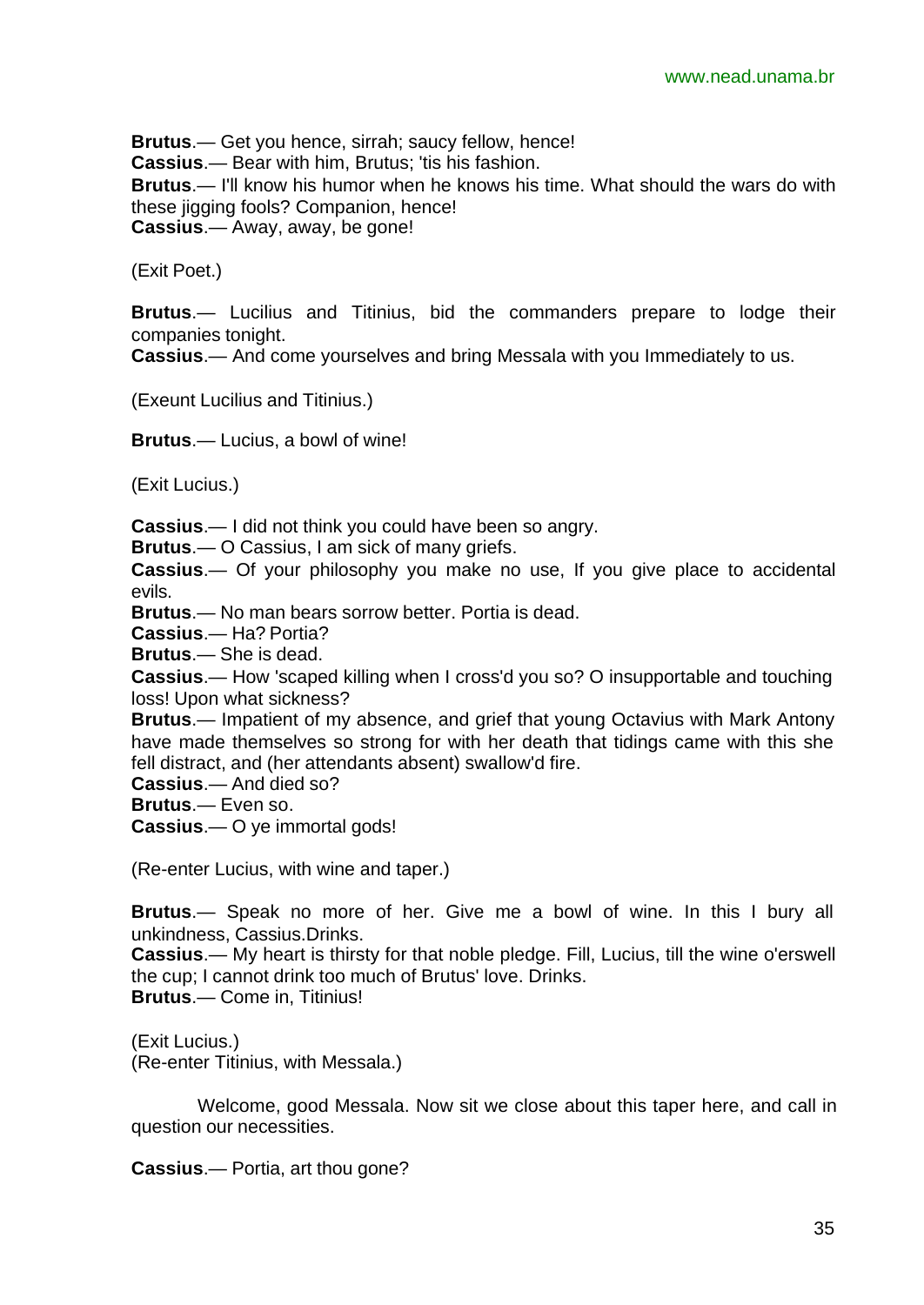**Brutus**.— No more, I pray you. Messala, I have here received letters that young Octavius and Mark Antony come down upon us with a mighty power, bending their expedition toward Philippi.

**Messala**.— Myself have letters of the selfsame tenure.

**Brutus**.— With what addition?

**Messala**.— That by proscription and bills of outlawry Octavius, Antony, and Lepidus have put to death an hundred senators.

**Brutus**.— There in our letters do not well agree; Mine speak of seventy senators that died by their proscriptions, Cicero being one.

**Cassius**.— Cicero one!

**Messala**.— Cicero is dead, and by that order of proscription. Had you your letters from your wife, my lord?

**Brutus**.— No, Messala.

**Messala**.— Nor nothing in your letters writ of her?

**Brutus**.— Nothing, Messala.

**Messala**.— That, methinks, is strange.

**Brutus**.— Why ask you? Hear you aught of her in yours?

**Messala**.— No, my lord.

**Brutus**.— Now, as you are a Roman, tell me true.

**Messala**.— Then like a Roman bear the truth I tell: for certain she is dead, and by strange manner.

**Brutus**.— Why, farewell, Portia. We must die, Messala. With meditating that she must die once I have the patience to endure it now.

**Messala**.— Even so great men great losses should endure.

**Cassius**.— I have as much of this in art as you, but yet my nature could not bear it so.

**Brutus**.— Well, to our work alive. What do you think of marching to Philippi presently?

**Cassius**.— I do not think it good.

**Brutus**.— Your reason?

**Cassius**.— This it is: 'Tis better that the enemy seek us; so shall he waste his means, weary his soldiers, doing himself offense, whilst we lying still are full of rest, defense, and nimbleness.

**Brutus**.— Good reasons must of force give place to better. The people 'twixt Philippi and this ground do stand but in a forced affection, for they have grudged us contribution. the enemy, marching along by them, by them shall make a fuller number up, come on refresh'd, new-added, and encouraged; from which advantage shall we cut him off If at Philippi we do face him there, these people at our back.

**Cassius**.— Hear me, good brother.

**Brutus**.— Under your pardon. You must note beside that we have tried the utmost of our friends, our legions are brim-full, our cause is ripe: The enemy increaseth every day; we, at the height, are ready to decline. There is a tide in the affairs of men which taken at the flood leads on to fortune; Omitted, all the voyage of their life Is bound in shallows and in miseries. On such a full sea are we now afloat, and we must take the current when it serves, or lose our ventures.

**Cassius**.— Then, with your will, go on; we'll along ourselves and meet them at Philippi.

**Brutus**.— The deep of night is crept upon our talk, and nature must obey necessity, which we will niggard with a little rest. There is no more to say?

**Cassius**.— No more. Good night. Early tomorrow will we rise and hence.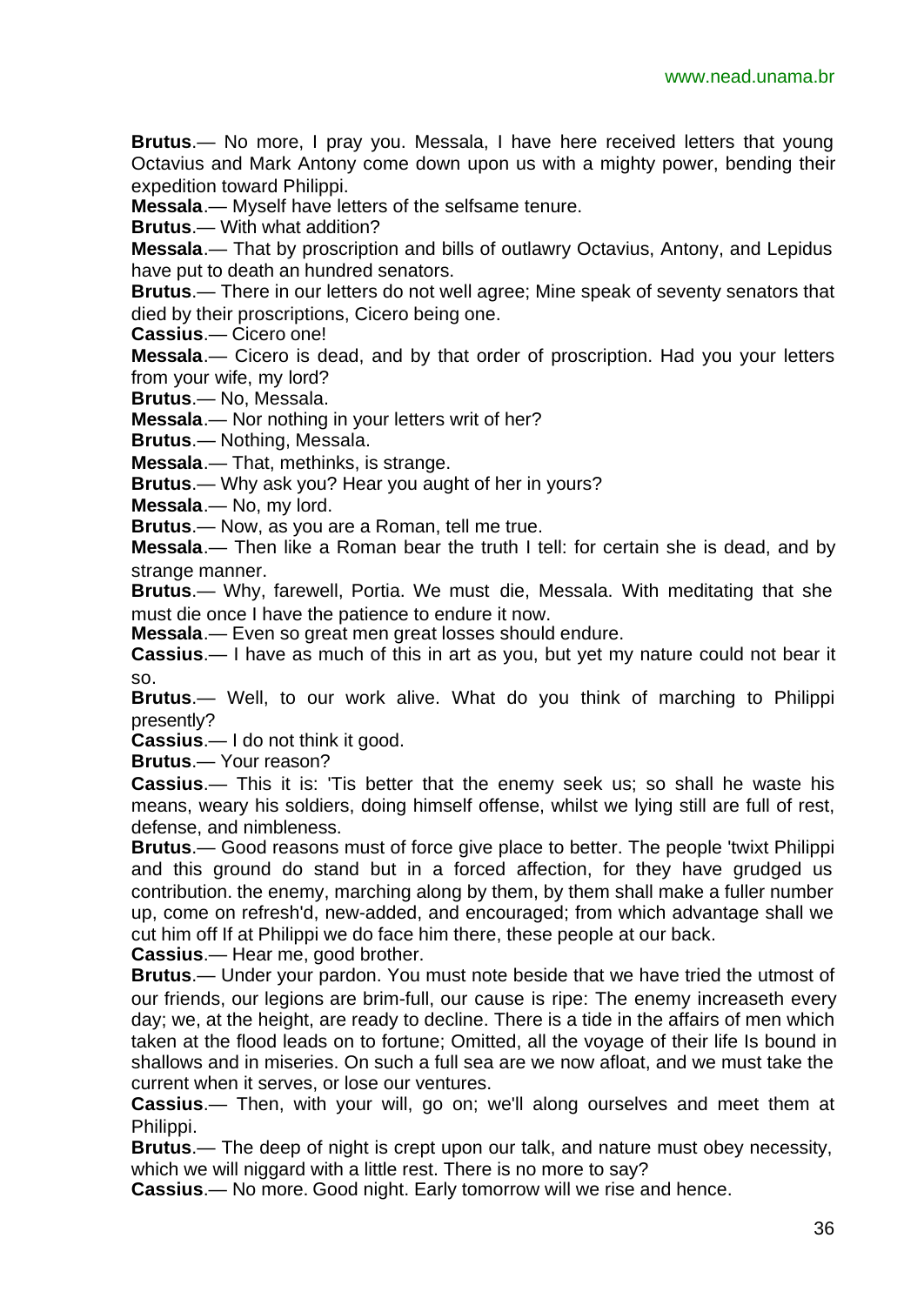**Brutus**.— Lucius!

(Re-enter Lucius.)

My gown.

(Exit Lucius.)

Farewell, good Messala; good night, Titinius; noble, noble Cassius, good night and good repose.

**Cassius**.— O my dear brother! This was an ill beginning of the night. Never come such division 'tween our souls! Let it not, Brutus. **Brutus**.— Everything is well. **Cassius**.— Good night, my lord. **Brutus**.— Good night, good brother. **Titinius** e **Messala**.— Good night, Lord Brutus. **Brutus**.— Farewell, everyone.

(Exeunt all but Brutus.) (Re-enter Lucius, with the gown.)

Give me the gown. Where is thy instrument?

**Lucius**.— Here in the tent.

**Brutus**.— What, thou speak'st drowsily? Poor knave, I blame thee not, thou art o'erwatch'd. Call Claudio and some other of my men, I'll have them sleep on cushions in my tent.

**Lucius**.— Varro and Claudio!

(Enter Varro and Claudio.)

**Varro**.— Calls my lord?

**Brutus**.— I pray you, sirs, lie in my tent and sleep; It may be I shall raise you by and by on business to my brother Cassius.

**Varro**.— So please you, we will stand and watch your pleasure.

**Brutus**.— I would not have it so. Lie down, good sirs. It may be I shall otherwise bethink me. Look Lucius, here's the book I sought for so; I put it in the pocket of my gown. Varro and Claudio lie down.

**Lucius**.— I was sure your lordship did not give it me.

**Brutus**.— Bear with me, good boy, I am much forgetful. Canst thou hold up thy heavy eyes awhile, and touch thy instrument a strain or two?

**Lucius**.— Ay, my lord, an't please you.

**Brutus**.— It does, my boy. I trouble thee too much, but thou art willing.

**Lucius**.— It is my duty, sir.

**Brutus**.— I should not urge thy duty past thy might; I know young bloods look for a time of rest.

**Lucius**.— I have slept, my lord, already.

**Brutus**.— It was well done, and thou shalt sleep again; I will not hold thee long. If I do live, I will be good to thee.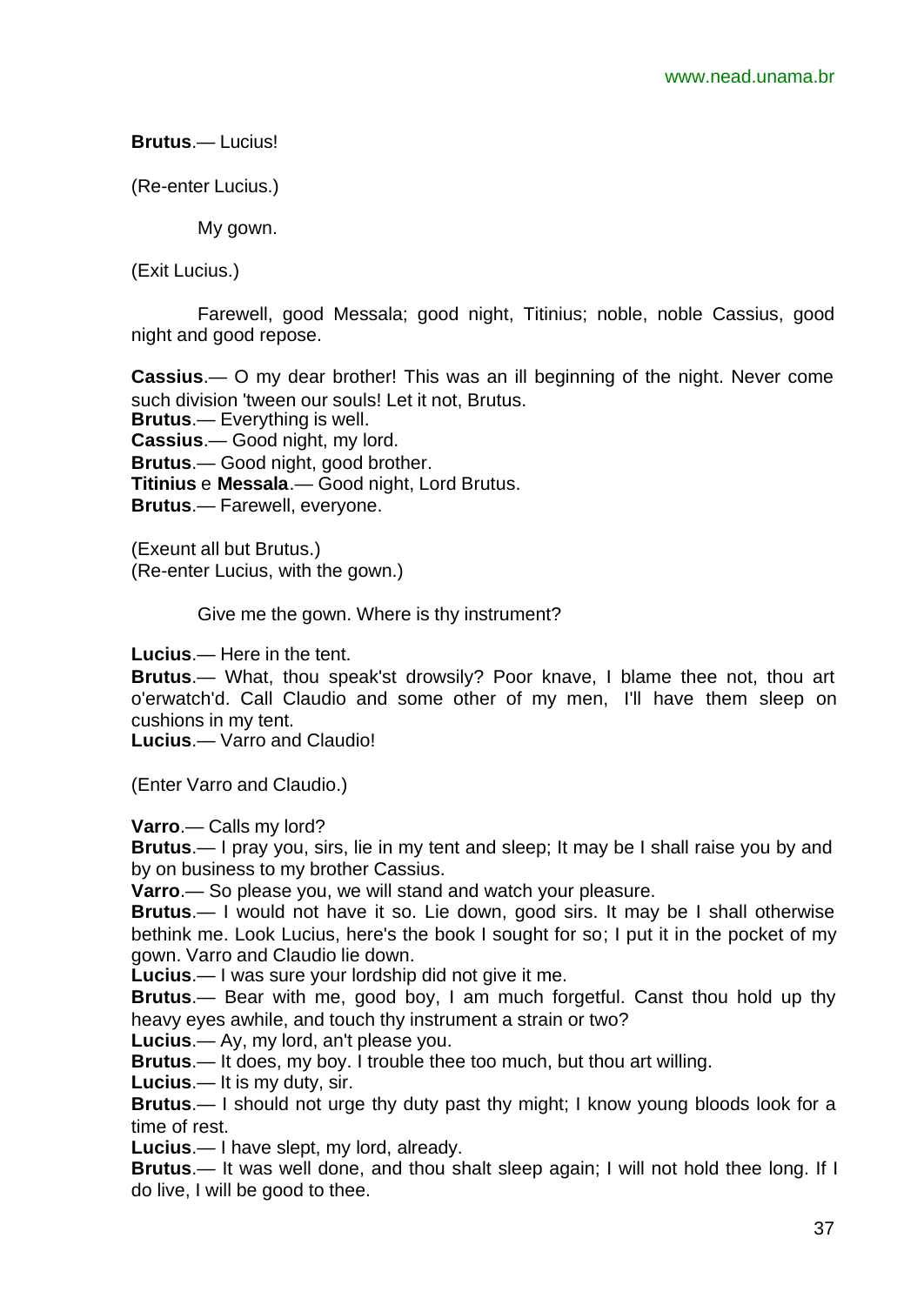Music, and a song. This is a sleepy tune. O murtherous slumber, Layest thou thy leaden mace upon my boy That plays thee music? Gentle knave, good night. I will not do thee so much wrong to wake thee. If thou dost nod, thou break'st thy instrument; I'll take it from thee; and, good boy, good night. Let me see, let me see; is not the leaf turn'd down Where I left reading? Here it is, I think. Sits down.

(Enter the Ghost of Caesar.)

How ill this taper burns! Ha, who comes here? I think it is the weakness of mine eyes that shapes this monstrous apparition. It comes upon me. Art thou anything? Art thou some god, some angel, or some devil that makest my blood cold and my hair to stare? Speak to me what thou art.

**Ghost**.— Thy evil spirit, Brutus. **Brutus**.— Why comest thou? **Ghost**.— To tell thee thou shalt see me at Philippi. **Brutus**.— Well, then I shall see thee again? **Ghost**.— Ay, at Philippi.

**Brutus**.— Why, I will see thee at Philippi then.

(Exit Ghost.)

Now I have taken heart thou vanishest. Ill spirit, I would hold more talk with thee. Boy! Lucius! Varro! Claudio! Sirs, awake! Claudio!

**Lucius**.— The strings, my lord, are false.

**Brutus**.— He thinks he still is at his instrument. Lucius, awake!

**Lucius**.— My lord?

**Brutus**.— Didst thou dream, Lucius, that thou so criedst out?

**Lucius**.— My lord, I do not know that I did cry.

**Brutus**.— Yes, that thou didst. Didst thou see anything?

**Lucius**.— Nothing, my lord.

**Brutus**.— Sleep again, Lucius. Sirrah Claudio! [To Varro.] Fellow thou, awake!

**Varro**.— My lord?

**Claudio**.— My lord?

**Brutus**.— Why did you so cry out, sirs, in your sleep?

**Varro** e **Claudio**.— Did we, my lord?

**Brutus**.— Ay, saw you anything?

**Varro**.— No, my lord, I saw nothing.

**Claudio**.— Nor I, my lord.

**Brutus**.— Go and commend me to my brother Cassius; bid him set on his powers betimes before, and we will follow.

**Varro** e **Claudio**.— It shall be done, my lord.

(Exeunt.)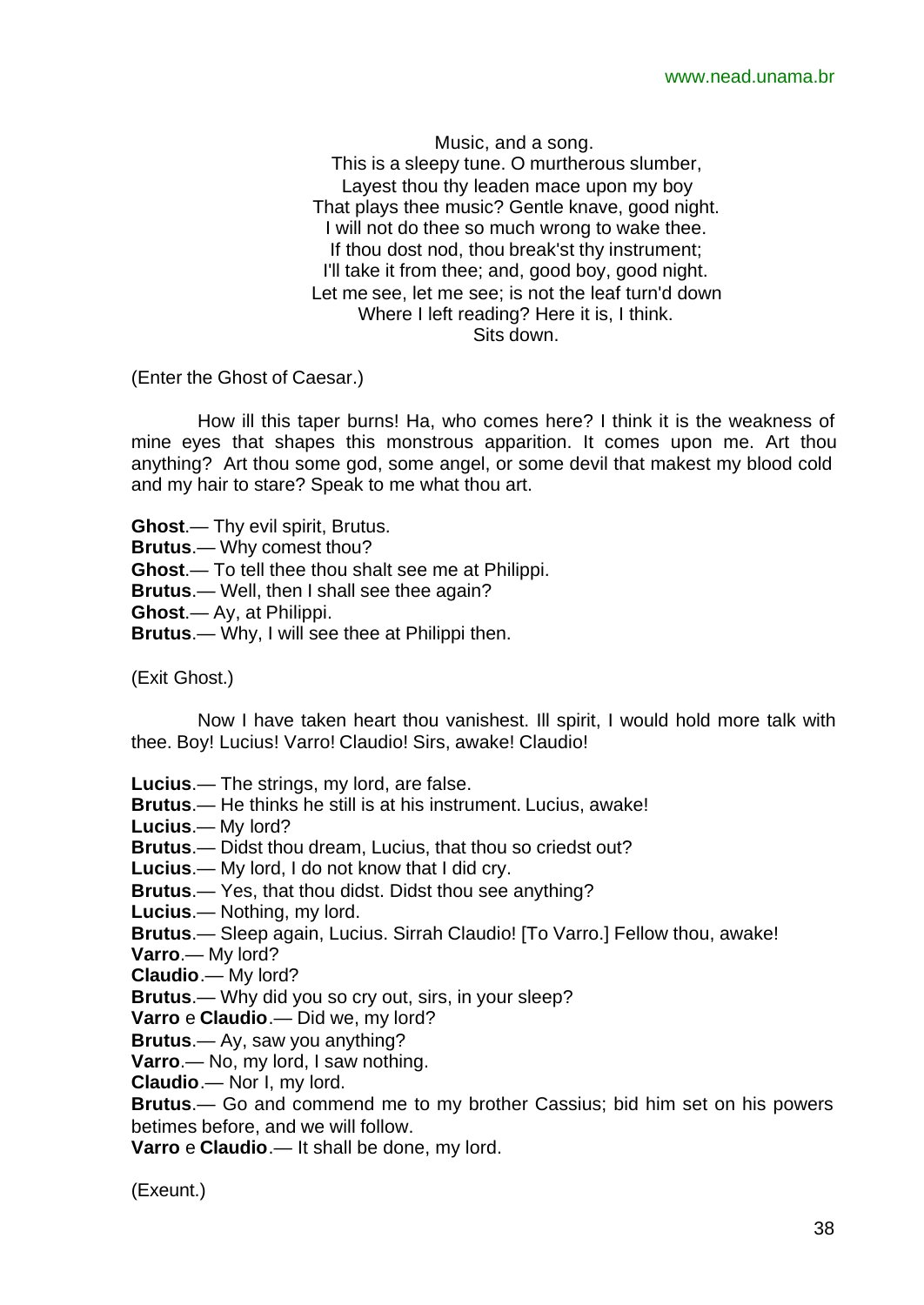ACT V. SCENE I. The plains of Philippi.

(Enter Octavius, Antony, and their Army.)

**Octavius**.— Now, Antony, our hopes are answered. You said the enemy would not come down, but keep the hills and upper regions. It proves not so. Their battles are at hand; they mean to warn us at Philippi here, answering before we do demand of them.

**Antony**.— Tut, I am in their bosoms, and I know wherefore they do it. They could be content to visit other places, and come down with fearful bravery, thinking by this face to fasten in our thoughts that they have courage; but 'tis not so.

(Enter a Messenger.)

**Messenger**.— Prepare you, generals. The enemy comes on in gallant show; their bloody sign of battle is hung out, and something to be done immediately.

**Antony**.— Octavius, lead your battle softly on, upon the left hand of the even field.

**Octavius**.— Upon the right hand I, keep thou the left.

**Antony**.— Why do you cross me in this exigent?

**Octavius**.— I do not cross you, but I will do so.

(March. Drum. Enter Brutus, Cassius, and their Army; Lucilius, Titinius, Messala, and others).

**Brutus**.— They stand, and would have parley.

**Cassius**.— Stand fast, Titinius; we must out and talk.

**Octavius**.— Mark Antony, shall we give sign of battle?

**Antony**.— No, Caesar, we will answer on their charge. Make forth, the generals would have some words.

**Octavius**.— Stir not until the signal not until the signal.

**Brutus**.— Words before blows. Is it so, countrymen?

**Octavius**.— Not that we love words better, as you do.

**Brutus**.— Good words are better than bad strokes, Octavius.

**Antony**.— In your bad strokes, Brutus, you give good words. Witness the hole you made in Caesar's heart, crying "Long live! Hail, Caesar!"

**Cassius**.— Antony, the posture of your blows are yet unknown; but for your words, they rob the Hybla bees, and leave them honeyless.

**Antony**.— Not stingless too.

**Brutus**.— O, yes, and soundless too, for you have stol'n their buzzing, Antony, and very wisely threat before you sting.

**Antony**.— Villains! You did not so when your vile daggers Hack'd one another in the sides of Caesar. You show'd your teeth like apes, and fawn'd like hounds, and bow'd like bondmen, kissing Caesar's feet; whilst damned Casca, like a cur, behind Strooke Caesar on the neck. O you flatterers!

**Cassius**.— Flatterers? Now, Brutus, thank yourself. This tongue had not offended so today, If Cassius might have ruled.

**Octavius.**— Come, come, the cause. If arguing make us sweat, the proof of it will turn to redder drops. Look, I draw a sword against conspirators; when think you that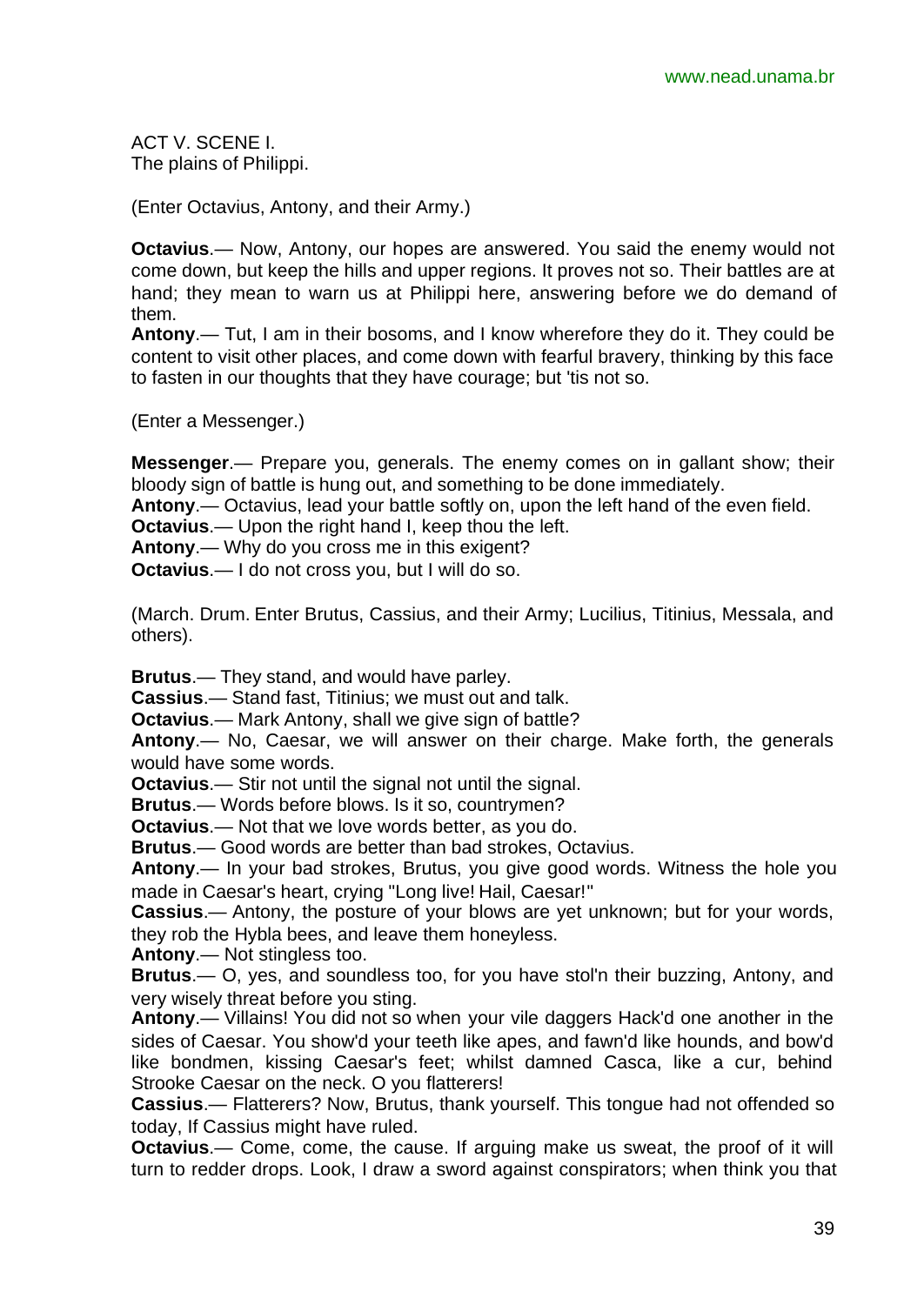the sword goes up again? Never, till Caesar's three and thirty wounds be well avenged, or till another Caesar have added slaughter to the sword of traitors.

**Brutus**.— Caesar, thou canst not die by traitors' hands, unless thou bring'st them with thee.

**Octavius**.— So I hope, I was not born to die on Brutus' sword.

**Brutus**.— O, if thou wert the noblest of thy strain, young man, thou couldst not die more honorable.

**Cassius**.— A peevish school boy, worthless of such honor, Join'd with a masker and a reveler!

**Antony**.— Old Cassius still!

**Octavius**.— Come, Antony, away! Defiance, traitors, hurl we in your teeth. If you dare fight today, come to the field; If not, when you have stomachs.

(Exeunt Octavius, Antony, and their Army.)

**Cassius**.— Why, now, blow and, swell billow, and swim bark! The storm is up, and all is on the hazard.

**Brutus**.— Ho, Lucilius! Hark, a word with you.

**Lucilius**. [Stands forth.] — My lord? Brutus and Lucilius converse apart.

**Cassius**.— Messala!

**Messala**. [Stands forth.] — What says my general?

**Cassius**.— Messala, this is my birthday, as this very day was Cassius born. Give me thy hand, Messala. Be thou my witness that, against my will, as Pompey was, am I compell'd to set upon one battle all our liberties. You know that I held Epicurus strong, and his opinion. Now I change my mind, and partly credit things that do presage. Coming from Sardis, on our former ensign two mighty eagles fell, and there they perch'd, gorging and feeding from our soldiers' hands, who to Philippi here consorted us. This morning are they fled away and gone, and in their steads do ravens, crows, and kites fly o'er our heads and downward look on us, as we were sickly prey. Their shadows seem a canopy most fatal, under which our army lies, ready to give up the ghost.

**Messala**.— Believe not so.

**Cassius**.— I but believe it partly, for I am fresh of spirit and resolved to meet all perils very constantly.

**Brutus**.— Even so, Lucilius.

**Cassius**.— Now, most noble Brutus, the gods today stand friendly that we may, lovers in peace, lead on our days to age! But, since the affairs of men rest still incertain, let's reason with the worst that may befall. If we do lose this battle, then is this the very last time we shall speak together. What are you then determined to do?

**Brutus**.— Even by the rule of that philosophy by which I did blame Cato for the death which he did give himself I know not how, but I do find it cowardly and vile, for fear of what might fall, so to prevent the time of life arming myself with patience to stay the providence of some high powers that govern us below.

**Cassius**.— Then, if we lose this battle, you are contented to be led in triumph thorough the streets of Rome?

**Brutus**.— No, Cassius, no. Think not, thou noble Roman, that ever Brutus will go bound to Rome; he bears too great a mind. But this same day must end that work the ides of March begun. And whether we shall meet again I know not. Therefore our everlasting farewell take. Forever, and forever, farewell, Cassius! If we do meet again, why, we shall smile; If not, why then this parting was well made.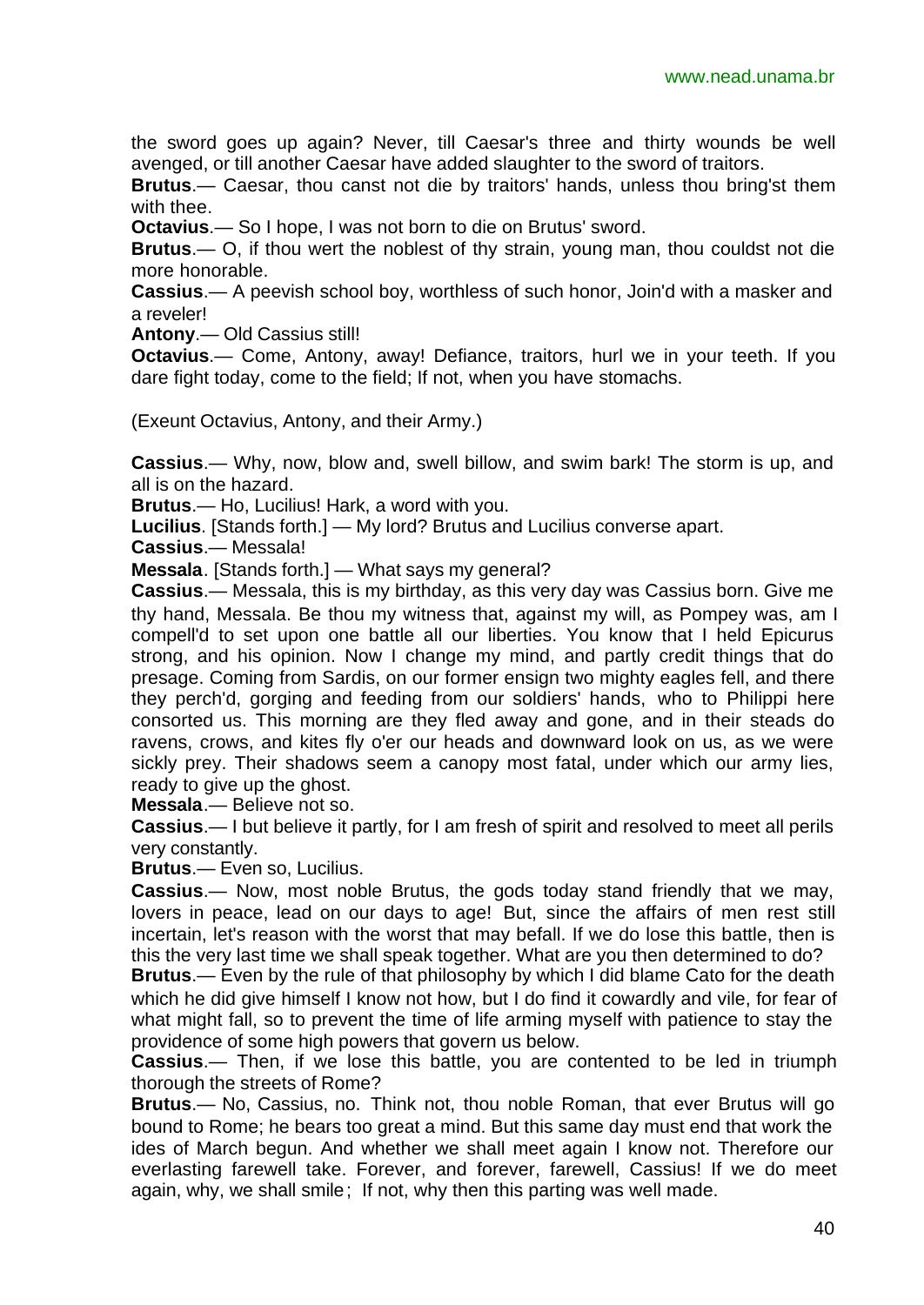**Cassius**.— Forever and forever farewell, Brutus! If we do meet again, we'll smile indeed; If not, 'tis true this parting was well made.

**Brutus**.— Why then, lead on. O, that a man might know the end of this day's business ere it come! But it sufficeth that the day will end, and then the end is known. Come, ho! Away!

(Exeunt.)

SCENE II. The field of battle.

(Alarum. Enter Brutus and Messala.)

**Brutus**.— Ride, ride, Messala, ride, and give these bills unto the legions on the other side.

(Loud alarum.)

Let them set on at once, for I perceive but cold demeanor in Octavia's wing, and sudden push gives them the overthrow. Ride, ride, Messala. Let them all come down.

(Exeunt.)

SCENE III. Another part of the field.

(Alarums. Enter Cassius and Titinius.)

**Cassius**.— O, look, Titinius, look, the villains fly! Myself have to mine own turn'd enemy. This ensign here of mine was turning back; I slew the coward, and did take it from him.

**Titinius**.— O Cassius, Brutus gave the word too early, who, having some advantage on Octavius, Took it too eagerly. His soldiers fell to spoil, whilst we by Antony are all enclosed.

(Enter Pindarus.)

**Pindarus**.— Fly further off, my lord, fly further off; Mark Antony is in your tents, my lord; Fly, therefore, noble Cassius, fly far off.

**Cassius**.— This hill is far enough. Look, look, Titinius: Are those my tents where I perceive the fire?

**Titinius**.— They are, my lord.

**Cassius**.— Titinius, if thou lovest me, mount thou my horse and hide thy spurs in him, Till he have brought thee up to yonder troops and here again, that I may rest assured whether yond troops are friend or enemy.

**Titinius**.— I will be here again, even with a thought.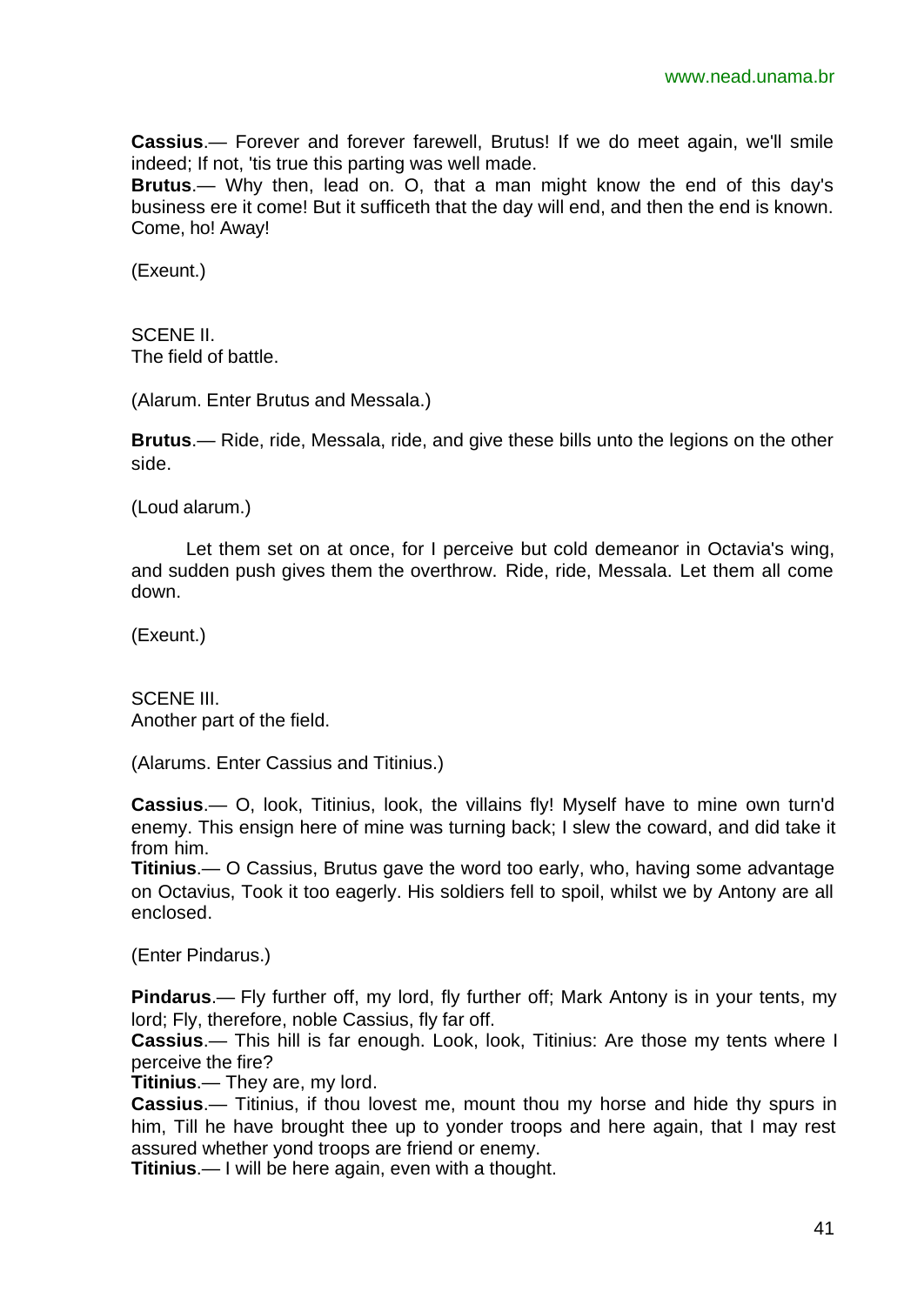#### (Exit.)

**Cassius**.— Go, Pindarus, get higher on that hill; my sight was ever thick; regard Titinius, and tell me what thou notest about the field. Pindarus ascends the hill. This day I breathed first: time is come round, and where I did begin, there shall I end; my life is run his compass. Sirrah, what news?

**Pindarus**. [Above.] — O my lord!

**Cassius**. What news?

**Pindarus**. [Above.] — Titinius is enclosed round about with horsemen, that make to him on the spur; Yet he spurs on. Now they are almost on him. Now, Titinius! Now some light. O, he lights too. He's ta'en [Shout.] And, hark! They shout for joy.

**Cassius**.— Come down; behold no more. O, coward that I am, to live so long, to see my best friend ta'en before my face! Pindarus descends. Come hither, sirrah. In Parthia did I take thee prisoner, and then I swore thee, saving of thy life, that whatsoever I did bid thee do, thou shouldst attempt it. Come now, keep thine oath; now be a freeman, and with this good sword, that ran through Caesar's bowels, search this bosom. Stand not to answer: here, take thou the hilts; and when my face is cover'd, as 'tis now, guide thou the sword. [Pindarus stabs him.] Caesar, thou art revenged, even with the sword that kill'd thee. Dies.

**Pindarus**.— So, I am free, yet would not so have been, durst I have done my will. O Cassius! Far from this country Pindarus shall run, where never Roman shall take note of him.

(Exit.)

(Re-enter Titinius with Messala.)

**Messala**.— It is but change, Titinius, for Octavius Is overthrown by noble Brutus' power, as Cassius' legions are by Antony.

**Titinius**.— These tidings would well comfort Cassius.

**Messala**.— Where did you leave him?

**Titinius**.— All disconsolate, with Pindarus his bondman, on this hill.

**Messala**.— Is not that he that lies upon the ground?

**Titinius**.— He lies not like the living. O my heart!

**Messala**.— Is not that he?

**Titinius**.— No, this was he, Messala, but Cassius is no more. O setting sun, as in thy red rays thou dost sink to night, so in his red blood Cassius' day is set, the sun of Rome is set! Our day is gone; Clouds, dews, and dangers come; our deeds are done! Mistrust of my success hath done this deed.

**Messala**.— Mistrust of good success hath done this deed. O hateful error, melancholy's child, why dost thou show to the apt thoughts of men the things that are not? O error, soon conceived, thou never comest unto a happy birth, but kill'st the mother that engender'd thee!

**Titinius**.— What, Pindarus! Where art thou, Pindarus?

**Messala**.— Seek him, Titinius, whilst I go to meet the noble Brutus, thrusting this report Into his ears. I may say "thrusting" it, for piercing steel and darts envenomed shall be as welcome to the ears of Brutus as tidings of this sight.

**Titinius**.— Hie you, Messala, and I will seek for Pindarus the while.

(Exit Messala).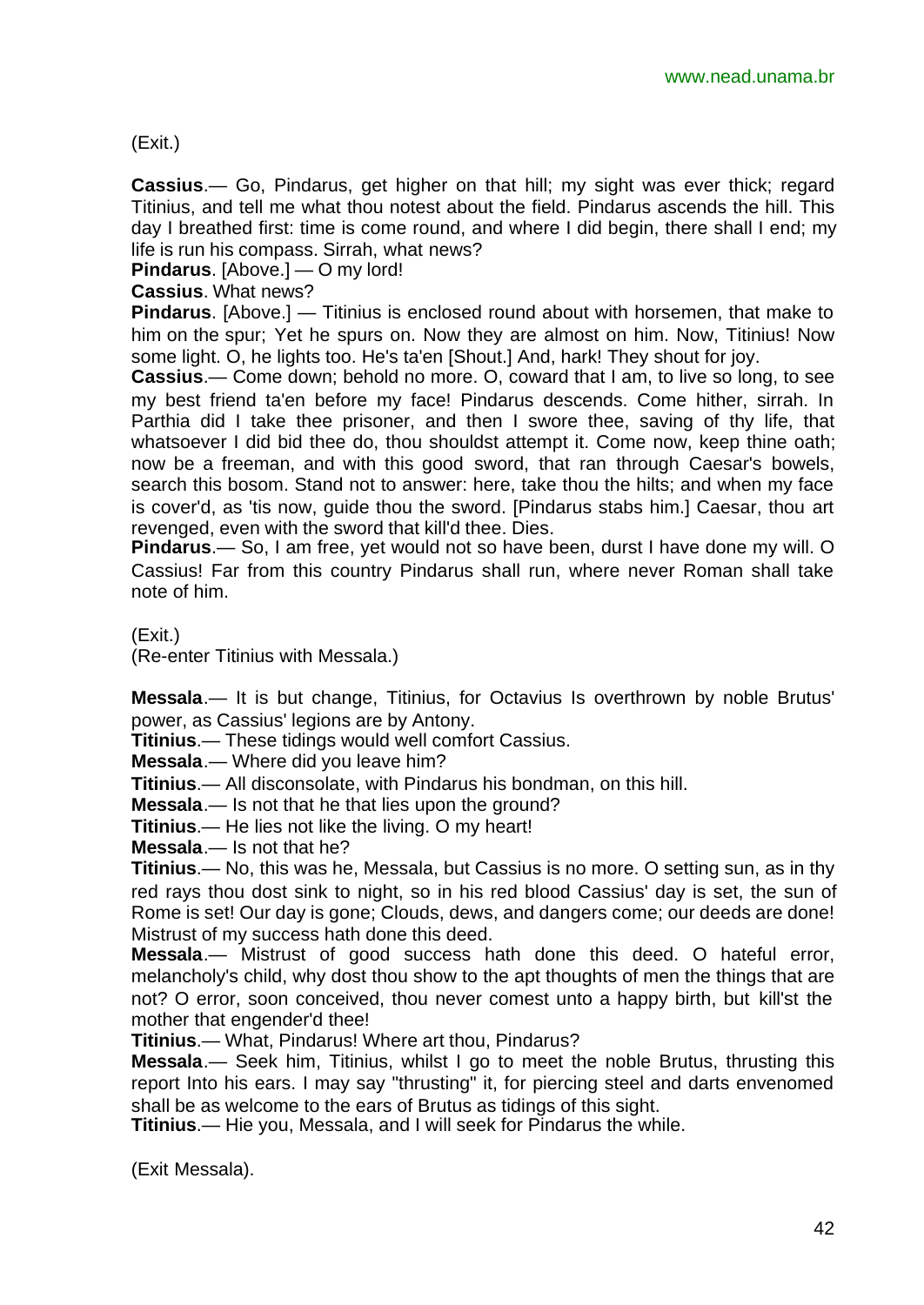Why didst thou send me forth, brave Cassius? Did I not meet thy friends? And did not they put on my brows this wreath of victory, and bid me give it thee? Didst thou not hear their shouts? Alas, thou hast misconstrued everything! But, hold thee, take this garland on thy brow; thy Brutus bid me give it thee, and I Will do his bidding. Brutus, come apace, and see how I regarded Caius Cassius. By your leave, gods, this is a Roman's part. Come, Cassius' sword, and find Titinius' heart. Kills himself.

(Alarum. Re-enter Messala, with Brutus, young Cato, and others.)

**Brutus**.— Where, where, Messala, doth his body lie?

**Messala**.— Lo, yonder, and Titinius mourning it.

**Brutus**.— Titinius' face is upward.

**Cato**.— He is slain.

**Brutus**.— O Julius Caesar, thou art mighty yet! Thy spirit walks abroad, and turns our swords In our own proper entrails.

#### (Low alarums.)

**Cato**.— Brave Titinius! Look whe'er he have not crown'd dead Cassius!

**Brutus**.— Are yet two Romans living such as these? The last of all the Romans, fare thee well! It is impossible that ever Rome should breed thy fellow. Friends, I owe moe tears to this dead man than you shall see me pay. I shall find time, Cassius, I shall find time. Come therefore, and to Thasos send his body; his funerals shall not be in our camp, lest it discomfort us. Lucilius, come, and come, young Cato; let us to the field. Labio and Flavio, set our battles on. 'Tis three o'clock, and Romans, yet ere night we shall try fortune in a second fight.

(Exeunt.)

SCENE IV. Another part of the field.

(Alarum. Enter, fighting, Soldiers of both armies; then Brutus, young Cato, Lucilius, and others).

**Brutus**.— Yet, countrymen, O, yet hold up your heads!

**Cato**.— What bastard doth not? Who will go with me? I will proclaim my name about the field. I am the son of Marcus Cato, ho! A foe to tyrants, and my country's friend. I am the son of Marcus Cato, ho!

**Brutus**.— And I am Brutus, Marcus Brutus, I; Brutus, my country's friend; know me for Brutus!

(Exit.)

**Lucilius**.— O young and noble Cato, art thou down? Why, now thou diest as bravely as Titinius, and mayst be honor'd, being Cato's son. **First Soldier**.— Yield, or thou diest.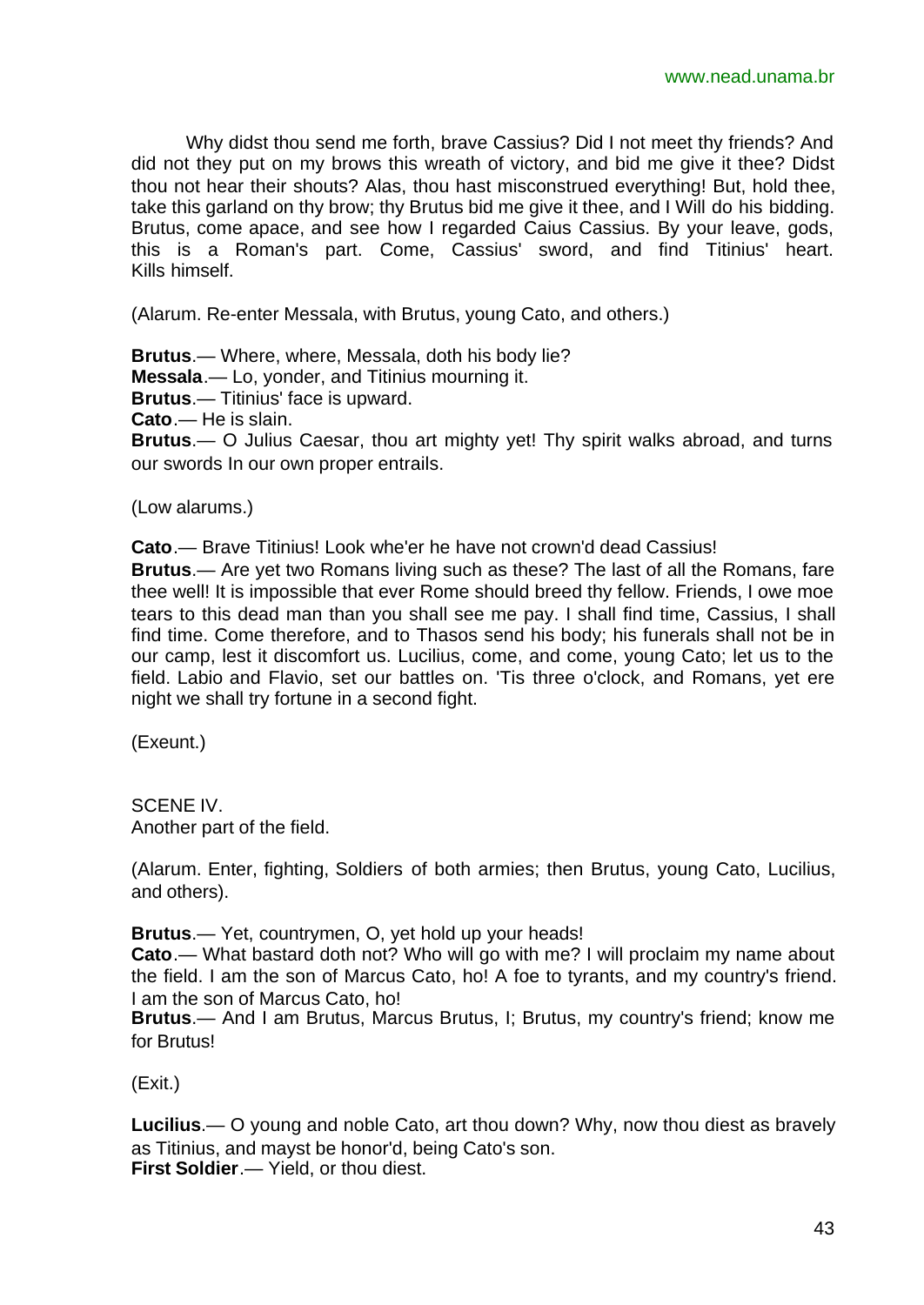**Lucilius**.— Only I yield to die. [Offers money.] There is so much that thou wilt kill me straight: Kill Brutus, and be honor'd in his death. **First Soldier**.— We must not. A noble prisoner! **Second Soldier**.— Room, ho! Tell Antony, Brutus is ta'en. **First Soldier**.— I'll tell the news. Here comes the general.

(Enter Antony.)

Brutus is ta'en, Brutus is ta'en, my lord.

**Antony**.— Where is he?

**Lucilius**.— Safe, Antony, Brutus is safe enough. I dare assure thee that no enemy shall ever take alive the noble Brutus; the gods defend him from so great a shame! When you do find him, or alive or dead, he will be found like Brutus, like himself. **Antony**.— This is not Brutus, friend, but, I assure you, a prize no less in worth. Keep this man safe, give him all kindness; I had rather have such men my friends than enemies. Go on, and see wheer Brutus be alive or dead, and bring us word unto Octavius' tent how everything is chanced.

(Exeunt.)

SCENE V. Another part of the field.

(Enter Brutus, Dardanius, Clitus, Strato, and Volumnius.)

**Brutus**.— Come, poor remains of friends, rest on this rock.

**Clitus**.— Statilius show'd the torchlight, but, my lord, he came not back. He is or ta'en or slain.

**Brutus**.— Sit thee down, Clitus. Slaying is the word: It is a deed in fashion. Hark thee, Clitus. Whispers.

**Clitus**.— What, I, my lord? No, not for all the world.

**Brutus**.— Peace then, no words.

**Clitus**.— I'll rather kill myself.

**Brutus**.— Hark thee, Dardanius. Whispers.

**Dardanius**.— Shall I do such a deed?

**Clitus**.— O Dardanius!

**Dardanius**.— O Clitus!

**Clitus**.— What ill request did Brutus make to thee?

**Dardanius**.— To kill him, Clitus. Look, he meditates.

**Clitus**.— Now is that noble vessel full of grief, that it runs over even at his eyes.

**Brutus**.— Come hither, good Volumnius, list a word.

**Volumnius**.— What says my lord?

**Brutus**.— Why, this, Volumnius: The ghost of Caesar hath appear'd to me two several times by night; at Sardis once, and this last night here in Philippi fields. I know my hour is come.

**Volumnius**.— Not so, my lord.

**Brutus**.— Nay I am sure it is, Volumnius. Thou seest the world, Volumnius, how it goes; our enemies have beat us to the pit;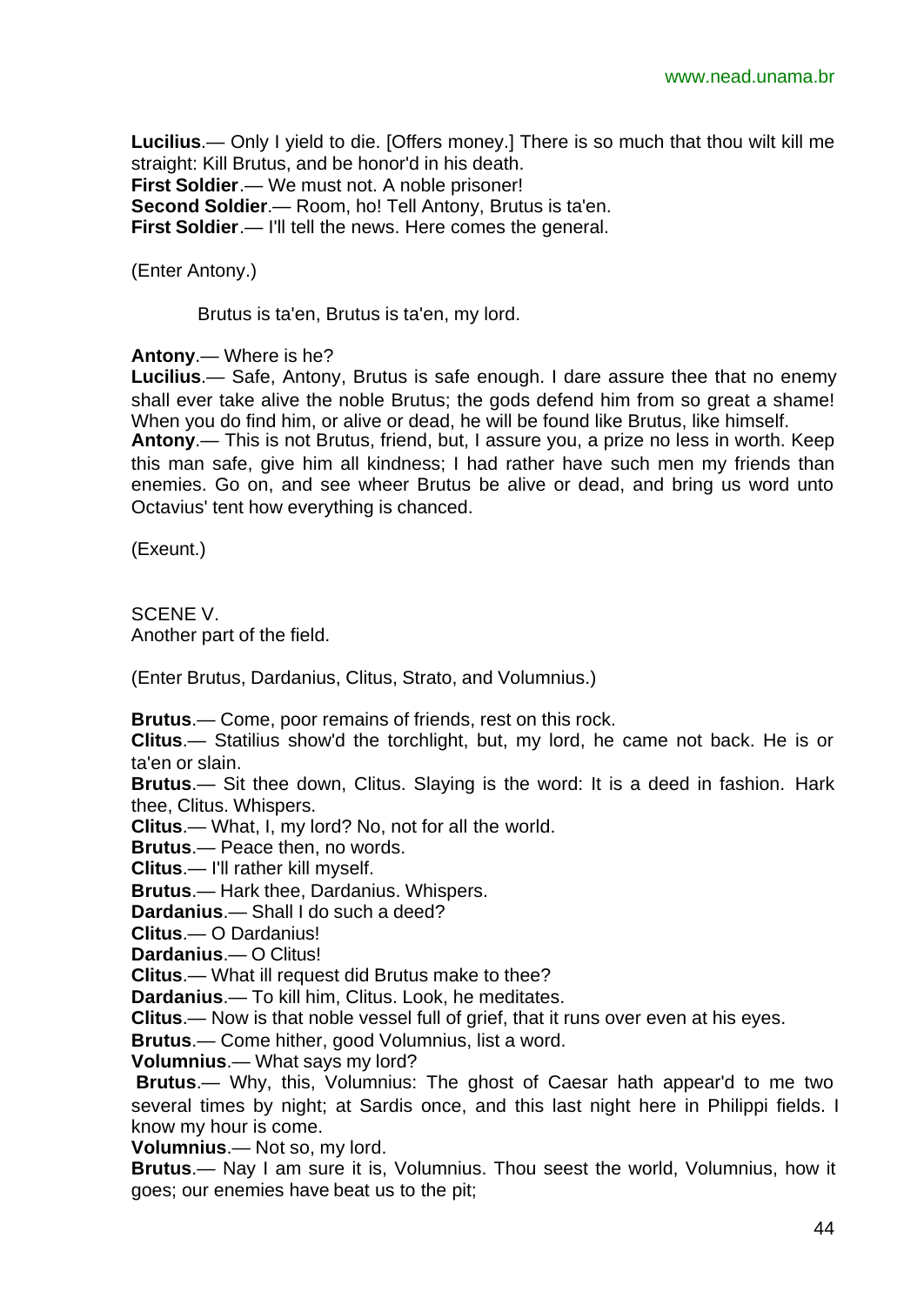(Low alarums.)

It is more worthy to leap in ourselves than tarry till they push us. Good Volumnius, thou know'st that we two went to school together; even for that our love of old, I prithee, hold thou my sword-hilts, whilst I run on it.

**Volumnius**.— That's not an office for a friend, my lord.

(Alarum still.)

**Clitus**.— Fly, fly, my lord, there is no tarrying here.

**Brutus**.— Farewell to you, and you, and you, Volumnius. Strato, thou hast been all this while asleep; Farewell to thee too, Strato. Countrymen, my heart doth joy that yet in all my life I found no man but he was true to me. I shall have glory by this losing day, more than Octavius and Mark Antony by this vile conquest shall attain unto. So, fare you well at once, for Brutus' tongue hath almost ended his life's history. Night hangs upon mine eyes, my bones would rest that have but labor'd to attain this hour.

(Alarum. Cry within, "Fly, fly, fly!")

**Clitus**.— Fly, my lord, fly. **Brutus**.— Hence! I will follow.

(Exeunt Clitus, Dardanius, and Volumnius.)

I prithee, Strato, stay thou by thy lord. Thou art a fellow of a good respect; thy life hath had some smatch of honor in it. Hold then my sword, and turn away thy face, while I do run upon it. Wilt thou, Strato?

**Strato**.— Give me your hand first. Fare you well, my lord.

**Brutus**.— Farewell, good Strato. Runs on his sword. Caesar, now be still; I kill'd not thee with half so good a will. Dies.

(Alarum. Retreat. Enter Octavius, Antony, Messala, Lucilius, and the Army.)

**Octavius**.— What man is that?

**Messala**.— My master's man. Strato, where is thy master?

**Strato**.— Free from the bondage you are in, Messala: The conquerors can but make a fire of him; for Brutus only overcame himself, and no man else hath honor by his death.

**Lucilius**.— So Brutus should be found. I thank thee, Brutus, that thou hast proved Lucilius' saying true.

**Octavius**.— All that served Brutus, I will entertain them. Fellow, wilt thou bestow thy time with me?

**Strato.**— Ay, if Messala will prefer me to you.

**Octavius**.— Do so, good Messala.

**Messala**.— How died my master, Strato?

**Strato**.— I held the sword, and he did run on it.